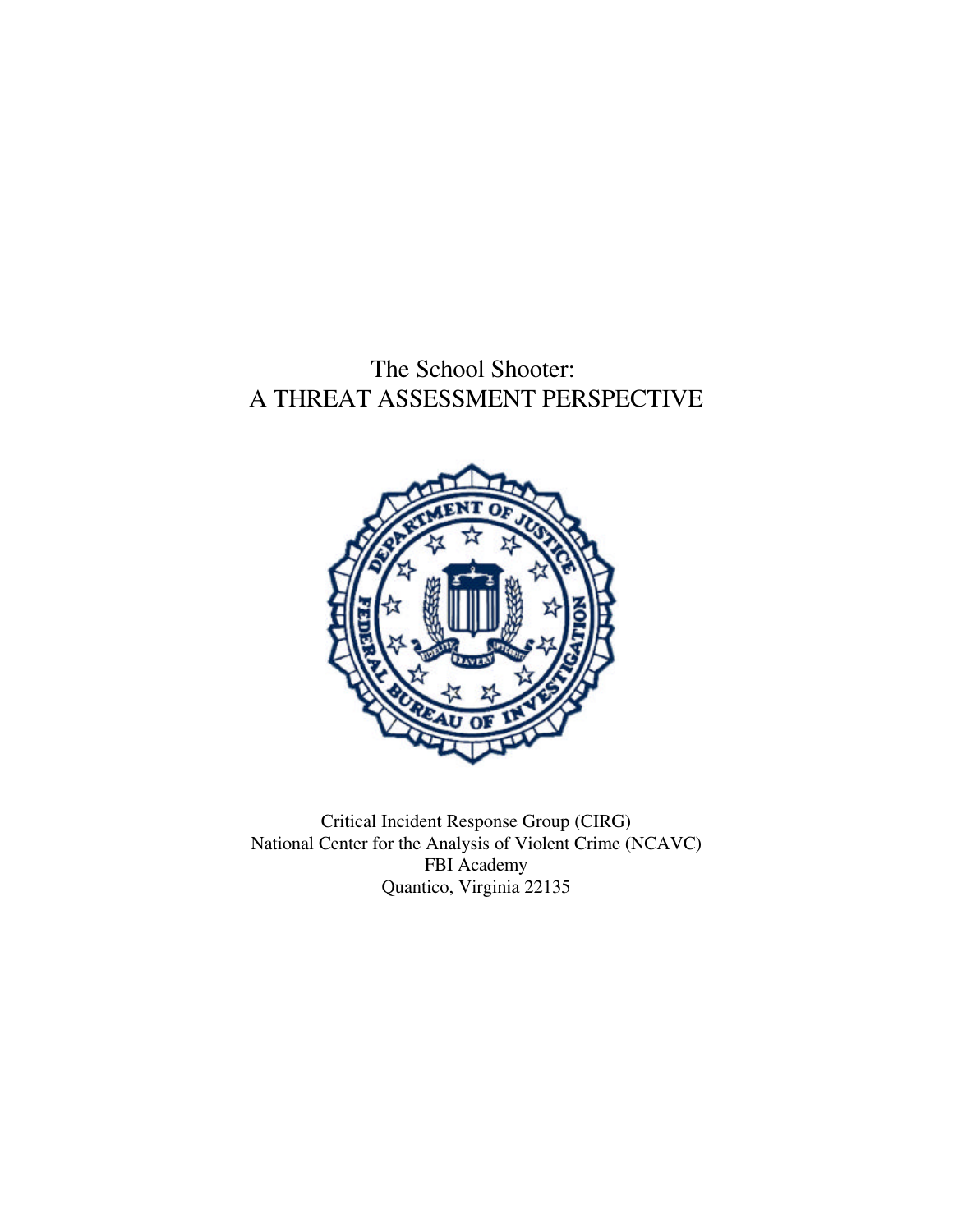# **THE SCHOOL SHOOTER: A THREAT ASSESSMENT PERSPECTIVE**

**Mary Ellen O'Toole, PhD Supervisory Special Agent Federal Bureau of Investigation**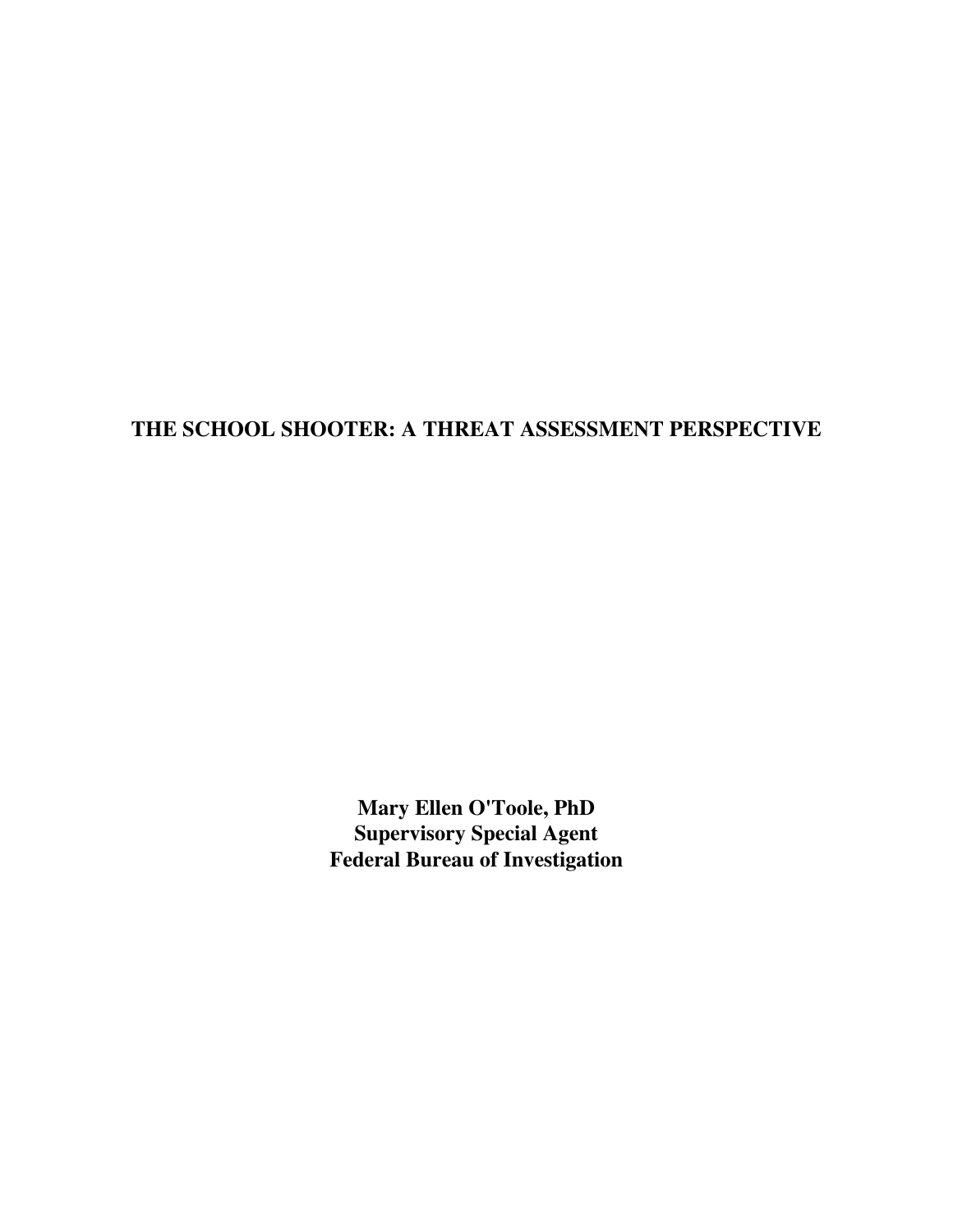

Office of the Attorney General Washington, A.C. 20530

Youth violence has been one of the greatest single crime problems we face in this country. We have focused on this problem, working in partnership with state and local governments to develop prevention and enforcement programs that work. Youth who commit crimes of violence must be held accountable, and the punishment must be firm and fair and fit the crime. At the same time, we must do everything we can to prevent crime in the first place.

We have shown that if communities, schools, government and other key players pull together to address the roots of violence, we can make America safer for our children. Communities around the country are proving that prevention and intervention strategies that help keep our young people out of trouble do work. It is, therefore, critical that we do all we can to identify young people who need our help, and then get them the help they need.

We must continue to search for those crucial behavioral and environmental indicators which suggest that a threat of school violence may be real. That is why this report, "The School Shooter: A Threat Assessment Perspective," is so important. Although much research remains to be done, this report serves as a vital foundation. It presents a model procedure for threat assessment and intervention--including a chapter on key indicators that should be regarded as warning signs in evaluating threats.

If we use this threat assessment model judiciously--and we must, because the risk of unfairly labeling and stigmatizing children is great--then we will be able to fight, and win, the war on two fronts. We will be in a position to help those children who show a propensity for violence, before they scar themselves (and others) forever. And we will be in a position to protect innocent school children before they become senseless victims.

Janet Reno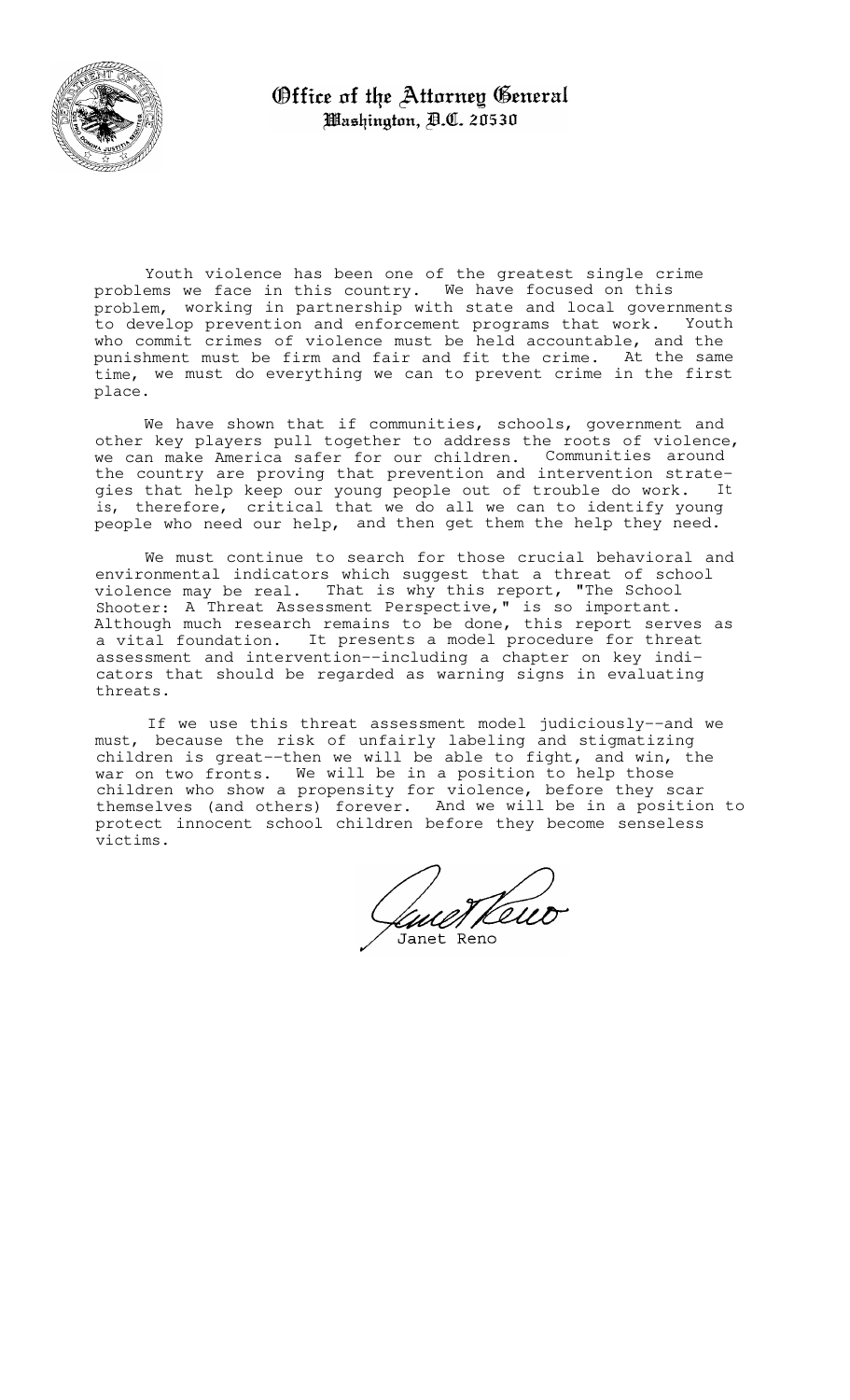

Federal Bureau of Investigation

Office of the Director *Washington, D.C. 20535*

## **MESSAGE FROM FBI DIRECTOR FREEH**

I know I speak for every parent and every educator in the nation when I say that violence in our schools is not acceptable, not at all, not ever. It is imperative that, community by community, we find the ways to protect our children and secure for them the safe places they need to learn the hard business of growing up, to learn right from wrong, to learn to be good citizens.

I am, therefore, deeply appreciative of the unprecedented effort by experts from so many different disciplines that produced this practical resource, *The School Shooter: A Threat Assessment* Perspective. It is aimed at prevention: identifying the precursors of violence through threat assessments, then initiating an intervention process to stop violent acts before they erupt. I would like to thank all who participated in the study and to pledge the FBI's resources, support, and assistance in this cause of prevention. We want to work with America's schools now, not when they have tragically become a crime scene.

Above all, I would like to dedicate this resource to the educators and parents who will use it--you who care so much and try so hard to create safe places of learning. Thank you for your efforts. Thank you for taking responsibility to protect our most precious resource--our children.

Jain ouis J Freeh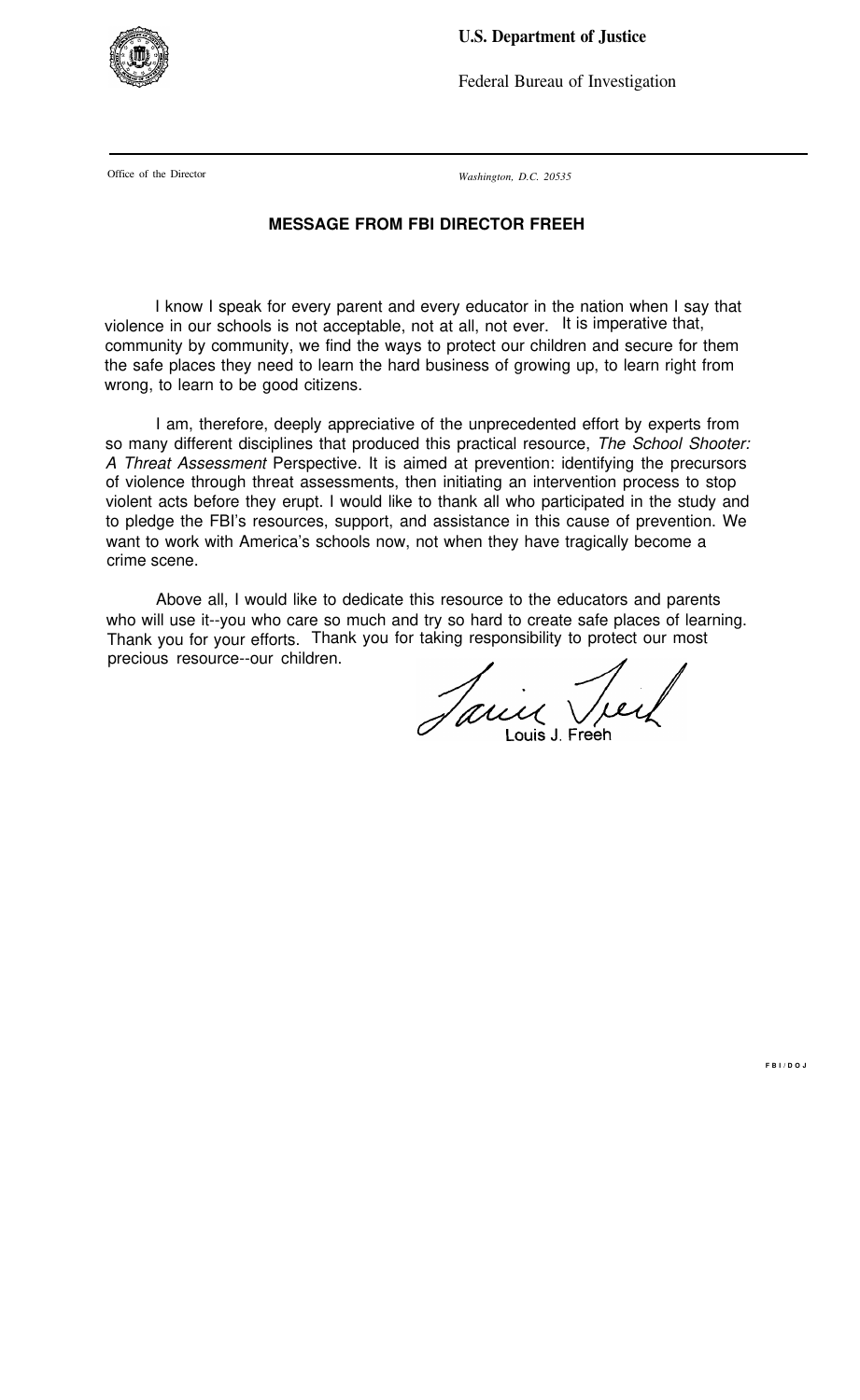## **TABLE OF CONTENTS**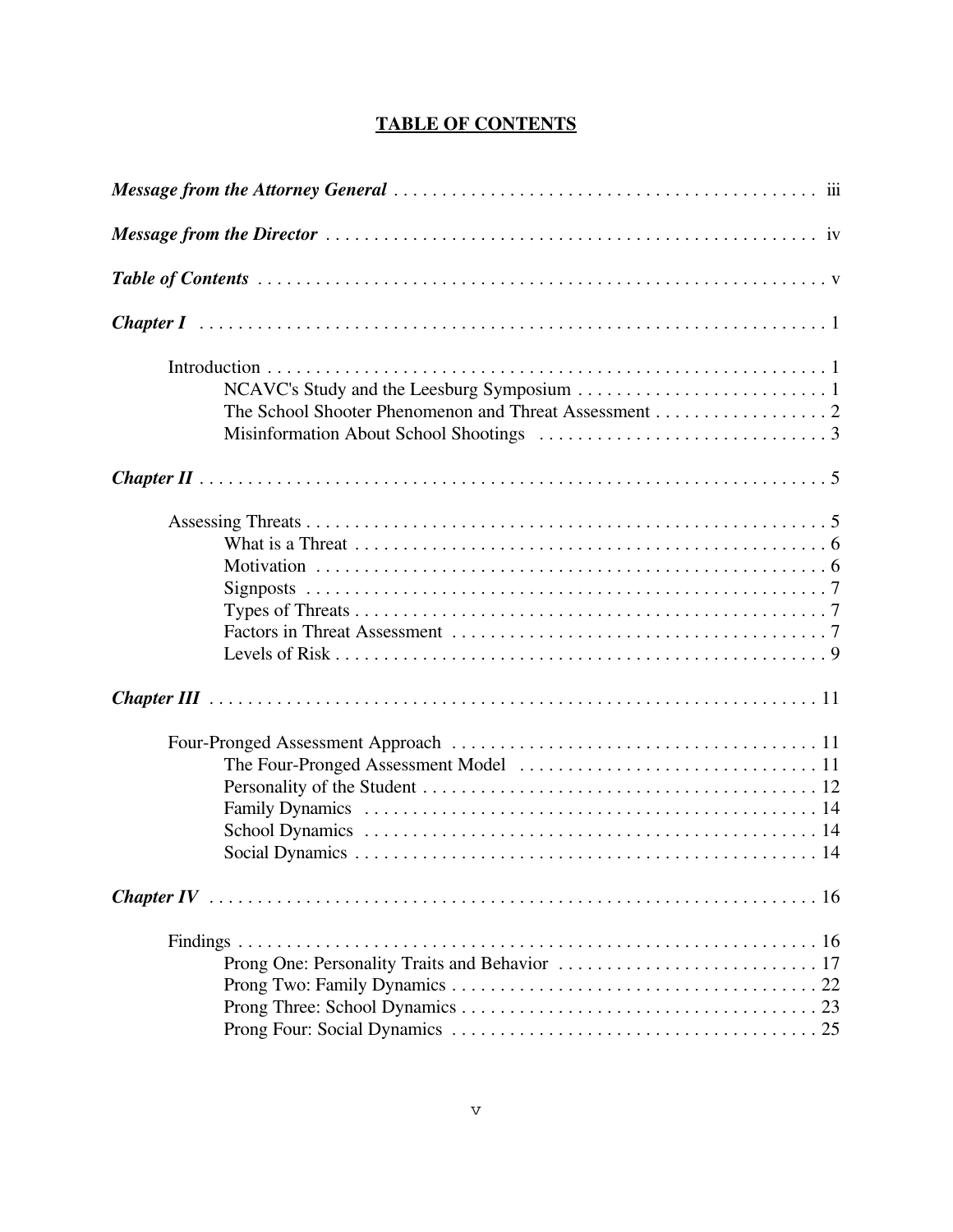| High-Level Threat $\dots\dots\dots\dots\dots\dots\dots\dots\dots\dots\dots\dots\dots\dots\dots$ |
|-------------------------------------------------------------------------------------------------|
|                                                                                                 |
| <i><b>Appendices</b></i>                                                                        |
|                                                                                                 |
|                                                                                                 |
|                                                                                                 |
|                                                                                                 |
|                                                                                                 |
|                                                                                                 |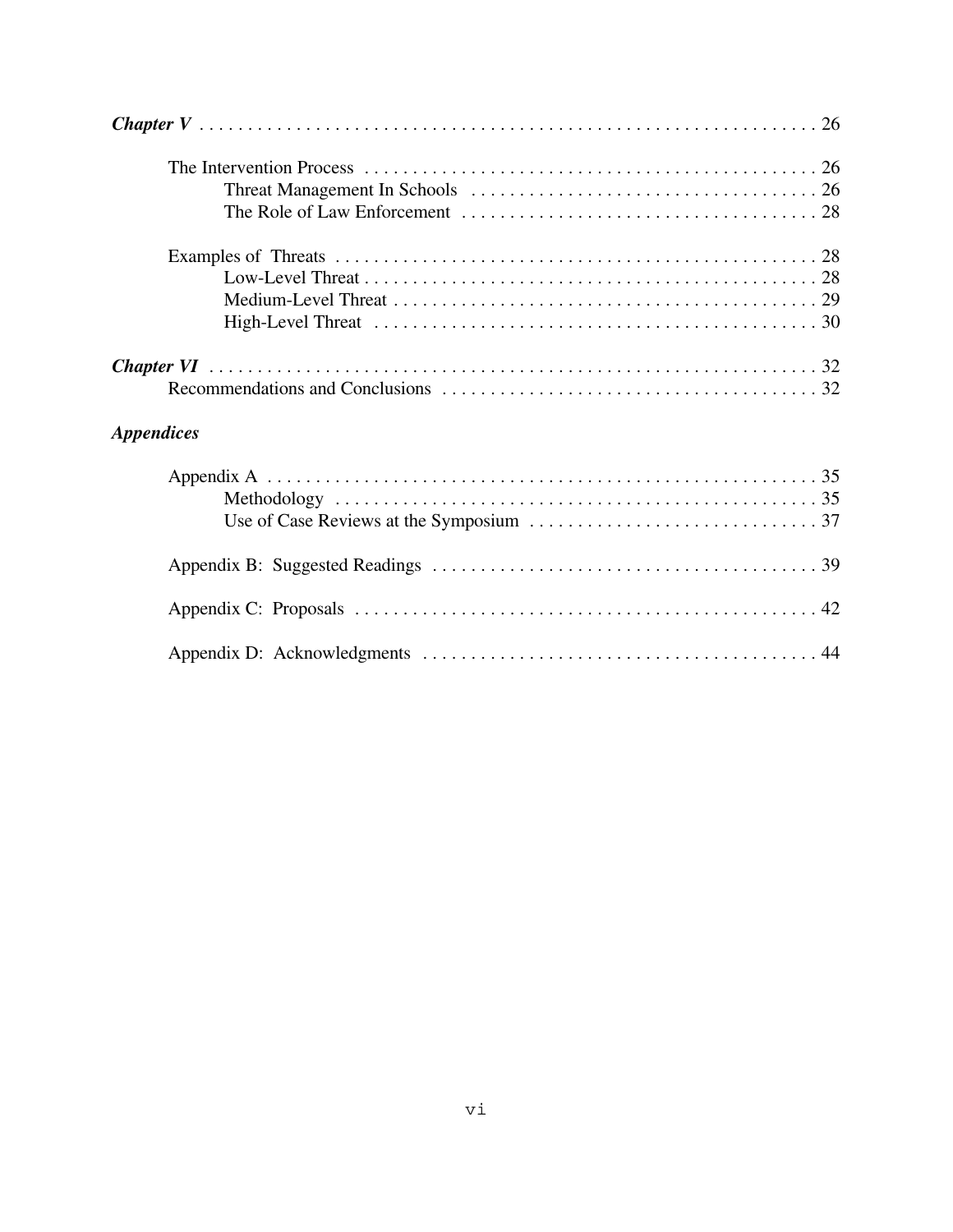#### **CHAPTER I**

#### *INTRODUCTION*

Why would a student bring a weapon to school and without any explicable reason open fire on fellow students and teachers? Are school shooters angry? Are they crazy? Is their motive revenge? Hatred for the victims? A hunger for attention?

The origins of human violence are complex. Thinkers, historians, and scientists have explored the issue for centuries, but answers remain elusive. The roots of a violent act are multiple, intricate, and intertwined. The mix of factors varies according to the individual and the circumstances. Understanding violence after it has occurred is difficult enough. Trying to assess a threat and keep it from being carried out is even more of a challenge.

This monograph presents a systematic procedure for threat assessment and intervention. The model is designed to be used by educators, mental health professionals and law enforcement agencies. Obviously, the same events that led the National Center for the Analysis of Violent Crime (NCAVC) to this subject have also led school administrators and law enforcement officials across the country to consider and develop their own policies and procedures for dealing with threats or acts of violence in schools. This model is offered in the hope that it may help refine and strengthen those efforts. Its fundamental building blocks are the threat assessment standards outlined in Chapter II, which provide a framework for evaluating a spoken, written, and symbolic threat, and the four-pronged assessment approach, which will be described in Chapter III and provides a logical, methodical process to examine the threatener and assess the risk that the threat will be carried out.

*This model is not a "profile" of the school shooter or a checklist of danger signs pointing to the next adolescent who will bring lethal violence to a school. Those things do not exist. Although the risk of an actual shooting incident in any one school is very low, threats of violence are potentially a problem in any school. Once a threat is made, having a fair, rational, and standardized method of evaluating and responding to threats is critically important.*

#### *NCAVC's Study and the Leesburg Symposium*

The monograph was developed from the concepts and principles developed by the FBI's NCAVC in nearly 25 years of experience in threat assessment, ideas generated at a l999 NCAVC symposium on school shootings, and an in-depth review of eighteen school shooting cases.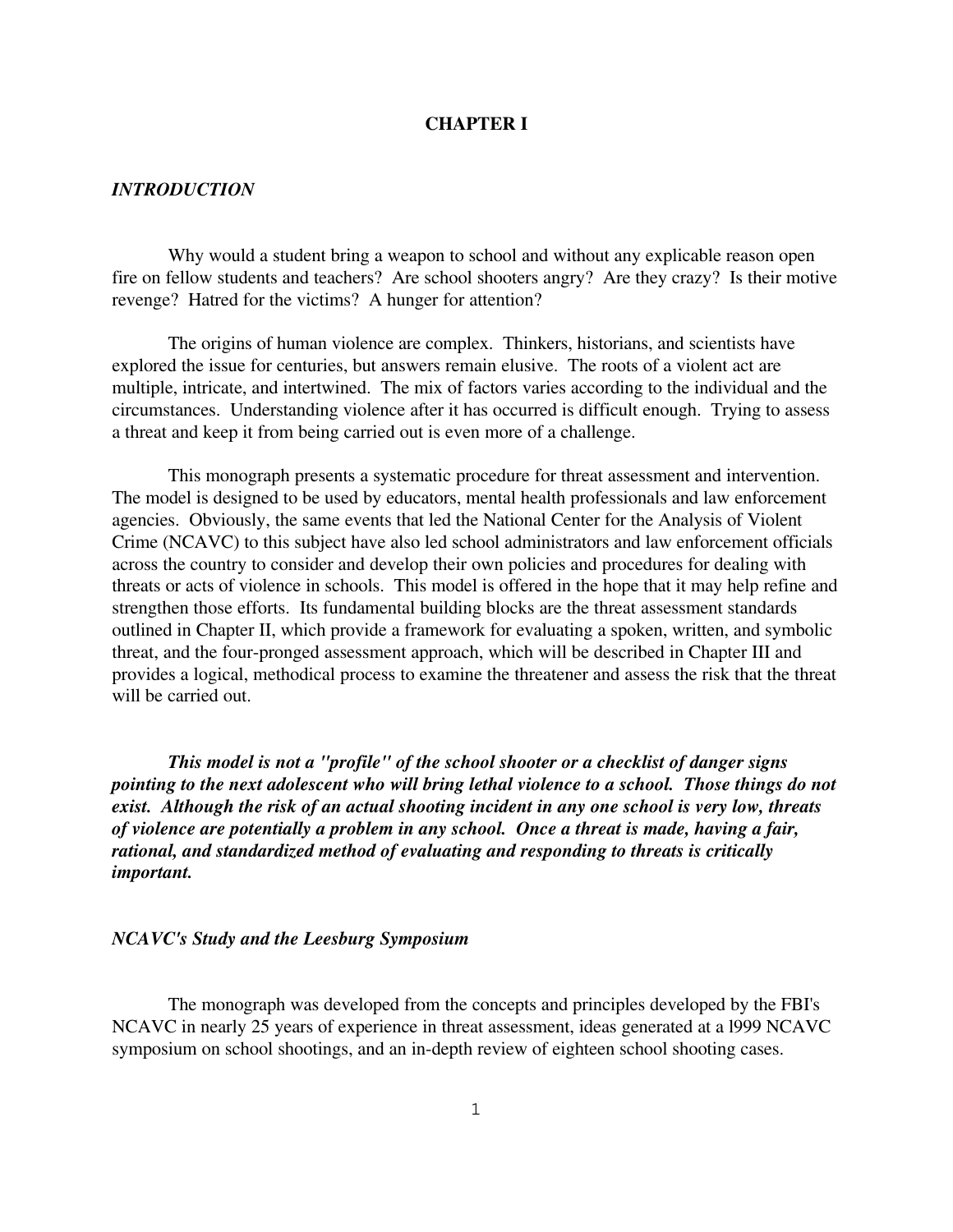In May, l998, the NCAVC initiated a research initiative to study the recent occurrences of school shootings, from a behavioral perspective. The original research was designed to study specific cases of school shootings or foiled attempts in order to develop a better understanding of these events -- the incident itself, and the shooter, his background, the school, and other social dynamics which may have influenced the crime. Eighteen cases were ultimately identified and included in the study. (These cases are not identified in this monograph because of confidentiality issues.)

The shooting at Columbine High School in Littleton, Colorado, in April 1999, shocked the country and gave new urgency to the FBI's research effort. With the support of Attorney General Janet M. Reno and FBI Director Louis J. Freeh, the FBI's NCAVC invited 160 educators, administrators, mental health professionals, law enforcement officers, and prosecutors to a symposium on school shootings and threat assessment. The symposium took place in Leesburg, Virginia, in July 1999. In attendance were teachers and administrators from all eighteen schools involved in the NCAVC study (including someone from each school who knew the shooter or would-be shooter personally), NCAVC staff members, and law enforcement officers who were involved in investigating each of the shootings. Also attending were experts in disciplines including adolescent violence, mental health, suicidology, school dynamics, and family dynamics.

### *The School Shooter Phenomenon and Threat Assessment*

Adolescent violence in general, and homicides in particular, have decreased since l993, but that hopeful trend has been somewhat obscured in the nationwide wave of concern over school shootings of the type examined in NCAVC's study. This recent form of adolescent violence is in fact quite rare. But the sudden, senseless deaths of teenagers and teachers in the middle of a school day, for no comprehensible reason, is far more shocking and gets far more attention than the less extreme acts of violence that happen in schools every week.

Under the intense spotlight of national media coverage, a tragedy such as the Columbine High School shooting spreads horror, shock, and fear to every corner of the country. Educators, mental health professionals, legislators, law enforcement officers, parents, students, and the rest of the public all share a sense of frustration and helplessness and a compulsion to take some quick action that can prevent similar incidents in the future. Though understandable, this impulse can lead communities to forget the wisdom of H. L. Mencken's aphorism: "For every problem, there is a solution which is simple, neat, and wrong." In a knee-jerk reaction, communities may resort to inflexible, one-size-fits-all policies on preventing or reacting to violence.

One response to the pressure for action may be an effort to identify the next shooter by developing a "profile" of the typical school shooter. This may sound like a reasonable preventive measure, but in practice, trying to draw up a catalogue or "checklist" of warning signs to detect a potential school shooter can be shortsighted, even dangerous. Such lists, publicized by the media, can end up unfairly labeling many nonviolent students as potentially dangerous or even lethal. In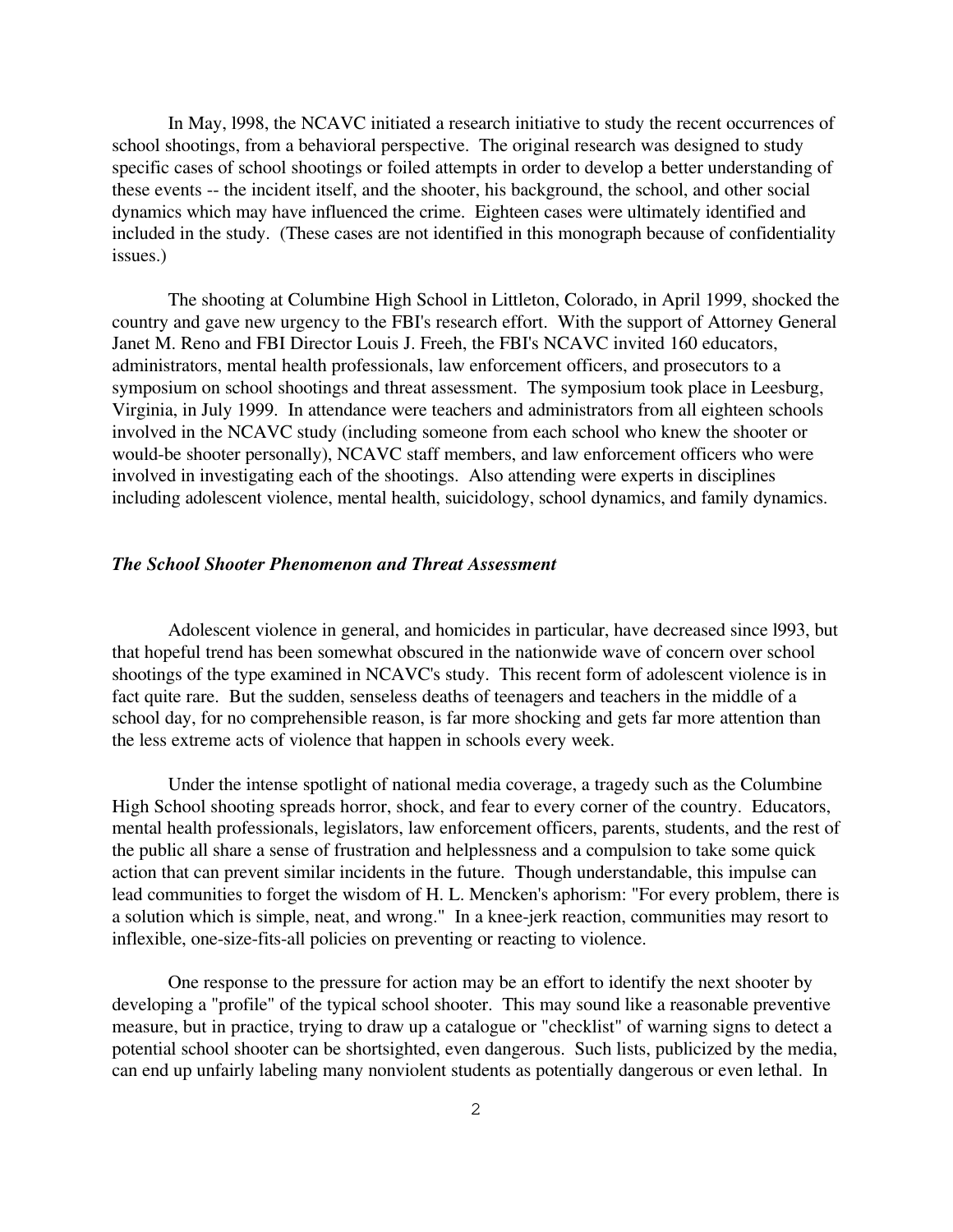fact, a great many adolescents who will never commit violent acts will show some of the behaviors or personality traits included on the list.

In the wake of a school shooting there is often an outcry for immediate response in the form of more stringent security precautions in schools or stricter laws aimed at school violence. However, these demands have been accompanied by little if any concerted and organized effort to understand the roots of school shooting incidents. How did a particular student come to the point of feeling that shooting fellow students and teachers was in some way an answer to his problems or emotional needs? Were there signs along the way -- not a catalogue of traits identifying him as a predicted killer, but clues that could have indicated a need for help? What was the influence of family, friends, and community?

The issue facing educators, law enforcement agencies, and the wider public is not how to predict school violence. Reliably predicting any type of violence is extremely difficult. Predicting that an individual who has never acted out violently in the past will do so in the future is still more difficult. Seeking to predict acts that occur as rarely as school shootings is almost impossible. This is simple statistical logic: when the incidence of any form of violence is very low and a very large number of people have identifiable risk factors, there is no reliable way to pick out from that large group the very few who will actually commit the violent act.

After a violent incident has taken place, retracing an offender's past and identifying clues that in retrospect could have been signs of danger can yield significant, useful information. However, even clues that appear to help interpret past events should not be taken as predictors of similar events in the future. At this time, there is no research that has identified traits and characteristics that can reliably distinguish school shooters from other students. Many students appear to have traits and characteristics similar to those observed in students who were involved in school shootings.

#### *Misinformation About School Shootings*

Though school shootings are extensively covered in the news media, the information available in news reports is not necessarily complete, accurate, or balanced. News coverage is inherently hasty and often relies on sources who themselves have incomplete or inaccurate information. And journalists ordinarily do not have access to police and other investigative reports that may contain highly significant but confidential information about a school shooting incident or about the background, previous activities, and traits of the student or students who carried out the shooting.

To the extent that academics, researchers, and other specialists writing in professional publications base their articles on news accounts or other public sources, these too should be viewed with some reservations since they will also lack critical information available only in confidential school or law enforcement files.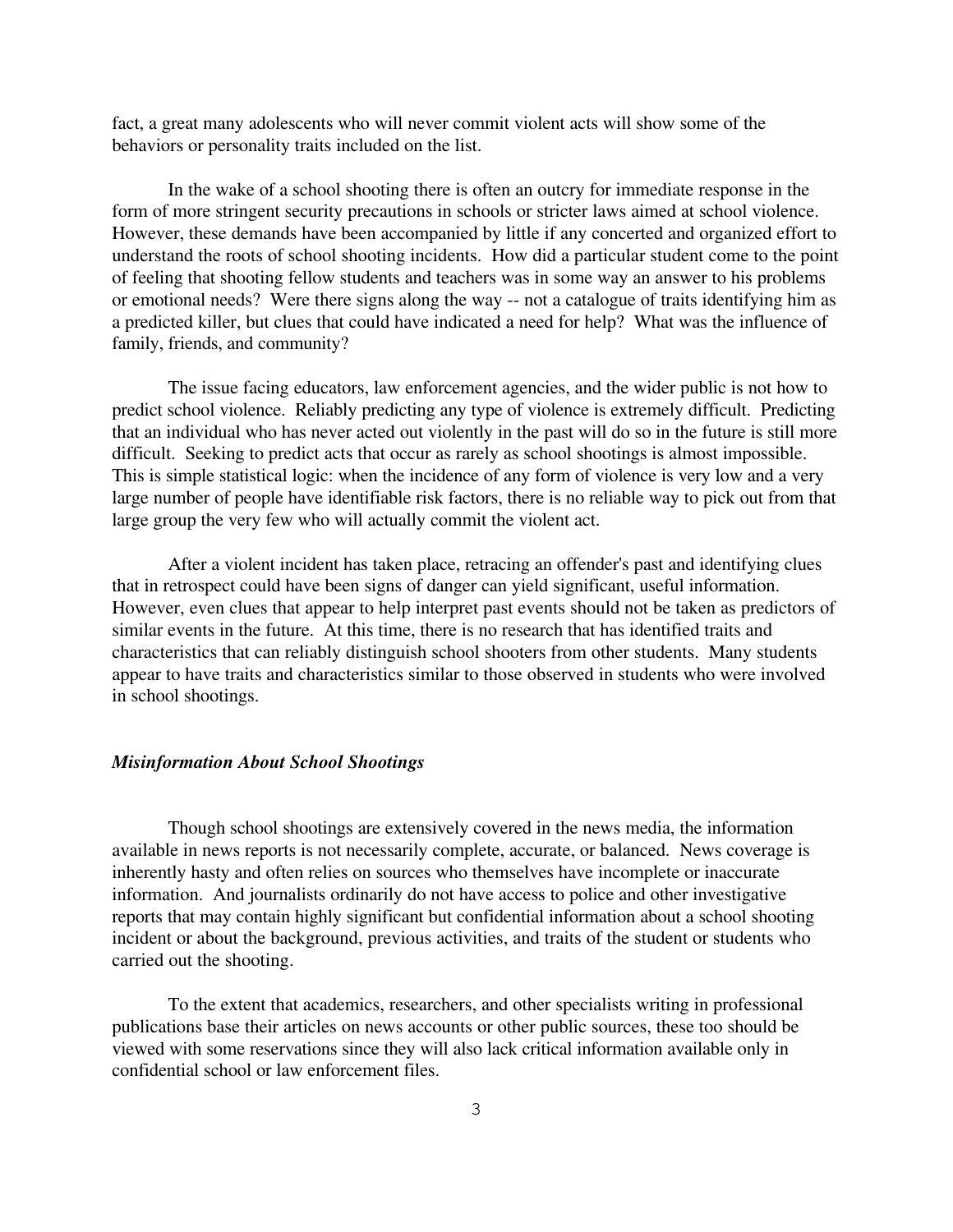News coverage magnifies a number of widespread but wrong or unverified impressions of school shooters. Among them are:

- School violence is an epidemic.
- All school shooters are alike.
- The school shooter is always a loner.
- School shootings are exclusively revenge motivated.
- Easy access to weapons is THE most significant risk factor.

Unusual or aberrant behaviors, interests, hobbies, etc., are hallmarks of the student destined to become violent.

**School shootings and other forms of school violence are not just a school's problem or a law enforcement problem. They involve schools, families, and the communities. An adolescent comes to school with a collective life experience, both positive and negative, shaped by the environments of family, school, peers, community, and culture. Out of that collective experience come values, prejudices, biases, emotions, and the student's responses to training, stress, and authority. His or her behavior at school is affected by the entire range of experiences and influences. No one factor is decisive. By the same token, however, no one factor is completely without effect, which means that when a student has shown signs of potential violent behavior, schools and other community institutions do** have the capacity -- and the responsibility -- to keep that potential from turning real.\*

<sup>\*</sup>The threats which some schools face may not fall within the experience of the NCAVC. For example, some urban schools have experienced threats not like the threats represented in this monograph. Therefore, the applicability of the recommendations made in this monograph may not cover all situations.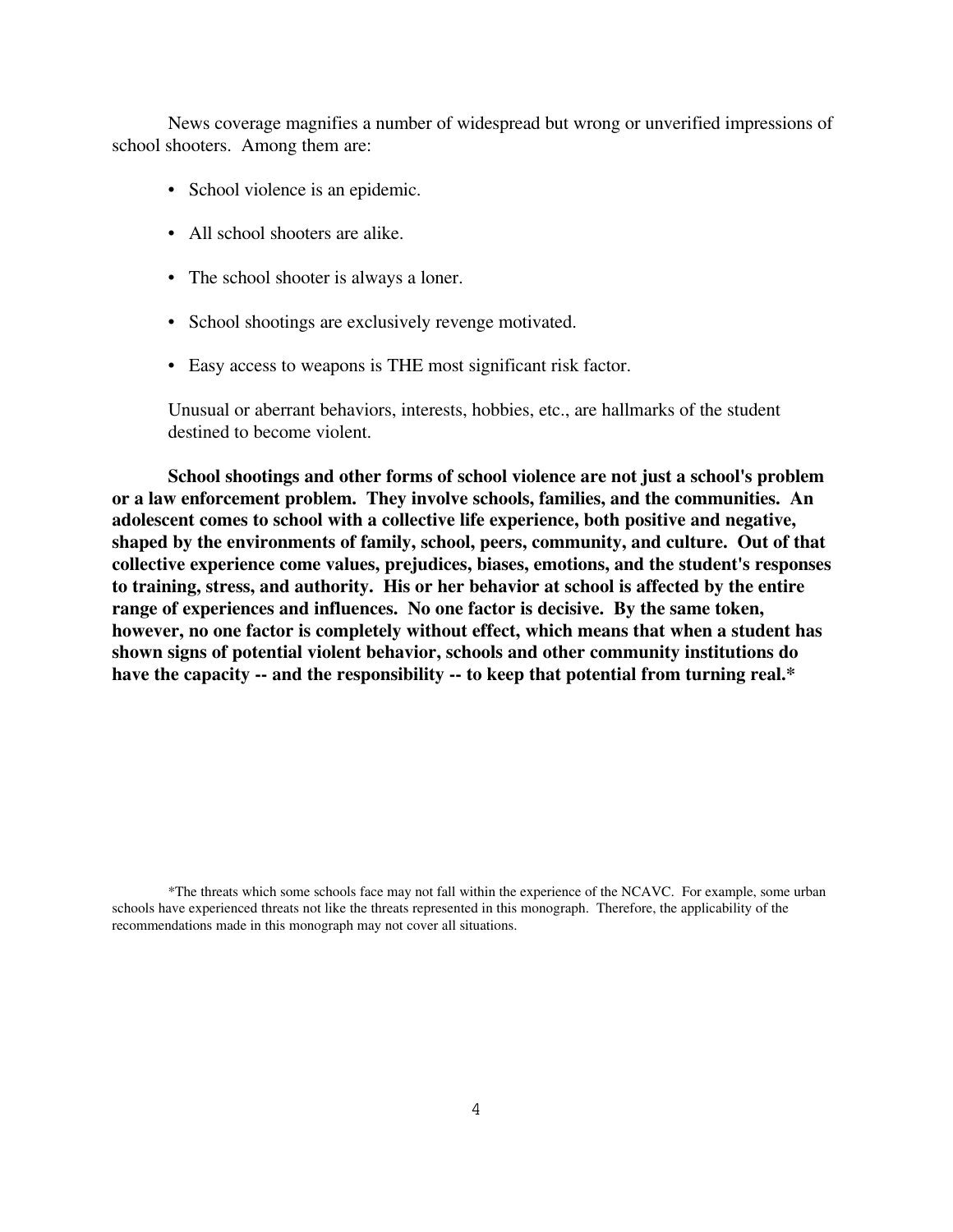#### **CHAPTER II**

### *ASSESSING THREATS*

*All threats are NOT created equal*. However, all threats should be accessed in a timely manner and decisions regarding how they are handled must be done quickly.

In today's climate, some schools tend to adopt a one-size-fits-all approach to any mention of violence. The response to every threat is the same, regardless of its credibility or the likelihood that it will be carried out. In the shock-wave of recent school shootings, this reaction may be understandable, but it is exaggerated -- and perhaps dangerous, leading to potential underestimation of serious threats, overreaction to less serious ones, and unfairly punishing or stigmatizing students who are in fact not dangerous. A school that treats all threats as equal falls into the fallacy formulated by Abraham Maslow: "If the only tool you have is a hammer, you tend to see every problem as a nail." Every problem is not a nail, of course, and schools must recognize that every threat does not represent the same danger or require the same level of response.

Some threats can herald a clear and present danger of a tragedy on the scale of Columbine High School. Others represent little or no real threat to anyone's safety. Neither should be ignored, but reacting to both in the same manner is ineffective and self-defeating. In every school, an established threat assessment procedure managed by properly trained staff can help school administrators and other school staff distinguish between different levels of threats and choose different appropriate responses.

Threat assessment seeks to make an informed judgment on two questions: how credible and serious is the threat itself? And to what extent does the threatener appear to have the resources, intent, and motivation to carry out the threat?

**A systematic approach to threat assessment should be part of the nationwide approach advocated by Attorney General Janet Reno and Secretary of Education Richard W. Riley in a 1998 letter to principals and teachers, calling for "an overall effort to make sure that every school in the Nation has a comprehensive violence prevention plan in place." Their letter, which introduced the joint Justice and Education Department publication "Early Warning, Timely Response: A Guide to Safe Schools," added this cautionary advice: "We also caution you to recognize that over labeling and using this guide to stigmatize children in a cursory way that leads to overreaction is harmful."** 

The NCAVC threat assessment-intervention model presented in this paper can be used by educators, law enforcement officers, mental health professionals, and others involved in school safety. It outlines a methodical procedure for evaluating a threat and the person making the threat, with the aim of reaching an informed judgment on the danger that a violent act will actually be carried out. To use the model effectively, those making the assessments should have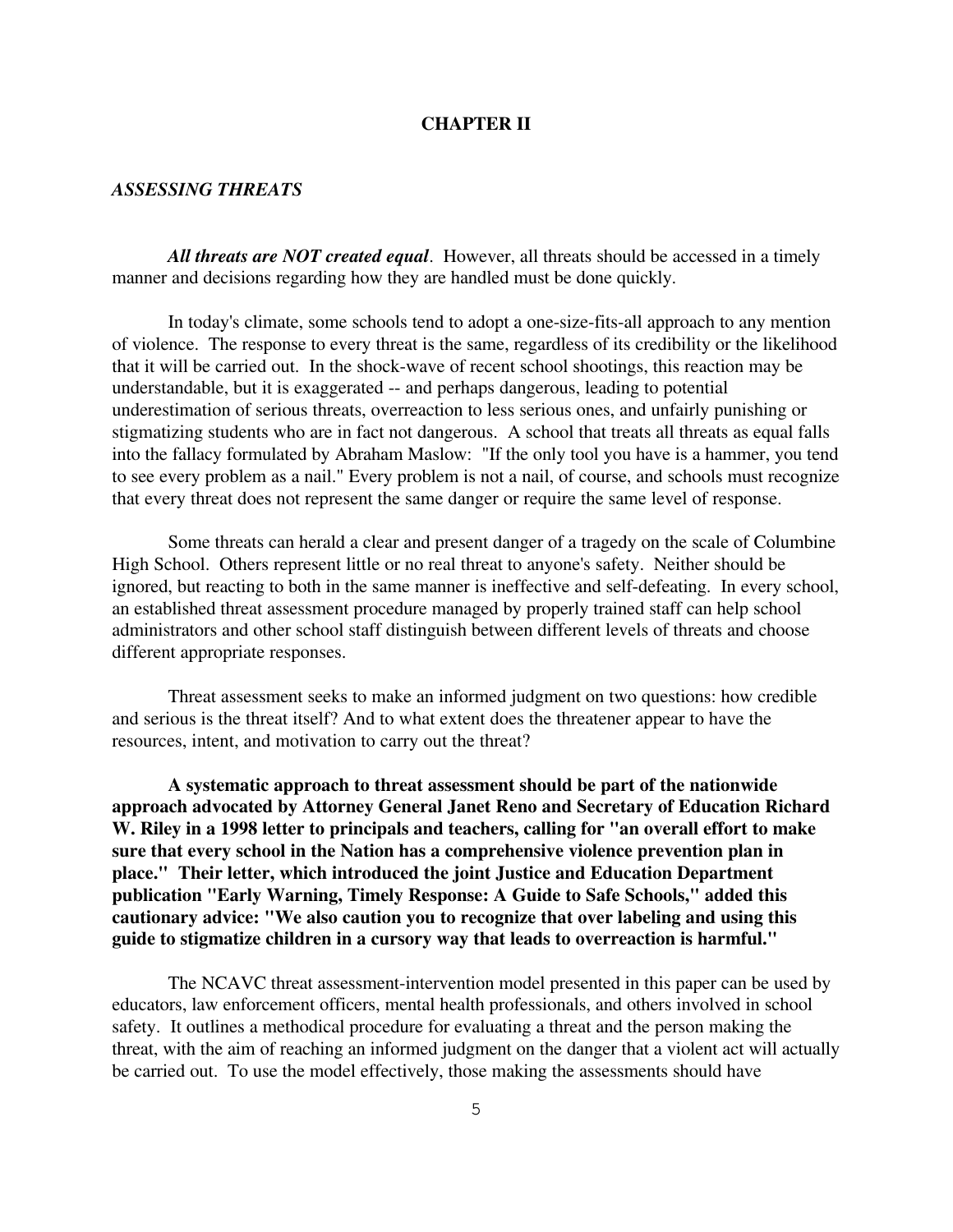appropriate training.

## *What is a Threat?*

A threat is an expression of intent to do harm or act out violently against someone or something. A threat can be spoken, written, or symbolic -- for example, motioning with one's hands as though shooting at another person.

Threat assessment rests on two critical principles: first, that all threats and all threateners are not equal; second, that most threateners are unlikely to carry out their threat. However, all threats must be taken seriously and evaluated.

In NCAVC's experience, most threats are made anonymously or under a false name. Because threat assessment relies heavily on evaluating the threatener's background, personality, lifestyle, and resources, identifying the threatener is necessary for an informed assessment to be made -- and also so criminal charges can be brought if the threat is serious enough to warrant prosecution. If the threatener's identity cannot be determined, the response will have to be based on an assessment of the threat alone. That assessment may change if the threatener is eventually identified: a threat that was considered low risk may be rated as more serious if new information suggests the threatener is dangerous, or conversely, an assessment of high risk may be scaled down if the threatener is identified and found not to have the intent, ability, means, or motive to carry out the threat.

#### *Motivation*

Threats are made for a variety of reasons. A threat may be a warning signal, a reaction to fear of punishment or some other anxiety, or a demand for attention. It may be intended to taunt; to intimidate; to assert power or control; to punish; to manipulate or coerce; to frighten; to terrorize; to compel someone to do something; to strike back for an injury, injustice or slight; to disrupt someone's or some institution's life; to test authority, or to protect oneself. The emotions that underlie a threat can be love; hate; fear; rage; or desire for attention, revenge, excitement, or recognition.

Motivation can never be known with complete certainty, but to the extent possible, understanding motive is a key element in evaluating a threat. A threat will reflect the threatener's mental and emotional state at the time the threat was made, but it is important to remember that a state of mind can be temporarily but strongly influenced by alcohol or drugs, or a precipitating incident such as a romantic breakup, failing grades, or conflict with a parent. After a person has absorbed an emotional setback and calmed down, or when the effects of alcohol or drugs have worn off, his motivation to act on a violent threat may also have diminished.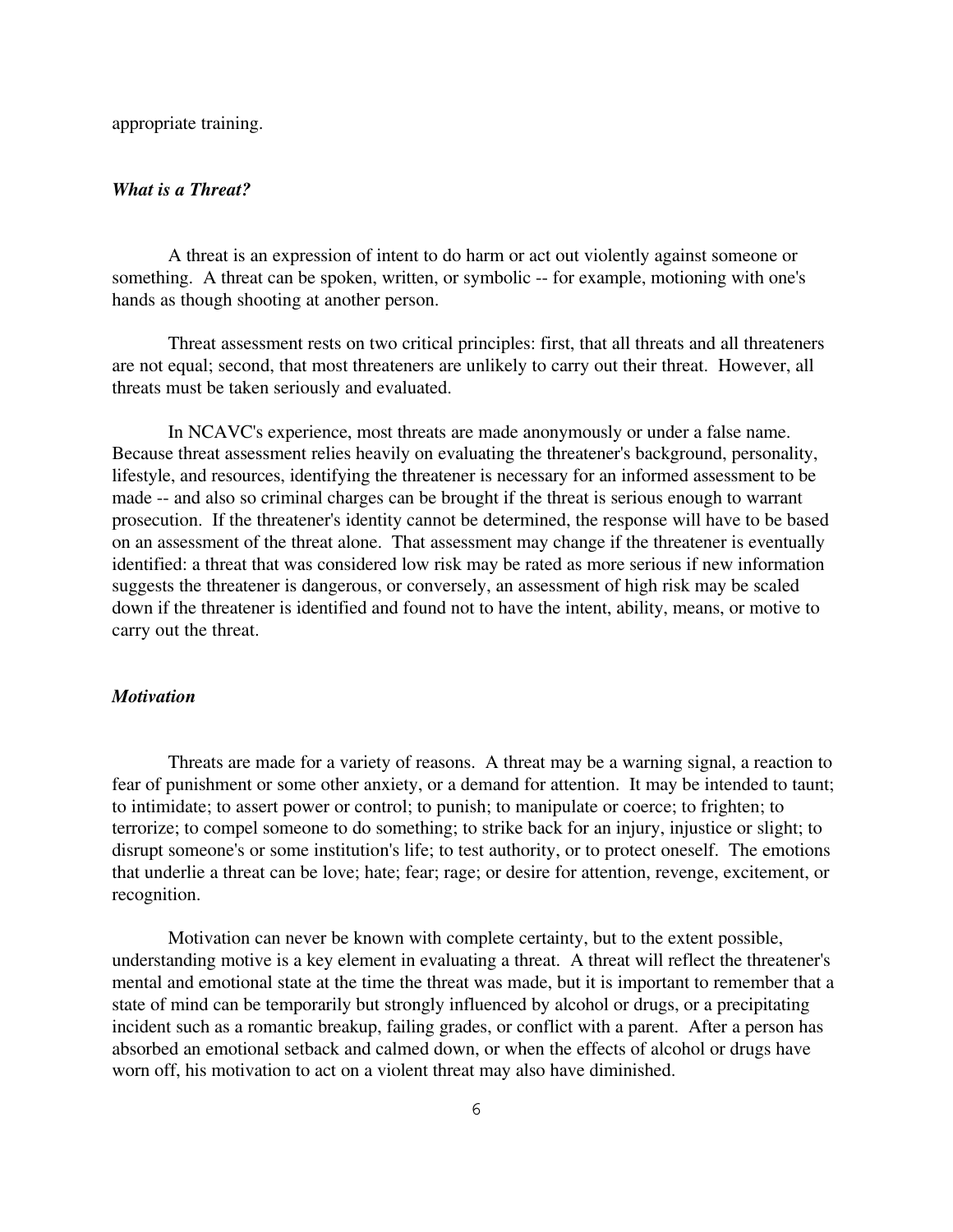#### *Signposts*

In general, people do not switch instantly from nonviolence to violence. Nonviolent people do not "snap" or decide on the spur of the moment to meet a problem by using violence. Instead, the path toward violence is an evolutionary one, with signposts along the way. A threat is one observable behavior; others may be brooding about frustration or disappointment, fantasies of destruction or revenge, in conversations, writings, drawings, and other actions.

### *Types of Threats*

Threats can be classed in four categories: *direct, indirect, veiled*, or *conditional.*

*A direct threat* identifies a specific act against a specific target and is delivered in a straightforward, clear, and explicit manner: "I am going to place a bomb in the school's gym."

*An indirect threat* tends to be vague, unclear, and ambiguous. The plan, the intended victim, the motivation, and other aspects of the threat are masked or equivocal: "If I wanted to, I could kill everyone at this school!" While violence is implied, the threat is phrased tentatively -- "If I wanted to" -- and suggests that a violent act COULD occur, not that it WILL occur.

*A veiled threat* is one that strongly implies but does not explicitly threaten violence. "We would be better off without you around anymore" clearly hints at a possible violent act, but leaves it to the potential victim to interpret the message and give a definite meaning to the threat.

*A conditional threat* is the type of threat often seen in extortion cases. It warns that a violent act will happen unless certain demands or terms are met: "If you don't pay me one million dollars, I will place a bomb in the school."

### *Factors in Threat Assessment*

**Specific, plausible details** are a critical factor in evaluating a threat. Details can include the identity of the victim or victims; the reason for making the threat; the means, weapon, and method by which it is to be carried out; the date, time, and place where the threatened act will occur; and concrete information about plans or preparations that have already been made.

Specific details can indicate that substantial thought, planning, and preparatory steps have already been taken, suggesting a higher risk that the threatener will follow through on his threat. Similarly, a lack of detail suggests the threatener may not have thought through all of the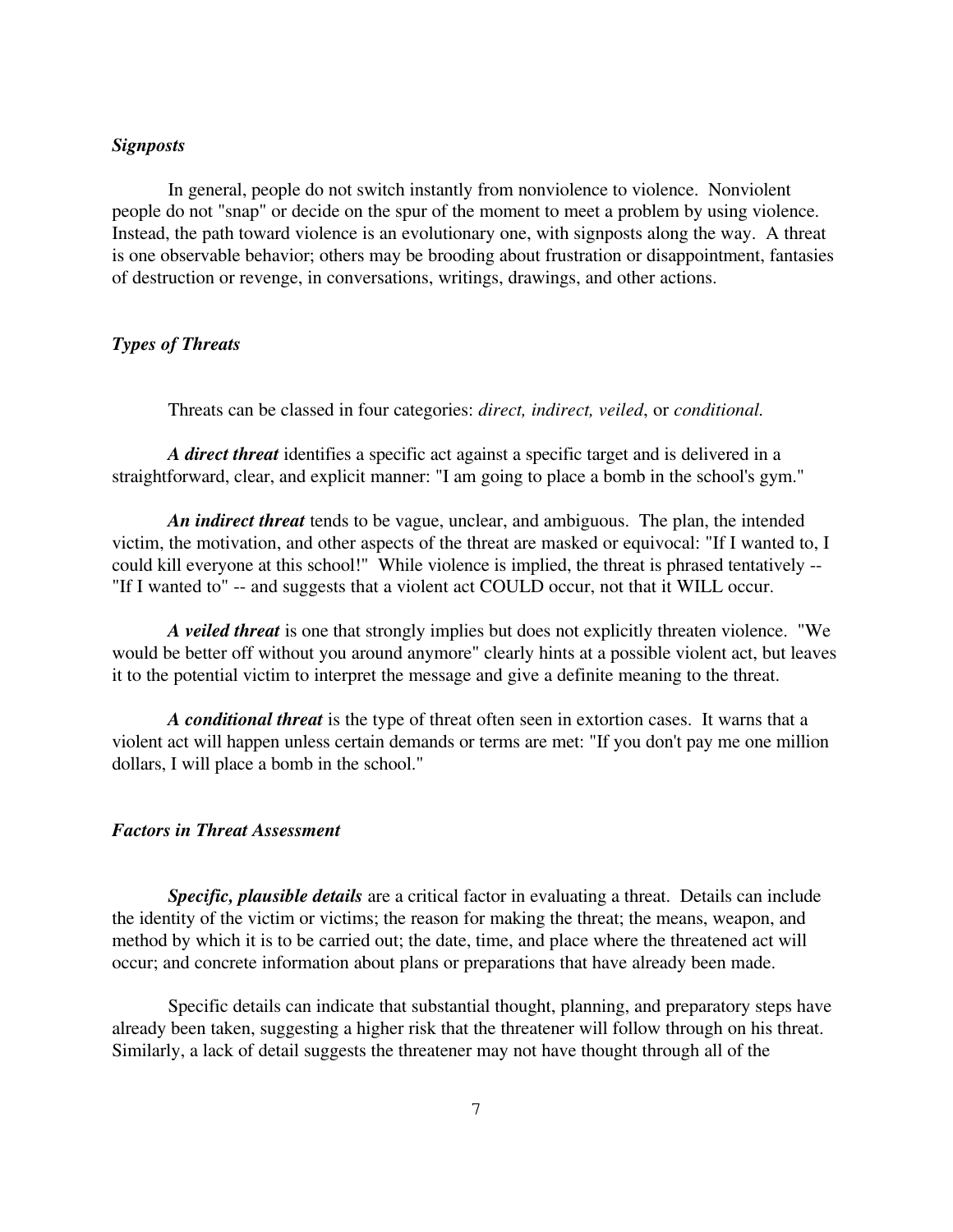contingencies, has not actually taken steps to carry out the threat, and may not seriously intend violence but is "blowing off steam" over some frustration or seeking to frighten or intimidate a particular victim or disrupt a school's events or routine.

Details that are specific but not logical or plausible may indicate a less serious threat. For example, a high school student writes that he intends to detonate hundreds of pounds of plutonium in the school's auditorium the following day at lunch time. The threat is detailed, stating a specific time, place, and weapon. But the details are unpersuasive. Plutonium is almost impossible to obtain, legally or on the black market. It is expensive, hard to transport, and very dangerous to handle, and a complex high explosive detonation is required to set off a nuclear reaction. No high school student is likely to have any plutonium at all, much less hundreds of pounds, nor would he have the knowledge or complex equipment to detonate it. A threat this unrealistic is obviously unlikely to be carried out.

*The emotional content of a threat* can be an important clue to the threatener's mental state. Emotions are conveyed by melodramatic words and unusual punctuation -- "I hate you!!!!!" "You have ruined my life!!!!" "May God have mercy on your soul!!!!" -- or in excited, incoherent passages that may refer to God or other religious beings or deliver an ultimatum.

Though emotionally charged threats can tell the assessor something about the temperament of the threatener, they are not a measure of danger. They may sound frightening, but no correlation has been established between the emotional intensity in a threat and the risk that it will be carried out.

*Precipitating stressors* are incidents, circumstances, reactions, or situations which can trigger a threat. The precipitating event may seem insignificant and have no direct relevance to the threat, but nonetheless becomes a catalyst. For example, a student has a fight with his mother before going to school. The argument may have been a minor one over an issue that had nothing to do with school, but it sets off an emotional chain reaction leading the student to threaten another student at school that day -- possibly something he has thought about in the past.

The impact of a precipitating event will obviously depend on *"pre-disposing factors"*: underlying personality traits, characteristics, and temperament that predispose an adolescent to fantasize about violence or act violently. Accordingly, information about a temporary "trigger" must be considered together with broader information about these underlying factors, such as a student's vulnerability to loss and depression.

#### *Levels of Risk*

*Low Level of Threat*: A threat which poses a minimal risk to the victim and public safety.

- i Threat is vague and indirect.
- i Information contained within the threat is inconsistent, implausible or lacks detail.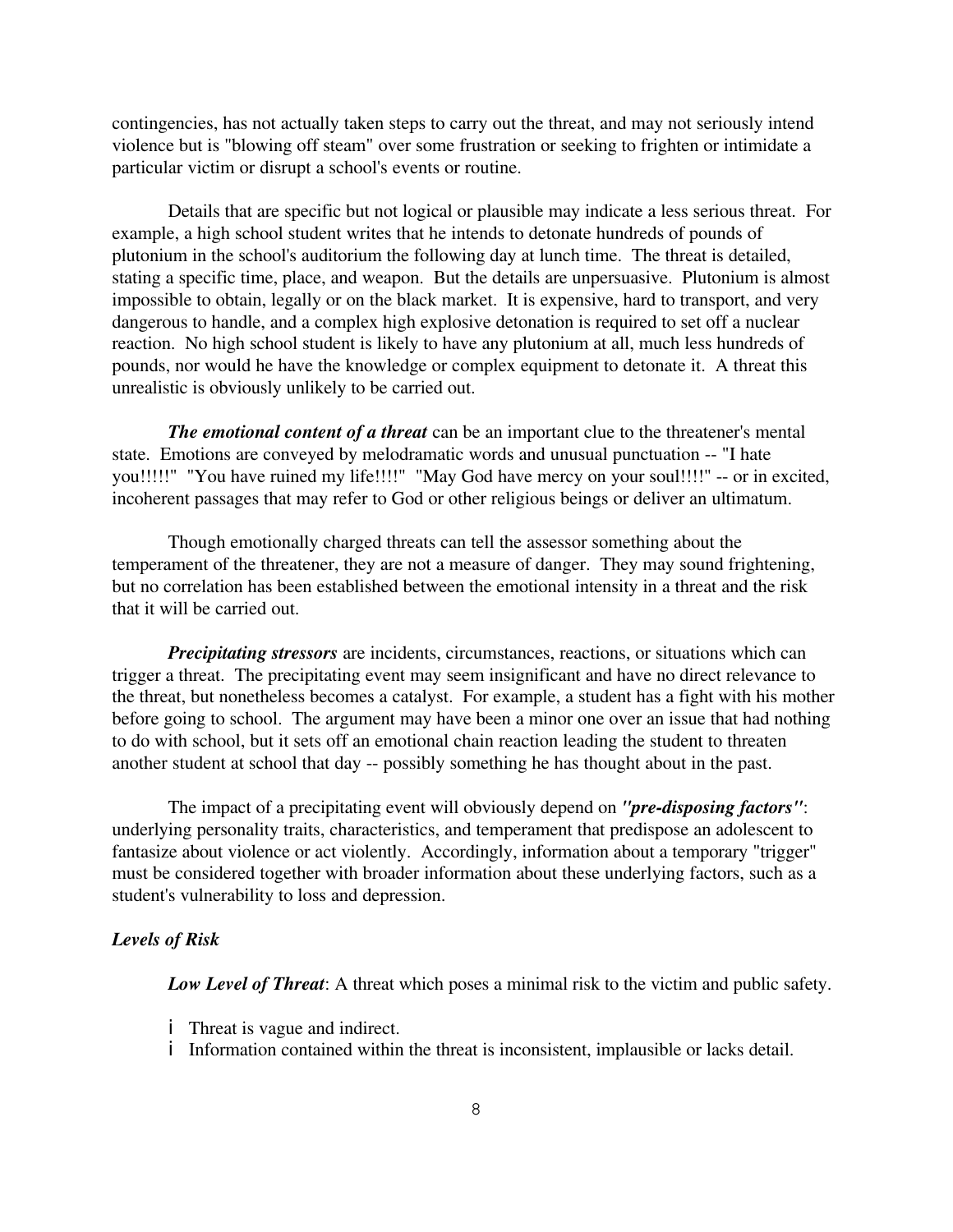- i Threat lacks realism.
- i Content of the threat suggests person is unlikely to carry it out.

*Medium Level of Threat*: A threat which could be carried out, although it may not appear entirely realistic.

- i Threat is more direct and more concrete than a low level threat.
- i Wording in the threat suggests that the threatener has given some thought to how the act will be carried out.
- i There may be a general indication of a possible place and time (though these signs still fall well short of a detailed plan).
- i There is no strong indication that the threatener has taken preparatory steps, although there may be some veiled reference or ambiguous or inconclusive evidence pointing to that possibility -- an allusion to a book or movie that shows the planning of a violent act, or a vague, general statement about the availability of weapons.
- i There may be a specific statement seeking to convey that the threat is not empty: "I'm serious!" or "I really mean this!"

*High Level of Threat*: A threat that appears to pose an imminent and serious danger to the safety of others.

- i Threat is direct, specific and plausible.
- i Threat suggests concrete steps have been taken toward carrying it out, for example, statements indicating that the threatener has acquired or practiced with a weapon or has had the victim under surveillance.

**Example:** *"At eight o'clock tomorrow morning, I intend to shoot the principal. That's when he is in the office by himself. I have a 9mm. Believe me, I know what I am doing. I am sick and tired of the way he runs this school."* This threat is direct, specific as to the victim, motivation, weapon, place, and time, and indicates that the threatener knows his target's schedule and has made preparations to act on the threat.

## *NCAVC's experience in analyzing a wide range of threatening communications suggests that in general, the more direct and detailed a threat is, the more serious the risk of its being acted on. A threat that is assessed as high level will almost always require immediate law enforcement intervention.*

In some cases, the distinction between the levels of threat may not be as obvious, and there will be overlap between the categories. Generally, obtaining additional information about, either the threat or the threatener will help in clarifying any confusion. What is important is that schools be able to recognize and act on the most serious threats, and then address all other threats appropriately and in a standardized and timely fashion.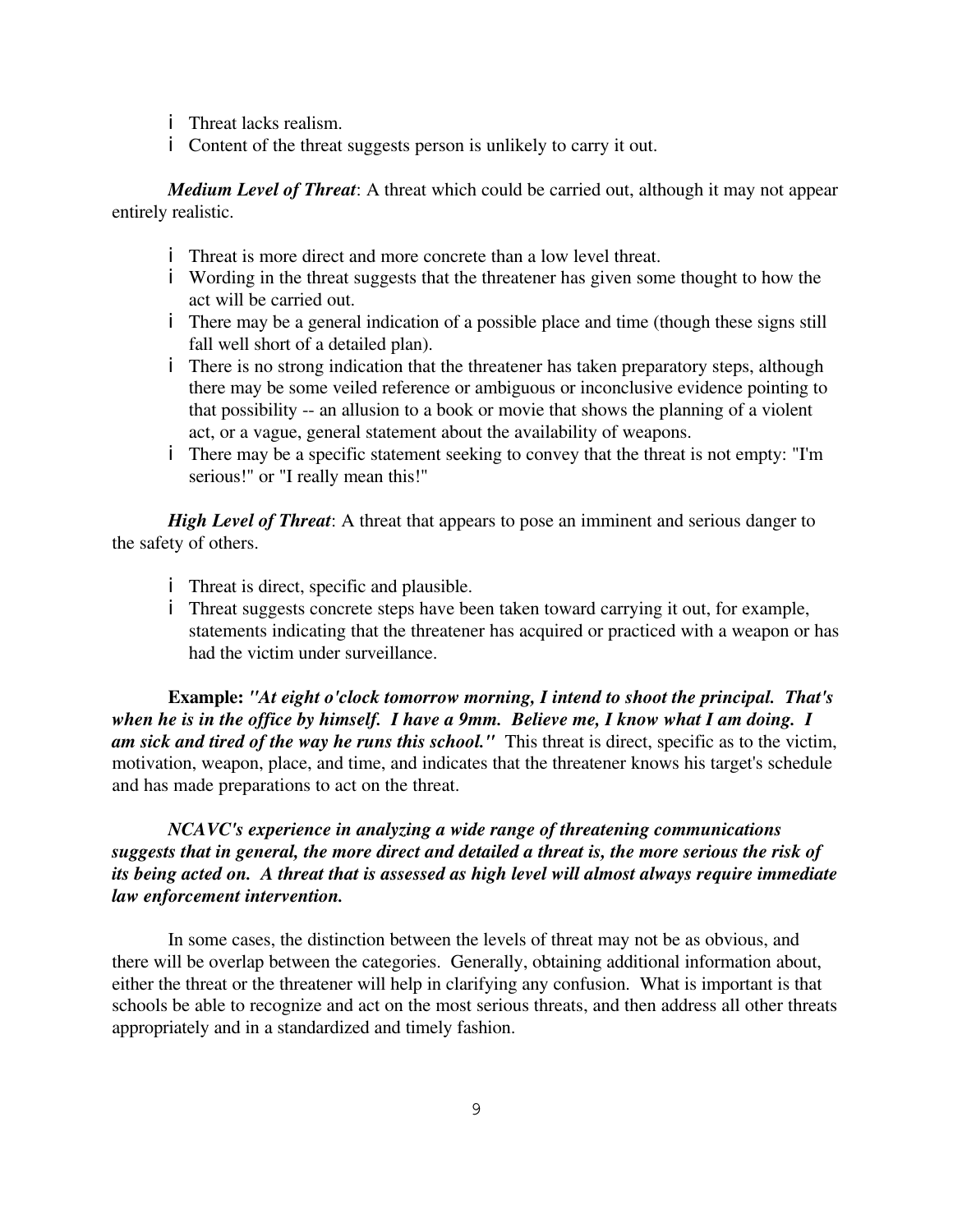#### **CHAPTER III**

#### *FOUR-PRONGED ASSESSMENT APPROACH*

#### *The Four-Pronged Assessment Model*

This innovative model is designed to assess someone who has made a threat and evaluate the likelihood that the threat will actually be carried out. Anyone can deliver a spoken or written message that sounds foreboding or sinister, but evaluating the threat alone will not establish if the person making it has the intention, the ability, or the means to act on the threat. To make that determination, assessing the threatener is critical.

Educators, law enforcement, mental health professionals and others must realize they cannot handle threats in the same "old" way. Those tasked with assessing threats must be trained in the basic concepts of threat assessment, personality assessment and risk assessment as presented in this monograph, and realize the importance of assessing all threats in a timely manner.

What information about students can help us tell which threateners are likely to carry out their threats? Their age? Their grades in chemistry class? Their socioeconomic level? The experience of the NCAVC is that frequently, only limited information is known about someone being evaluated for threat assessment, or information may be available only in certain areas -- a student's academic record, or family life, or health. All aspects of a threatener's life must be considered when evaluating whether a threat is likely to be carried out. This model provides a framework for evaluating a student in order to determine if he or she has the motivation, means, and intent to carry out a proclaimed threat. The assessment is based on the "totality of the circumstances" known about the student in four major areas:<sup>1</sup>

*Prong One***: Personality of the student**

*Prong Two:* **Family dynamics**

*Prong Three:* **School dynamics and the student's role in those dynamics**

#### *Prong Four*: **Social dynamics**

Here is how the Four-Pronged Assessment Model can be used when a threat is received at

 $1$ <sup>1</sup>(One of the most important recommendations of this monograph is that additional empirical research be conducted in the area of threat assessment and school violence. Following this additional research, it may be determined that one or more of the four prongs plays a more significant role than the others in threat assessment.)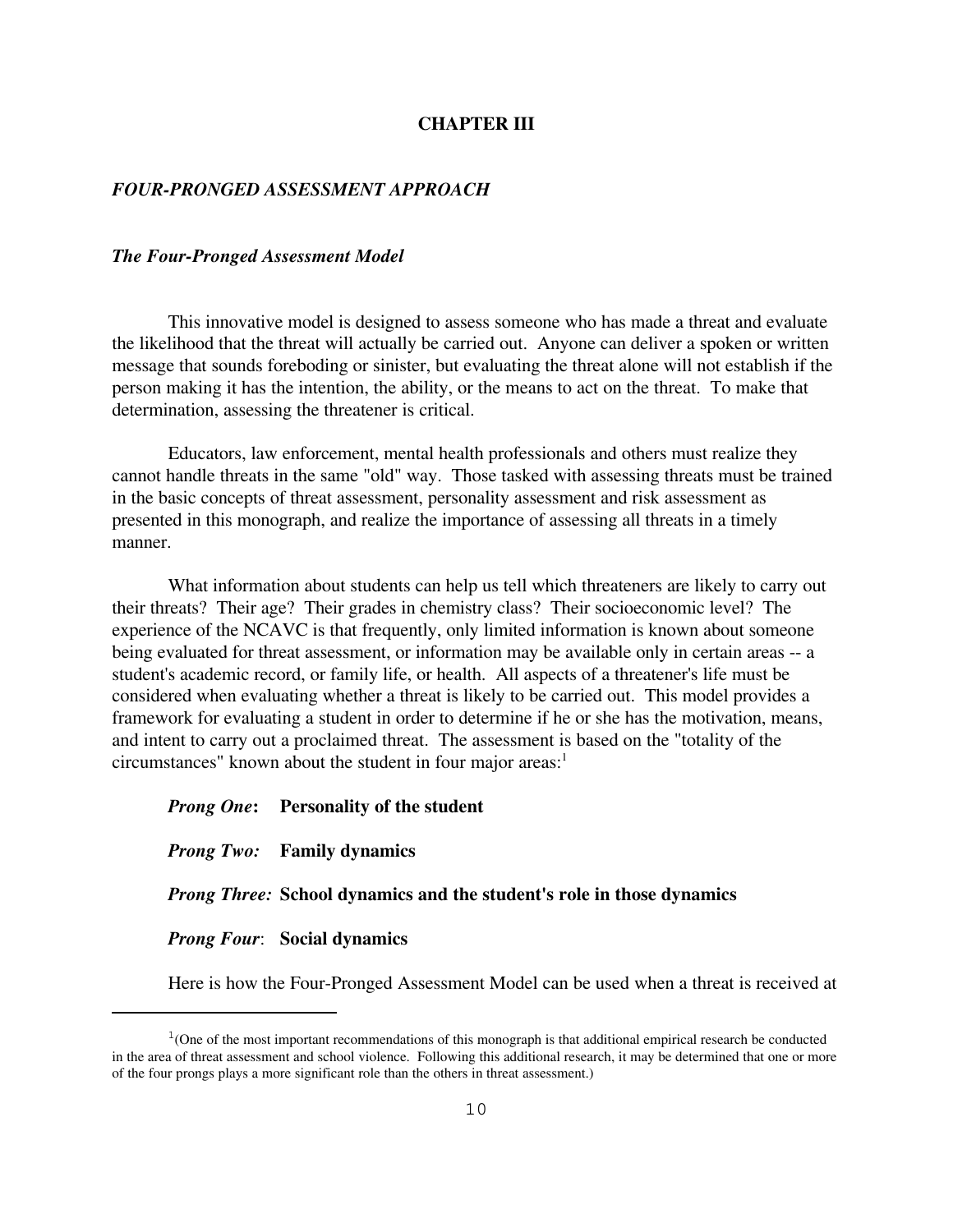a school: A preliminary assessment is done on the threat itself, as outlined in the preceding chapter. If the threatener's identity is known, a threat assessor quickly collects as much information as is available in the four categories. The assessor may be a school psychologist, counselor, or other staff member or specialist who has been designated and trained for this task. Information can come from the assessor's personal knowledge of the student or can be sought from teachers, staff, other students (when appropriate), parents, and other appropriate sources such as law enforcement agencies or mental health specialists.

If the student appears to have serious problems in the majority of the four prongs or areas and if the threat is assessed as high or medium level, the threat should be taken more seriously and appropriate intervention by school authorities and/or law enforcement should be initiated as quickly as possible.

In order to effect a rapid assessment, it may not be possible to evaluate a student thoroughly in each of the four prongs. Nonetheless, having as much information as possible about a student and his or her life is important in order to determine if that student is capable and under enough stressors to carry out a threat.

The following section outlines factors to be considered in each of the four prongs:

#### *Personality of the Student: Behavior Characteristics and Traits*

According to Webster's, personality is "the pattern of collective character, behavioral, temperamental, emotional, and mental traits of an individual." This pattern is a product of both inherited temperament and environmental influences. Personality shapes how people consistently view the world and themselves and how they interact with others. Forming an accurate impression of someone's personality requires observing his or her behavior over a period of time and in a wide variety of situations.

Understanding adolescent personality development is extremely important in assessing any threat made by someone in that age group. An adolescent's personality is not yet crystallized. It is still developing. During adolescence, young people are likely to explore or engage in what others perceive as strange behavior. Adolescents struggle with vulnerability and acceptance ("Am I lovable and able to love?"), with questions of independence and dependence, and with how to deal with authority, among other difficult issues.<sup>2</sup>

 ${}^{2}$ The 1999 Institutes of Medicine's (IOM) Report on Adolescents, published by the National Science Foundation, states that adolescence is frequently divided into three stages: early (ages 10-14) involving biological puberty, sexual and psychological awakening and self-awareness; middle (ages 15-17) a time of increased autonomy and experimentation and late (ages 18 to early 20's) for those who delay entry into adult independence and autonomy. Each stage produces opportunities, challenges and risks. For example, most (60 percent +) experiment with alcohol and drugs before age 15. Teasing and physical fighting is more frequent at ages 13-14 than at age 16-17. Violent criminal activity generally peaks between the ages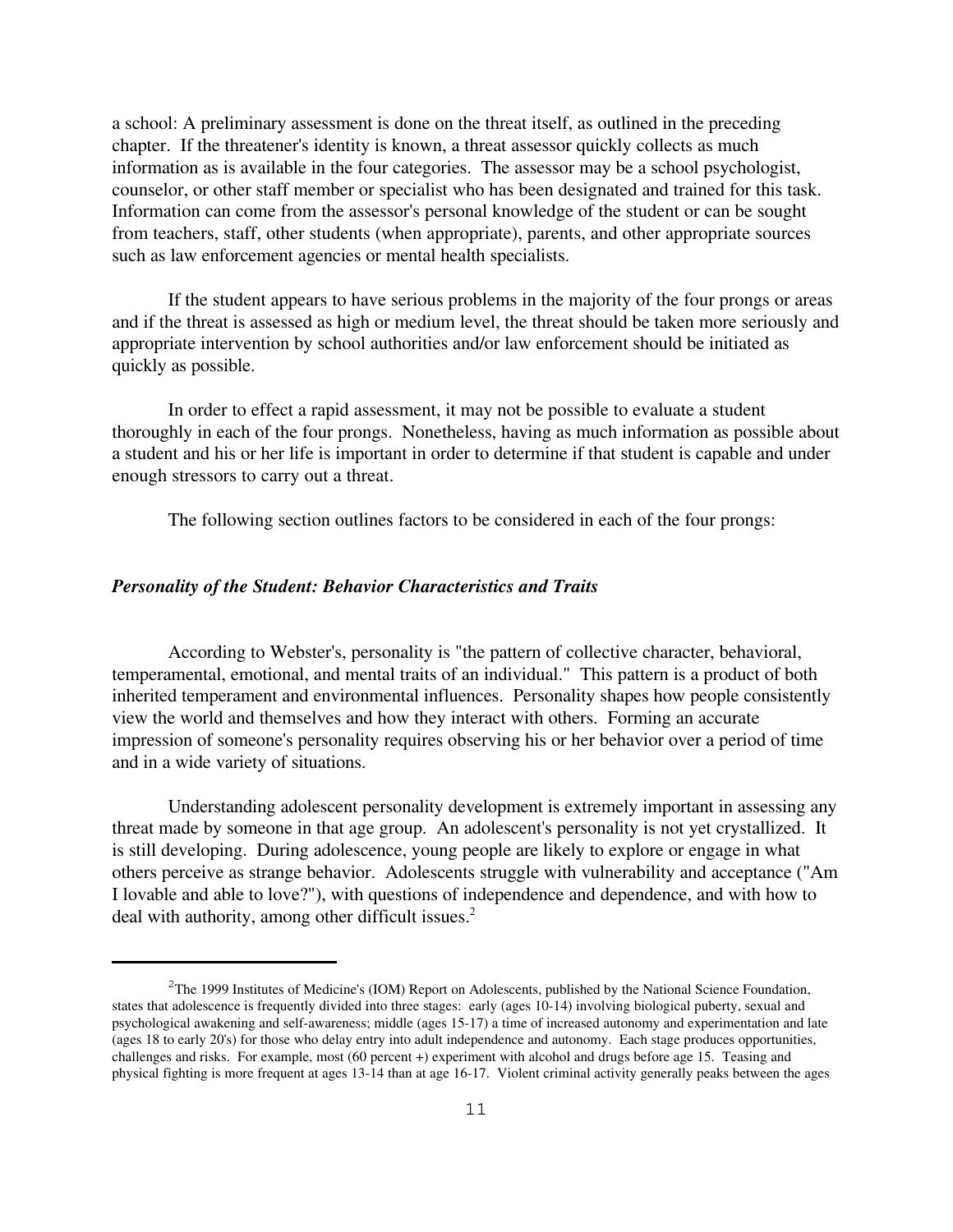Clues to a student's personality can come from observing behavior when the student is:

- Coping with conflicts, disappointments, failures, insults, or other stresses encountered in everyday life.
- Expressing anger or rage, frustration, disappointment, humiliation, sadness, or similar feelings.
- Demonstrating or failing to demonstrate resiliency after a setback, a failure, real or perceived criticism, disappointment, or other negative experiences.
- Demonstrating how the student feels about himself, what kind of person the student imagines himself or herself to be, and how the student believes he or she appears to others.
- Responding to rules, instruction, or authority figures.
- Demonstrating and expressing a desire or need for control, attention, respect, admiration, confrontation, or other needs.
- Demonstrating or failing to demonstrate empathy with the feelings and experiences of others.
- Demonstrating his or her attitude toward others. (For example, does the student view others as inferior or with disrespect?)

Assessors who have not been able to observe a student first-hand should seek information from those *who knew the student before he or she made a threat*.

#### *Family Dynamics*

of 15-17. About 25 percent of the adolescent population is at high risk for psycho-social problems and poor developmental outcomes such as academic failure, alcohol and other drug abuse, delinquency and problems with the law and violence. Twenty percent have a diagnosable mental health disorder at sometime during adolescence, the highest rate for any age group through the life-span. Adolescents are more diverse and heterogeneous than originally believed. Important interaction between hormonal, social, and environmental factors shape development and behavior during this period. The IOM reports that the social context in which the adolescent is developing has markedly changed during the past decade - with an increase in many negative factors, including less adult supervision. Adolescence now begins earlier - as early as age nine - and is second only to infancy in growth and change. Their social cognition is different from adults and strongly influences the adolescents' decisionmaking. They experience emotions more intensely than adults, process information differently, and as a result make decisions differently. These factors are critical for evaluators to be skilled in recognizing the information gathered and observations of youth. It is important to observe and gather information in order to understand the context of adolescent development (K. Dwyer, personal communication, February 2000).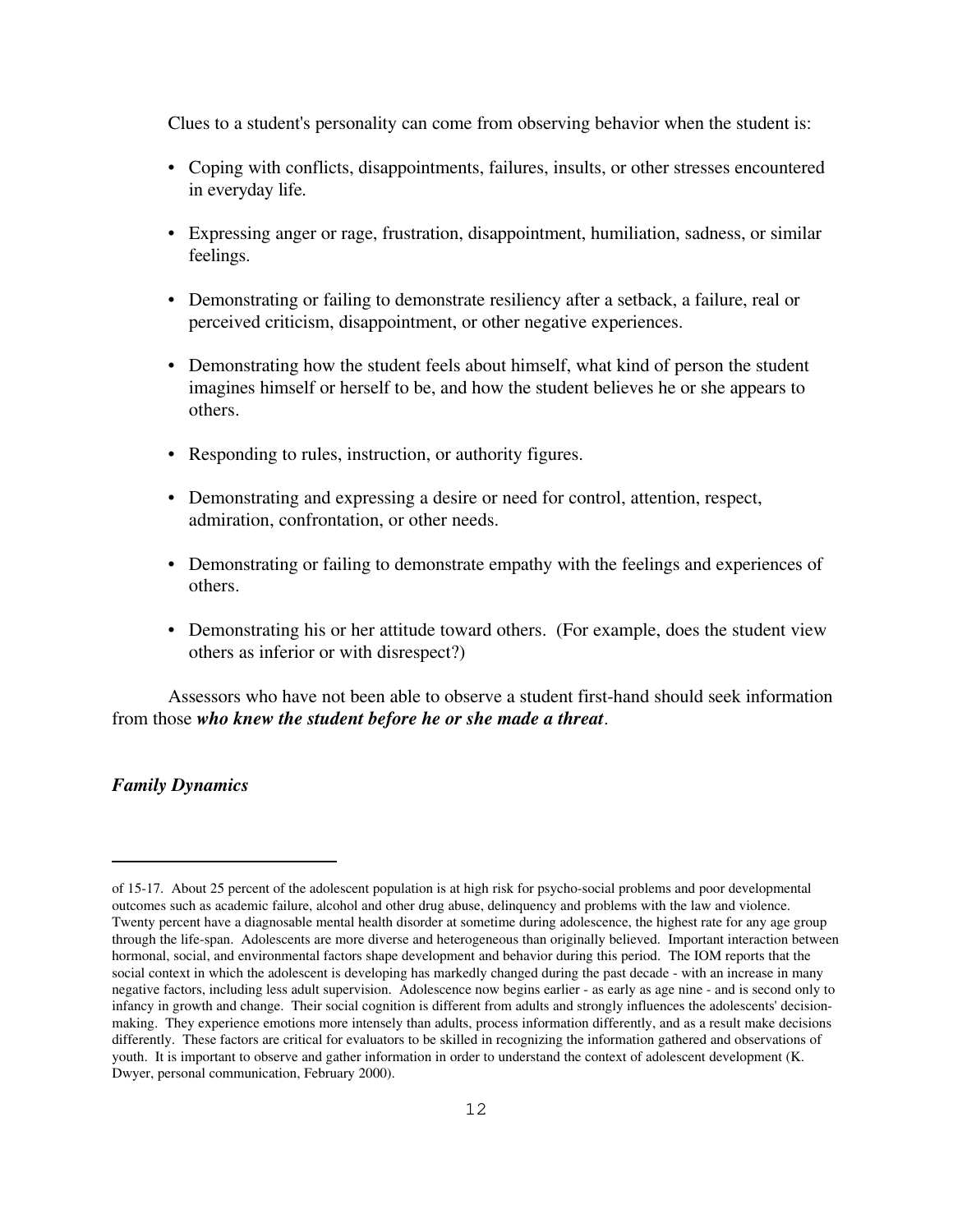Family dynamics are patterns of behavior, thinking, beliefs, traditions, roles, customs and values that exist in a family. When a student has made a threat, knowledge of the dynamics within the student's family -- and how those dynamics are perceived by both the student and the parents -- is a key factor in understanding circumstances and stresses in the student's life that could play a role in any decision to carry out the threat.

#### *School Dynamics*

The relationship between school dynamics and threat assessment has not been empirically established and therefore its level of significance can either increase or decrease depending on additional research into these cases. *While it may be difficult for educators/assessors to "critique" their own school, it is necessary to have some level of understanding of the particular dynamics in their school because their school can ultimately become the scene of the crime.*

School dynamics are patterns of behavior, thinking, beliefs, customs, traditions, roles and values that exist in a school's culture. Some of these patterns can be obvious, and others subtle. Identifying those behaviors which are formally or informally valued and rewarded in a school helps explain why some students get more approval and attention from school authorities and have more prestige among their fellow students. It can also explain the "role" a particular student is given by the school's culture, and how the student may see himself or herself fitting in, or failing to fit in, with the school's value system.

Students and staff may have very different perceptions of the culture, customs, and values in their school. Assessors need to be aware of how a school's dynamics are seen by students. A big discrepancy between students' perceptions and the administration's can itself be a significant piece of information for the assessor.

#### *Social Dynamics*

Social dynamics are patterns of behavior, thinking, beliefs, customs, traditions, and roles that exist in the larger community where students live. These patterns also have an impact on students' behavior, their feelings about themselves, their outlook on life, attitudes, perceived options, and lifestyle practices. An adolescent's beliefs and opinions, his choices of friends, activities, entertainment, and reading material, and his attitudes toward such things as drugs,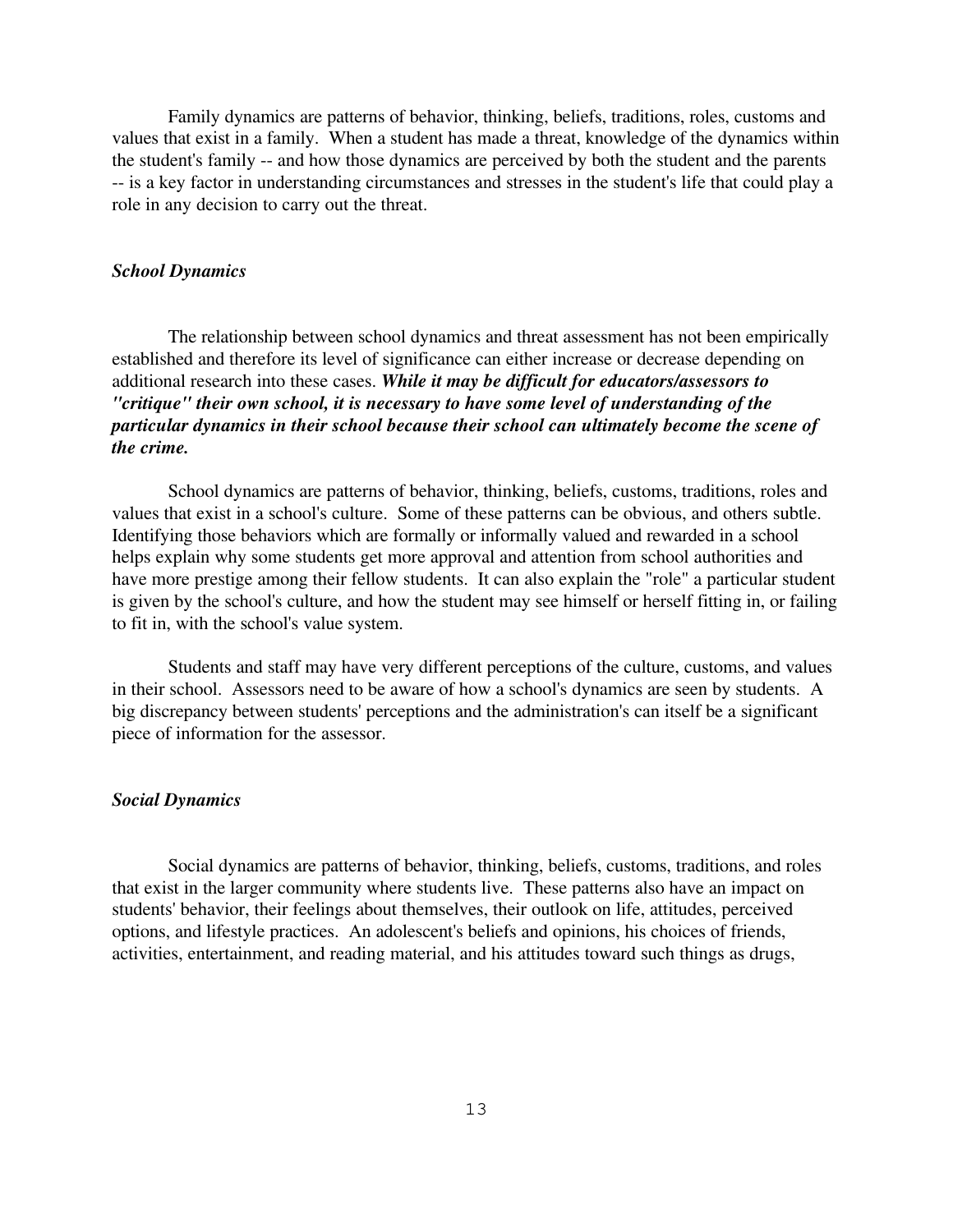alcohol, and weapons will all reflect in some fashion the social dynamics of the community where he lives and goes to school.

Within the larger community, an adolescent's peer group plays an especially crucial role in influencing attitudes and behavior. Information about a student's choice of friends and relations with his peers can provide valuable clues to his attitudes, sense of identity, and possible decisions about acting or not acting on a threat.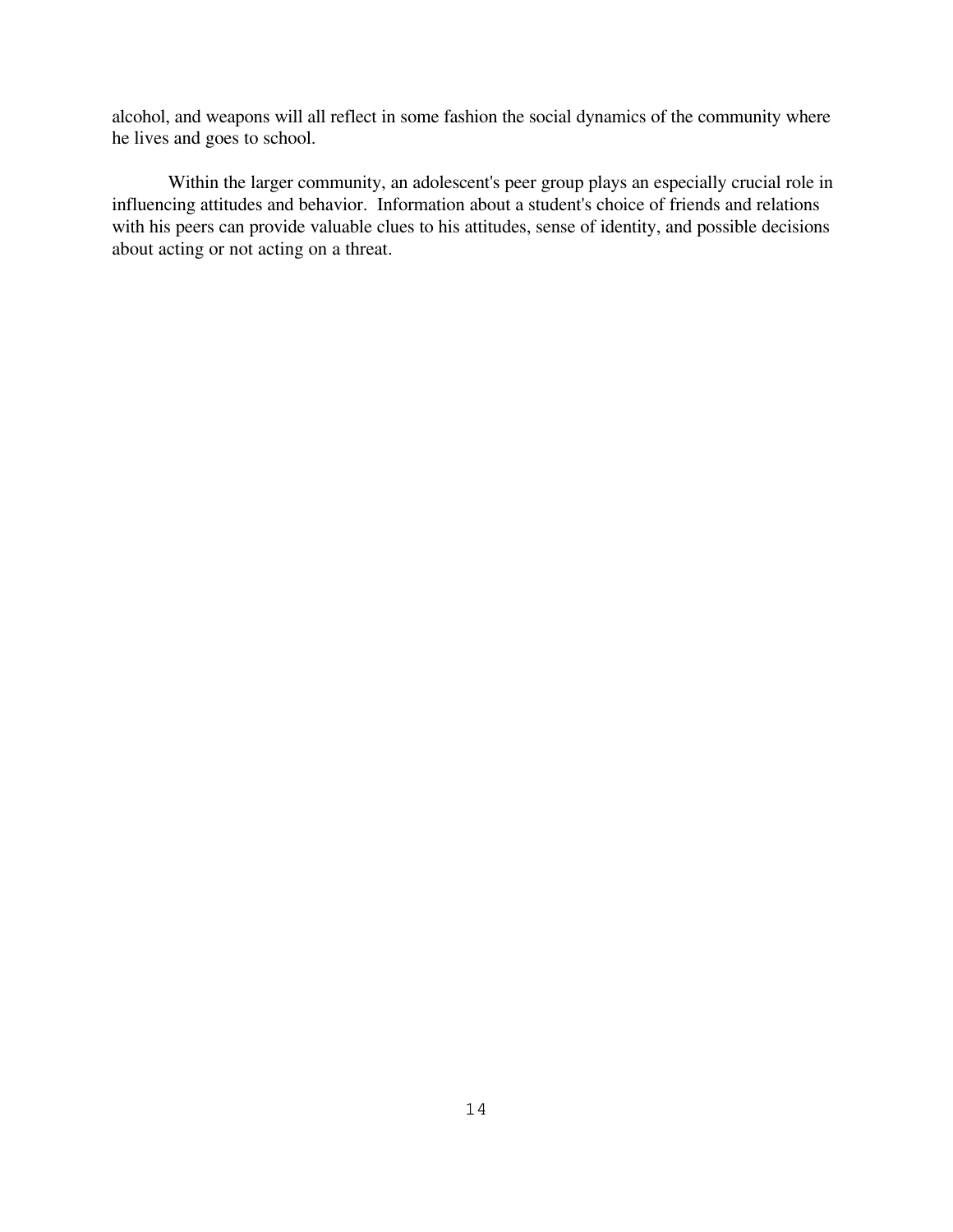#### **CHAPTER IV**

#### *FINDINGS*

This chapter lists certain types of behavior, personality traits, and circumstances in the family, school, and community environment that should be regarded as warning signs if all or most of them -- in all four categories -- seem to fit a student who has made a threat.

**It should be strongly emphasized that this list is not intended as a checklist to predict future violent behavior by a student who has not acted violently or threatened violence. Rather, the list should be considered only after a student has made some type of threat and an assessment has been developed using the four-pronged model***.* **If the assessment shows evidence of these characteristics, behaviors and consistent problems in all four areas or prongs, it can indicate that the student may be fantasizing about acting on the threat, has the motivation to carry out the violent act, or has actually taken steps to carry out a threat.**

The following cautions should also be emphasized:

1. *No one or two traits or characteristics should be considered in isolation or given more weight than the others.* Any of these traits, or several, can be seen in students who are not contemplating a school shooting or other act of violence. The key to identifying a potentially dangerous threatener under this four-pronged assessment model is that there is evidence of problems on a majority of the items in each of the four areas. **However, there is no "magical" number of traits or constellation of traits which will determine what students may present a problem . Hopefully, subsequent empirical research in this area will determine which are the significant traits and how they should be weighted. However, a practical and common sense application of this model indicates that the more problems which are identified in each of the four prongs, the greater the level of concern for the assessor.**

2. *Behavior is an expression of personality, but one bad day may not reflect a student's real personality or usual behavior pattern.* Accurately evaluating someone's behavior requires establishing a baseline -- how he or she typically behaves most of the time. Those responsible for assessing a student should seek information from people who have known the student over a period of time and have been able to observe him in varying situations and with a variety of people.

3. *Many of the behaviors and traits listed below are seen in depressed adolescents with narcissistic personality characteristics and other possible mental health problems. Despite the overlap between this list and diagnostic symptoms, evaluation under the four-pronged threat assessment model cannot be a substitute for a clinical diagnosis of mental illness.* Signs of serious mental illness and/or substance abuse disorders can significantly elevate the risk for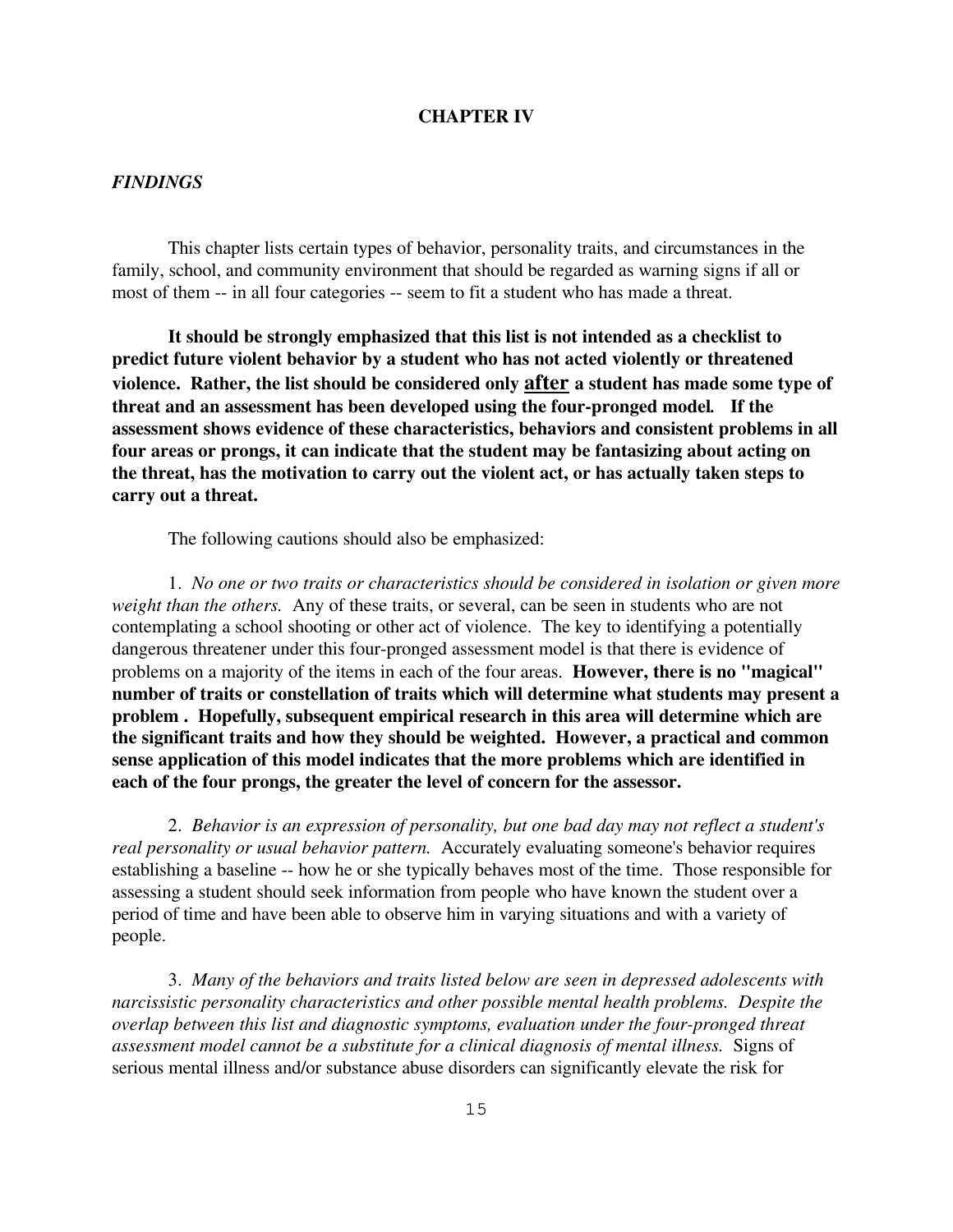violence and should be evaluated by a mental health professional.

The following list of behaviors and traits, grouped in the four areas of the assessment model, was developed from three sources: NCAVC's extensive experience in assessing threats for over two decades, including current cases of threats made in schools; ideas presented at the 1999 Leesburg symposium; and NCAVC's intensive review of eighteen school shooting cases.

Subject to the cautionary points mentioned above, the list identifies particular behaviors, personality traits and family, school and social dynamics that may be associated with violence.

#### *Prong One: Personality Traits and Behavior*

## Ž *Leakage*

"Leakage" occurs when a student intentionally or unintentionally reveals clues to feelings, thoughts, fantasies, attitudes, or intentions that may signal an impending violent act. These clues can take the form of subtle threats, boasts, innuendos, predictions, or ultimatums. They may be spoken or conveyed in stories, diary entries, essays, poems, letters, songs, drawings, doodles, tattoos, or videos.

Another form of leakage involves efforts to get unwitting friends or classmates to help with preparations for a violent act, at times through deception (for example, the student asks a friend to obtain ammunition for him because he is going hunting).

Leakage can be a cry for help, a sign of inner conflict, or boasts that may look empty but actually express a serious threat. Leakage is considered to be one of the most important clues that may precede an adolescent's violent act.

**An example of leakage could be a student who shows a recurring preoccupation with themes of violence, hopelessness, despair, hatred, isolation, loneliness, nihilism, or an "end-of-the-world" philosophy. Those themes may be expressed in conversation or in jokes or in seemingly offhand comments to friends, teachers, other school employees, parents, or siblings. Statements may be subtle, or immediately minimized by comments such as, "I was just joking," or "I didn't really mean that."**

**Another example of leakage could be recurrent themes of destruction or violence appearing in a student's writing or artwork. The themes may involve hatred, prejudice, death, dismemberment, mutilation of self or others, bleeding, use of excessively destructive weapons, homicide, or suicide. Many adolescents are fascinated with violence and the macabre, and writings and drawings on these themes can be a reflection of a harmless but rich and**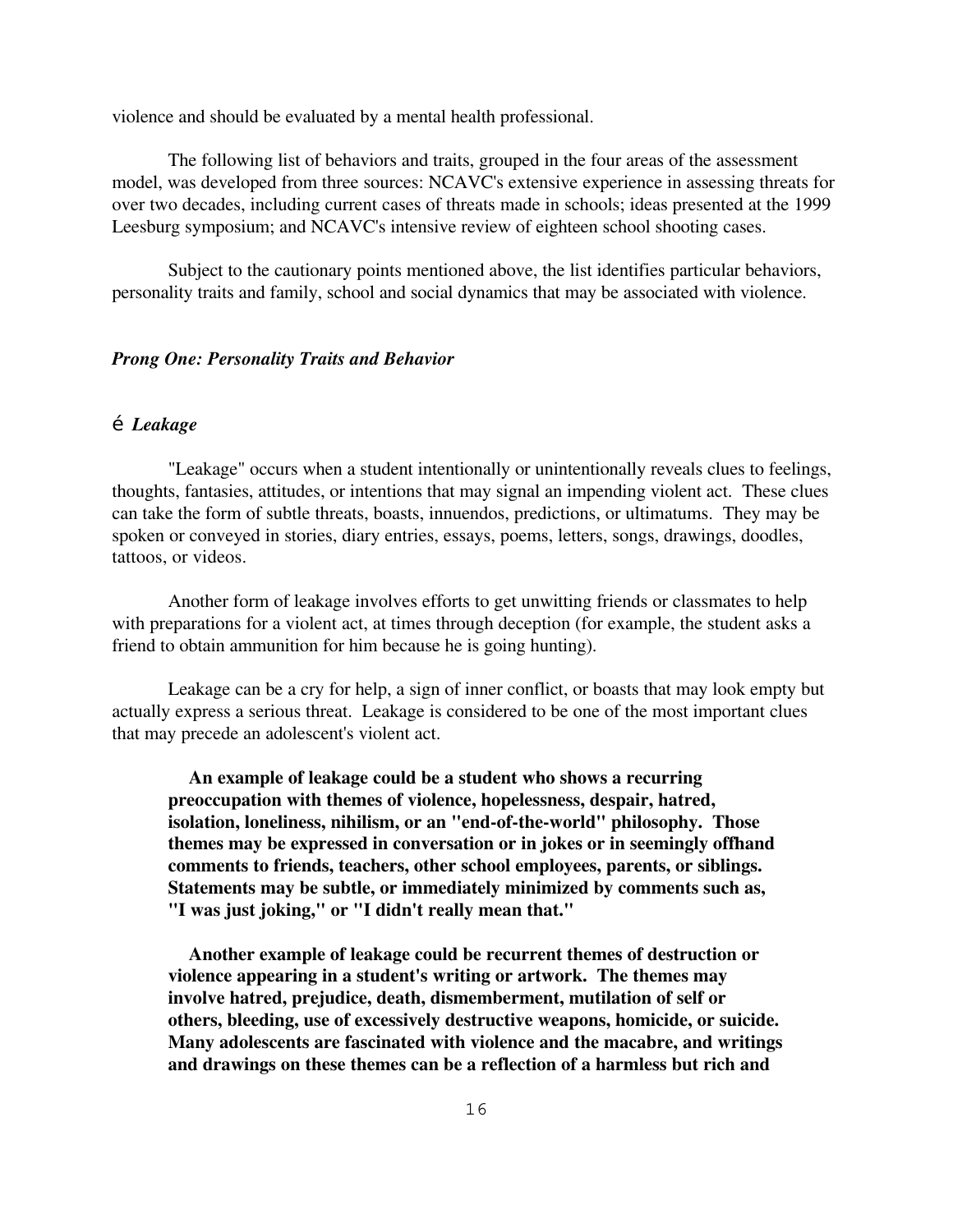**creative fantasy life. Some adolescents, however, seem so obsessed with these themes that they emerge no matter what the subject matter, the conversation, the assignment, or the joke. In an actual case, a student was taking a home economics class and was assigned to bake something. He baked a cake in the shape of a gun. His school writings and other work also contained recurrent themes of violence.**

### Ž *Low Tolerance for Frustration*

The student is easily bruised, insulted, angered, and hurt by real or perceived injustices done to him by others and has great difficulty tolerating frustration.

## Ž *Poor Coping Skills*

The student consistently shows little if any ability to deal with frustration, criticism, disappointment, failure, rejection, or humiliation. His or her response is typically inappropriate, exaggerated, immature, or disproportionate.

## Ž *Lack of Resiliency*

The student lacks resiliency and is unable to bounce back even when some time has elapsed since a frustrating or disappointing experience, a setback, or putdown.

## Ž *Failed Love Relationship*

The student may feel rejected or humiliated after the end of a love relationship, and cannot accept or come to terms with the rejection.

## Ž *"Injustice Collector"*

The student nurses resentment over real or perceived injustices. No matter how much time has passed, the "injustice collector" will not forget or forgive those wrongs or the people he or she believes are responsible. The student may keep a hit list with the names of people he feels have wronged him.

## Ž *Signs of Depression*

The student shows features of depression such as lethargy, physical fatigue, a morose or dark outlook on life, a sense of malaise, and loss of interest in activities that he once enjoyed.

Adolescents may show different signs than those normally associated with depression. Some depressed adolescents may display unpredictable and uncontrolled outbursts of anger, a generalized and excessive hatred toward everyone else, and feelings of hopelessness about the future. Other behaviors might include psychomotor agitation, restlessness, inattention, sleep and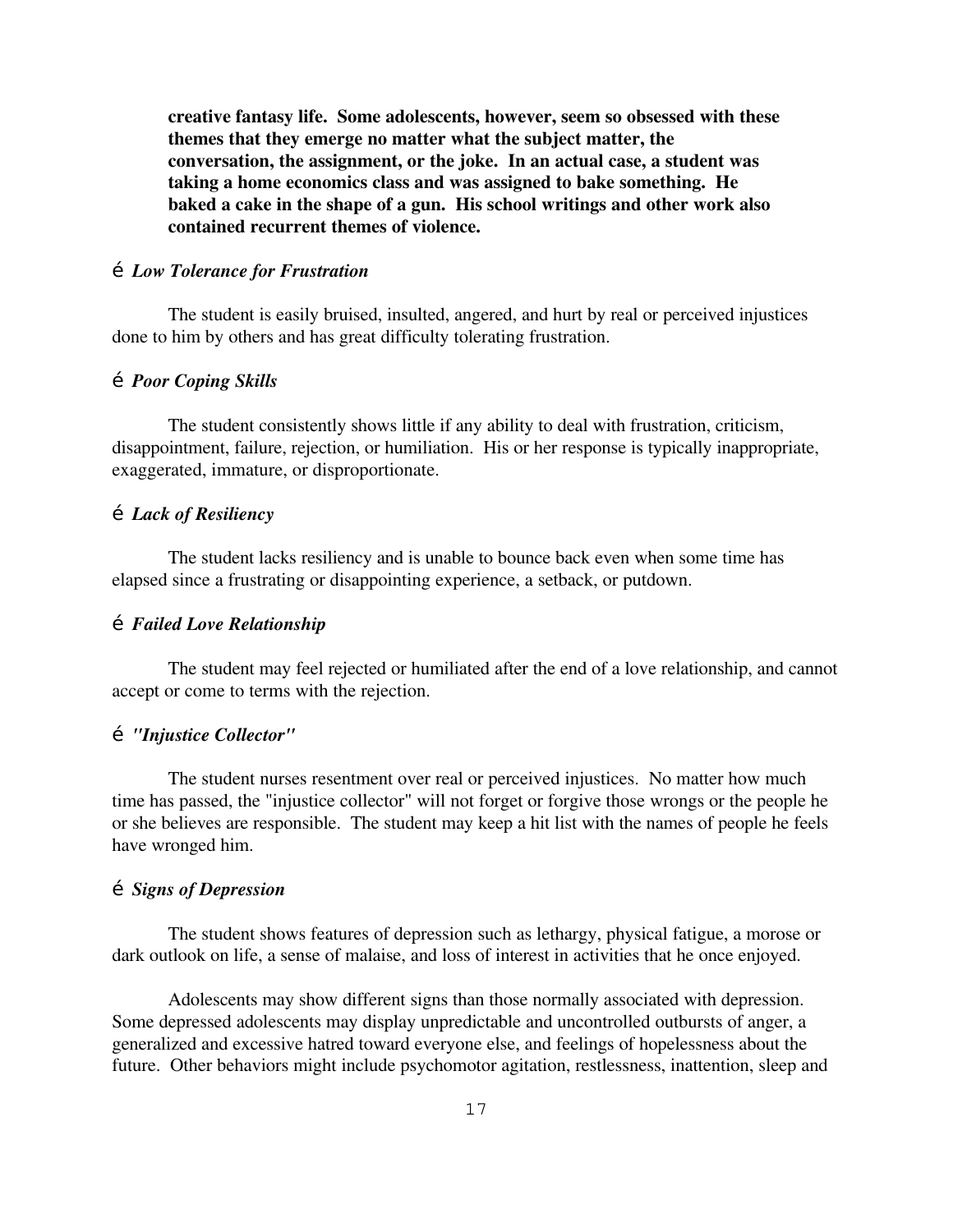eating disorders, and a markedly diminished interest in almost all activities that previously occupied and interested him. The student may have difficulty articulating these extreme feelings.

## Ž *Narcissism*

The student is self-centered, lacks insight into others' needs and/or feelings, and blames others for failures and disappointments. The narcissistic student may embrace the role of a victim to elicit sympathy and to feel temporarily superior to others. He or she displays signs of paranoia, and assumes an attitude of self-importance or grandiosity that masks feelings of unworthiness (Malmquist, 1996). A narcissistic student may be either very thin-skinned or very thick-skinned in responding to criticism.

## Ž *Alienation*

The student consistently behaves as though he feels different or estranged from others. This sense of separateness is more than just being a loner. It can involve feelings of isolation, sadness, loneliness, not belonging, and not fitting in.

## Ž *Dehumanizes Others*

The student consistently fails to see others as fellow humans. He characteristically views other people as "nonpersons" or objects to be thwarted. This attitude may appear in the student's writings and artwork, in interactions with others, or in comments during conversation.

#### Ž *Lack of Empathy*

The student shows an inability to understand the feelings of others, and appears unconcerned about anyone else's feelings. When others show emotion, the student may ridicule them as weak or stupid.

## Ž *Exaggerated Sense of Entitlement*

The student constantly expects special treatment and consideration, and reacts negatively if he doesn't get the treatment he feels entitled to.

## Ž *Attitude of Superiority*

The student has a sense of being superior and presents himself as smarter, more creative, more talented, more experienced, and more worldly than others.

### Ž *Exaggerated or Pathological Need for Attention*

The student shows an exaggerated, even pathological, need for attention, whether positive or negative, no matter what the circumstances.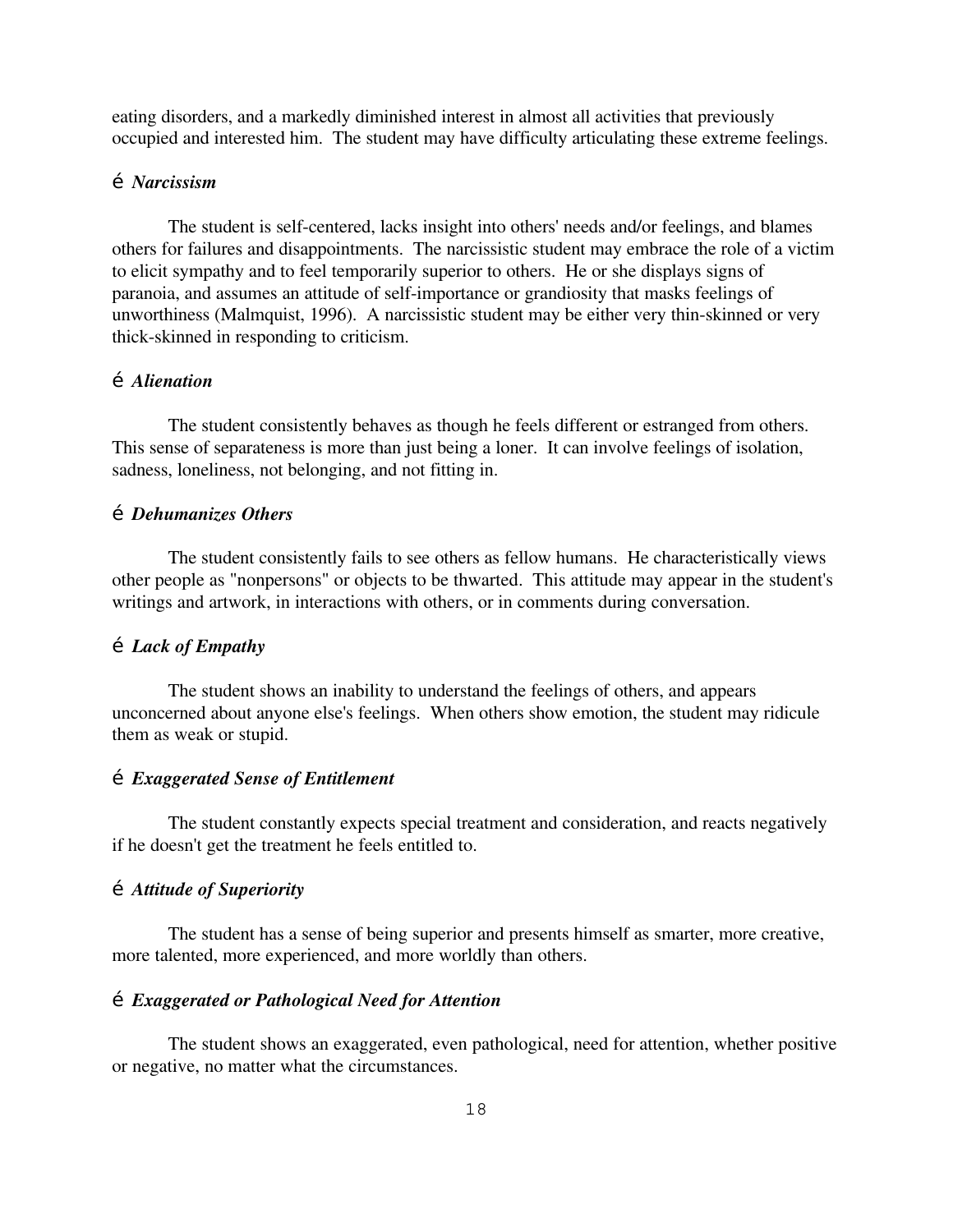## Ž *Externalizes Blame*

The student consistently refuses to take responsibility for his or her own actions and typically faults other people, events or situations for any failings or shortcomings. In placing blame, the student frequently seems impervious to rational argument and common sense.

### Ž *Masks Low Self-esteem*

Though he may display an arrogant, self-glorifying attitude, the student's conduct often appears to veil an underlying low self-esteem. He avoids high visibility or involvement in school activities, and other students may consider him a nonentity.

### Ž *Anger Management Problems*

Rather than expressing anger in appropriate ways and in appropriate circumstances, the student consistently tends to burst out in temper tantrums or melodramatic displays, or to brood in sulky, seething silence. The anger may be noticeably out of proportion to the cause, or may be redirected toward people who had nothing to do with the original incident.

His anger may come in unpredictable and uncontrollable outbursts, and may be accompanied by expressions of unfounded prejudice, dislike, or even hatred toward individuals or groups.

## Ž *Intolerance*

The student often expresses racial or religious prejudice or intolerant attitudes toward minorities, or displays slogans or symbols of intolerance in such things as tattoos, jewelry, clothing, bumper stickers, or book covers.

## Ž *Inappropriate Humor*

The student's humor is consistently inappropriate. Jokes or humorous comments tend to be macabre, insulting, belittling, or mean.

## Ž *Seeks to Manipulate Others*

The student consistently attempts to con and manipulate others and win their trust so they will rationalize any signs of aberrant or threatening behavior.

## Ž *Lack of Trust*

The student is untrusting and chronically suspicious of others' motives and intentions. This lack of trust may approach a clinically paranoid state. He may express the belief that society has no trustworthy institution or mechanism for achieving justice or resolving conflict, and that if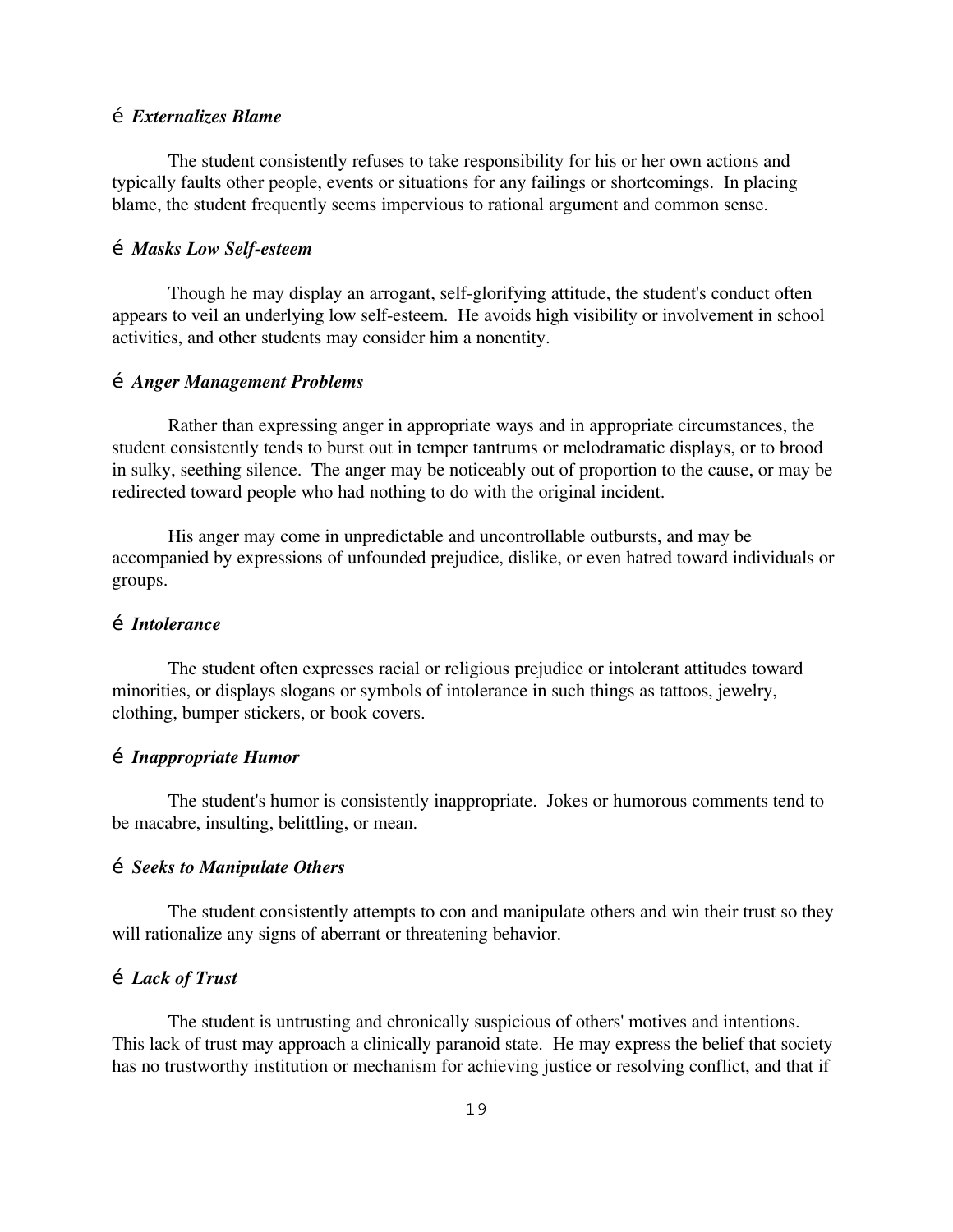something bothers him, he has to settle it in his own way.

## Ž *Closed Social Group*

The student appears introverted, with acquaintances rather than friends, or associates only with a single small group that seems to exclude everyone else. Students who threaten or carry out violent acts are not necessarily loners in the classic sense, and the composition and qualities of peer groups can be important pieces of information in assessing the danger that a threat will be acted on.

### Ž *Change of Behavior*

The student's behavior changes dramatically. His academic performance may decline, or he may show a reckless disregard for school rules, schedules, dress codes, and other regulations.

### Ž *Rigid and Opinionated*

The student appears rigid, judgmental and cynical, and voices strong opinions on subjects about which he or she has little knowledge. He disregards facts, logic, and reasoning that might challenge these opinions.

## Ž *Unusual Interest in Sensational Violence*

The student demonstrates an unusual interest in school shootings and other heavily publicized acts of violence. He may declare his admiration for those who committed the acts, or may criticize them for "incompetence" or failing to kill enough people. He may explicitly express a desire to carry out a similar act in his own school, possibly as an act of "justice."

## Ž *Fascination with Violence-Filled Entertainment*

The student demonstrates an unusual fascination with movies, TV shows, computer games, music videos or printed material that focus intensively on themes of violence, hatred, control, power, death, and destruction. He may incessantly watch one movie or read and reread one book with violent content, perhaps involving school violence. Themes of hatred, violence, weapons, and mass destruction recur in virtually all his activities, hobbies, and pastimes.

The student spends inordinate amounts of time playing video games with violent themes, and seems more interested in the violent images than in the game itself.

On the Internet, the student regularly searches for web sites involving violence, weapons, and other disturbing subjects. There is evidence the student has downloaded and kept material from these sites.

## Ž *Negative Role Models*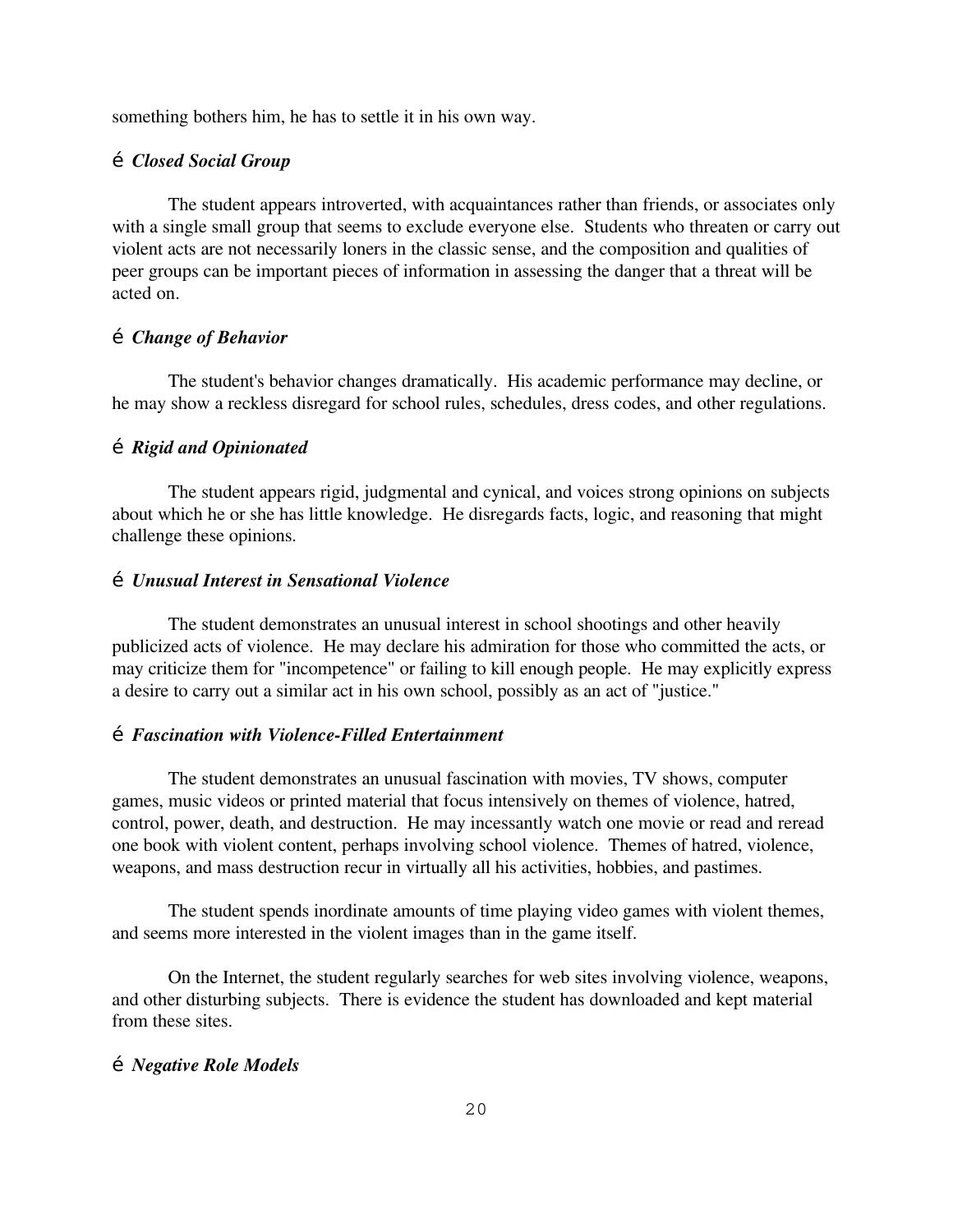The student may be drawn to negative, inappropriate role models such as Hitler, Satan, or others associated with violence and destruction.

## Ž *Behavior Appears Relevant to Carrying Out a Threat*

The student appears to be increasingly occupied in activities that could be related to carrying out a threat -- for example, spending unusual amounts of time practicing with firearms or on various violent websites. The time spent in these activities has noticeably begun to exclude normal everyday pursuits such as homework, attending classes, going to work, and spending time with friends.

#### *Prong Two: Family Dynamics*

## Ž *Turbulent Parent-Child Relationship*

The student's relationship with his parents is particularly difficult or turbulent. This difficulty or turbulence can be uniquely evident following a variety of factors, including recent or multiple moves, loss of a parent, addition of a step parent, etc. He expresses contempt for his parents and dismisses or rejects their role in his life. There is evidence of violence occurring within the student's home.

### Ž *Acceptance of Pathological Behavior*

Parents do not react to behavior that most parents would find very disturbing or abnormal. They appear unable to recognize or acknowledge problems in their children and respond quite defensively to any real or perceived criticism of their child. If contacted by school officials or staff about the child's troubling behavior, the parents appear unconcerned, minimize the problem, or reject the reports altogether even if the child's misconduct is obvious and significant.

## Ž *Access to Weapons*

The family keeps guns or other weapons or explosive materials in the home, accessible to the student. More important, weapons are treated carelessly, without normal safety precautions; for example, guns are not locked away and are left loaded. Parents or a significant role model may handle weapons casually or recklessly and in doing so may convey to children that a weapon can be a useful and normal means of intimidating someone else or settling a dispute.

### Ž *Lack of Intimacy*

The family appears to lack intimacy and closeness. The family has moved frequently and/or recently.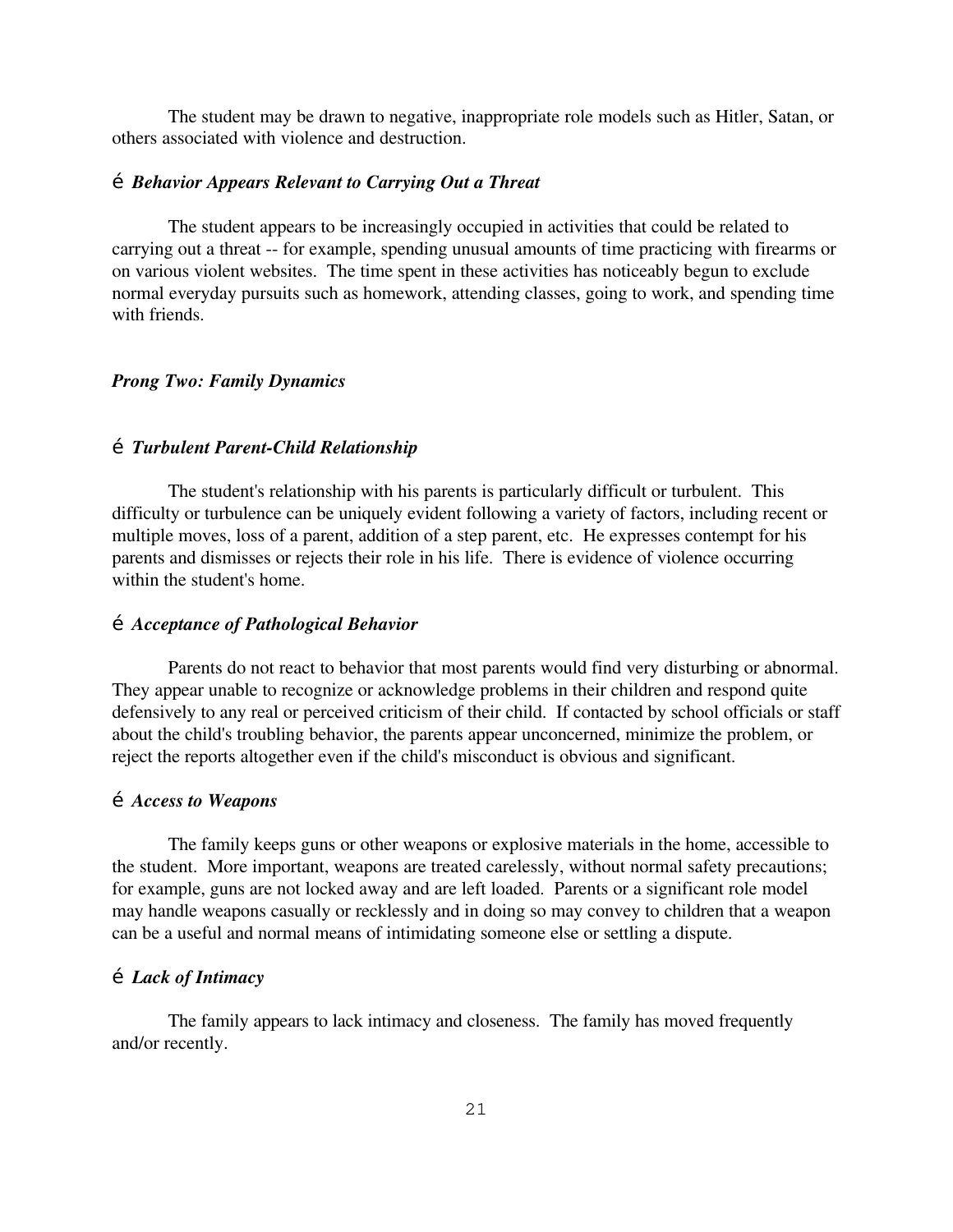## Ž *Student "Rules the Roost"*

The parents set few or no limits on the child's conduct, and regularly give in to his demands. The student insists on an inordinate degree of privacy, and parents have little information about his activities, school life, friends, or other relationships.

The parents seem intimidated by their child. They may fear he will attack them physically if they confront or frustrate him, or they may be unwilling to face an emotional outburst, or they may be afraid that upsetting the child will spark an emotional crisis. Traditional family roles are reversed: for example, the child acts as if he were the authority figure, while parents act as if they were the children.

#### Ž *No Limits or Monitoring of TV and Internet*

Parents do not supervise, limit or monitor the student's television watching or his use of the Internet. The student may have a TV in his own room or is otherwise free without any limits to spend as much time as he likes watching violent or otherwise inappropriate shows. The student spends a great deal of time watching television rather than in activities with family or friends.

Similarly, parents do not monitor computer use or Internet access. The student may know much more about computers than the parents do, and the computer may be considered off limits to the parents while the student is secretive about his computer use, which may involve violent games or Internet research on violence, weapons, or other disturbing subjects.

### *Prong Three: School Dynamics \**

*\*If an act of violence occurs at a school, the school becomes the scene of the crime. As in any violent crime, it is necessary to understand what it is about the school which might have influenced the student's decision to offend there rather than someplace else. While it may be difficult for educators/assessors to "critique" or evaluate their own school, one must have some degree of awareness of these unique dynamics - prior to a threat - in order to assess a student's role in the school culture and to develop a better understanding - from the student's perspective - of why he would target his own school.*

#### Ž *Student's Attachment to School*

Student appears to be "detached" from school, including other students, teachers, and school activities.

### Ž *Tolerance for Disrespectful Behavior*

The school does little to prevent or punish disrespectful behavior between individual students or groups of students. Bullying is part of the school culture and school authorities seem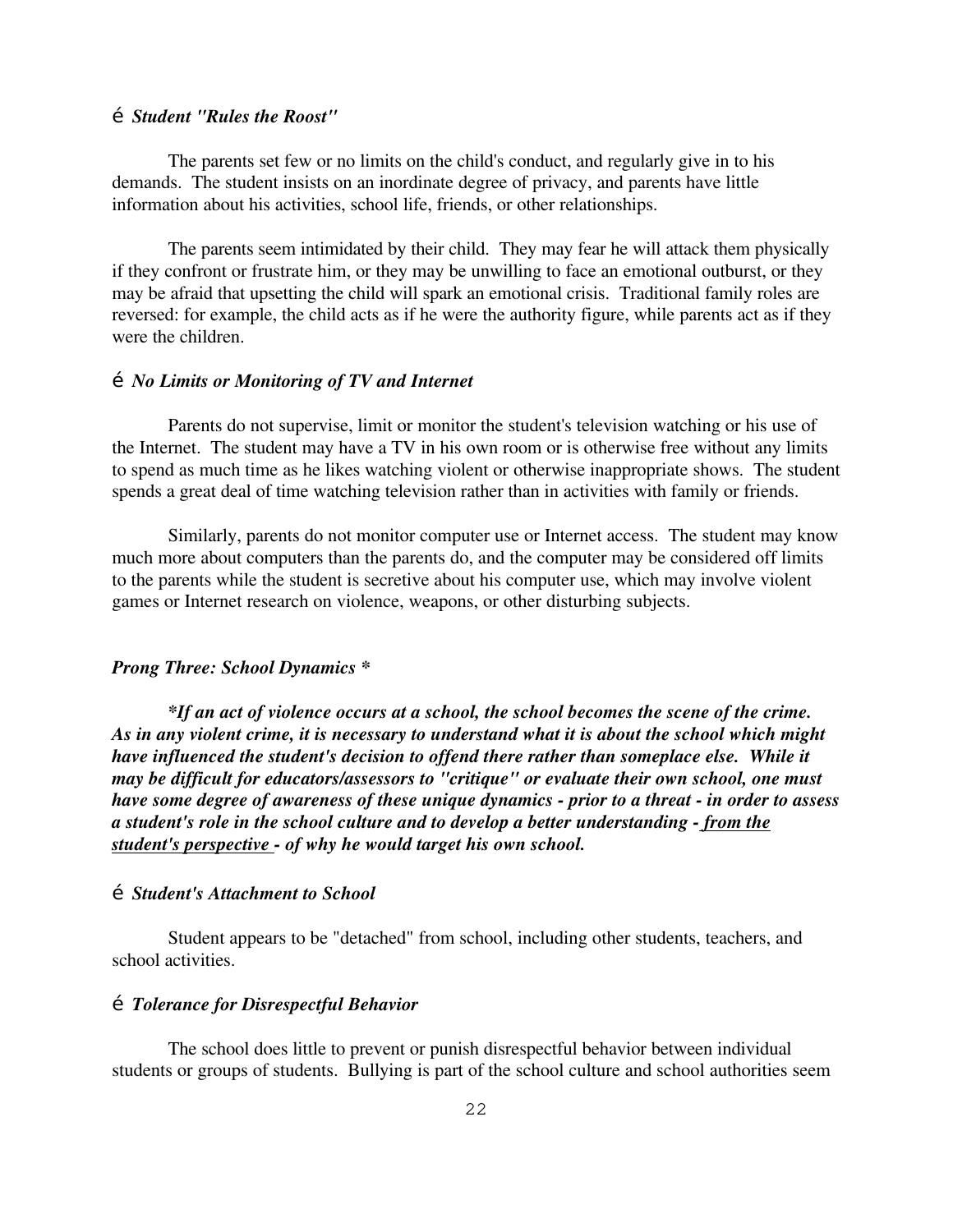oblivious to it, seldom or never intervening or doing so only selectively. Students frequently act in the roles of bully, victim, or bystander (sometimes, the same student plays different roles in different circumstances). The school atmosphere promotes racial or class divisions or allows them to remain unchallenged.

## Ž *Inequitable Discipline*

The use of discipline is inequitably applied - or has the perception of being inequitably applied by students and/or staff.

## Ž *Inflexible Culture*

The school's culture -- official and unofficial patterns of behavior, values, and relationships among students, teachers, staff, and administrators -- is static, unyielding, and insensitive to changes in society and the changing needs of newer students and staff.

## Ž *Pecking Order Among Students*

Certain groups of students are officially or unofficially given more prestige and respect than others. Both school officials and the student body treat those in the high-prestige groups as though they are more important or more valuable to the school than other students.

## Ž *Code of Silence*

A "code of silence" prevails among students. Few feel they can safely tell teachers or administrators if they are concerned about another student's behavior or attitudes. Little trust exists between students and staff.

## Ž *Unsupervised Computer Access*

Access to computers and the Internet is unsupervised and unmonitored. Students are able to use the school's computers to play violent computer games or to explore inappropriate web sites such as those that promote violent hate groups or give instructions for bomb-making.

*Schools should maintain documentation of all prior incidents or problems involving students so it can be considered in future threat assessments.*

#### *Prong Four: Social Dynamics*

### Ž *Media, Entertainment, Technology*

The student has easy and unmonitored access to movies, television shows, computer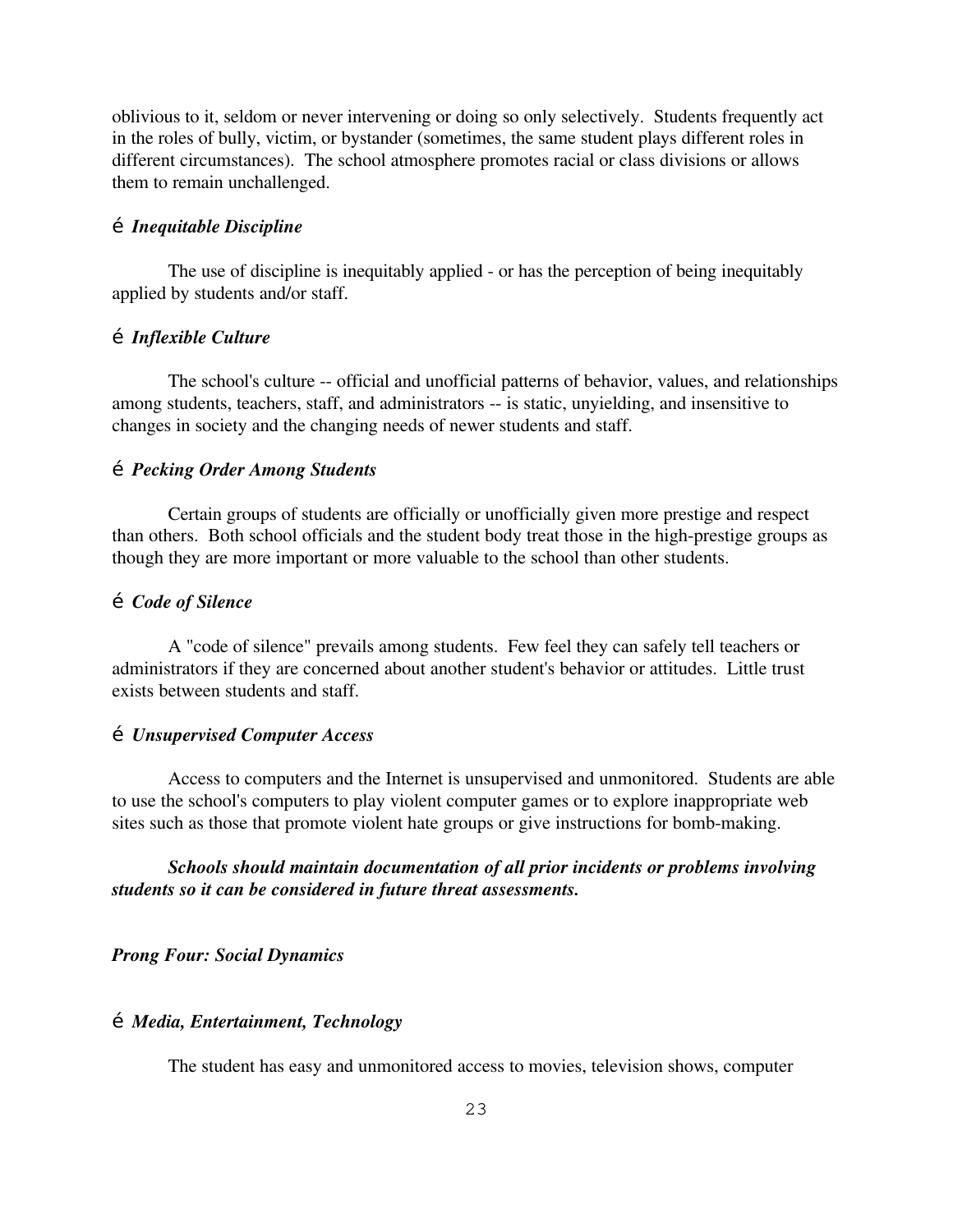games, and Internet sites with themes and images of extreme violence.

## Ž *Peer Groups*

The student is intensely and exclusively involved with a group who share a fascination with violence or extremist beliefs. The group excludes others who do not share its interests or ideas. As a result, the student spends little or no time with anyone who thinks differently and is shielded from the "reality check" that might come from hearing other views or perceptions.

## Ž *Drugs and Alcohol*

Knowledge of a student's use of drugs and alcohol and his attitude toward these substances can be important. Any changes in his behavior involving these substances can also be important.

## Ž *Outside Interests*

A student's interests outside of school are important to note, as they can mitigate the school's concern when evaluating a threat or increase the level of concern.

## Ž *The Copycat Effect*

School shootings and other violent incidents that receive intense media attention can generate threats or copycat violence elsewhere. Copycat behavior is very common, in fact. Anecdotal evidence strongly indicates that threats increase in schools nationwide after a shooting has occurred anywhere in the United States. Students, teachers, school administrators and law enforcement officials should be more vigilant in noting disturbing student behavior in the days and weeks or even several months following a heavily publicized incident elsewhere in the country.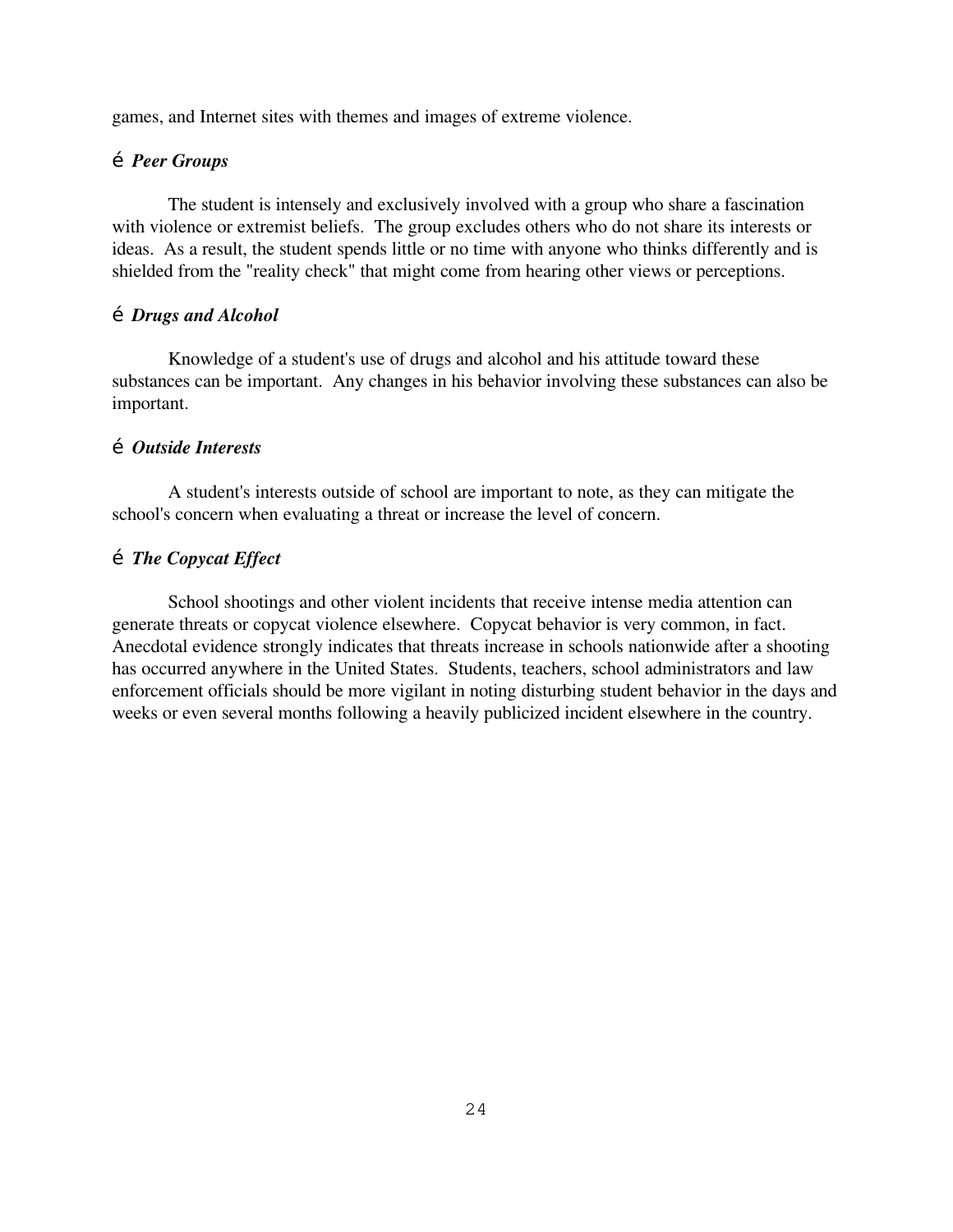#### **CHAPTER V**

### *THE INTERVENTION PROCESS*

A school cannot ignore any threat of violence. Plausible or not, every threat must be taken seriously, investigated, and responded to. A clear, vigorous response is essential for three reasons: first and most important, to make sure that students, teachers, and staff *are* safe (that is, that a threat will not be carried out); second, to assure that they will *feel* safe; and third, to assure that the person making the threat will be supervised and given the treatment that is appropriate and necessary to avoid future danger to others or himself.

It is not the purpose of this paper to recommend any specific forms of intervention for a particular student or type of threat. School disciplinary policies and appropriate treatment approaches should be determined by school administrators and counseling staff, mental health professionals, and other specialists. Rather, the following discussion focuses on two specific issues: (1) the need for schools to adopt a well thought-out system for responding to threats, and (2) guidelines for the role of law enforcement agencies in the threat-response process.

#### *Threat Management In Schools*

A clear, consistent, rational, and well-structured system for dealing with threats is vitally important in a school. If students or staff feel that threats are not addressed quickly and sensibly, or if school administrators appear overwhelmed and uncertain at every threat, confidence in the school's ability to maintain a safe environment will be seriously undermined. This in turn can seriously disrupt the school's educational program.

An effective threat management system will include a standardized method for evaluating threats, and consistent policies for responding to them. A standardized approach will help schools construct a data base, with information on the types and frequency of threats, which may help evaluate the effectiveness of school policies. Consistency in threat response can deter future threats if students perceive that any threat will be reported, investigated, and dealt with firmly.

Here are some guidelines for establishing and implementing a threat management system:

*Inform students and parents of school policies:* A school should publicize its threat response and intervention program at the beginning of every school year (or to new students when they transfer into the school). The school should clearly explain what is expected of students -- for example, students who know about a threat are expected to inform school authorities. The school should also make clear to parents that if their child makes a threat of any kind, they will be contacted and will be expected to provide information to help evaluate the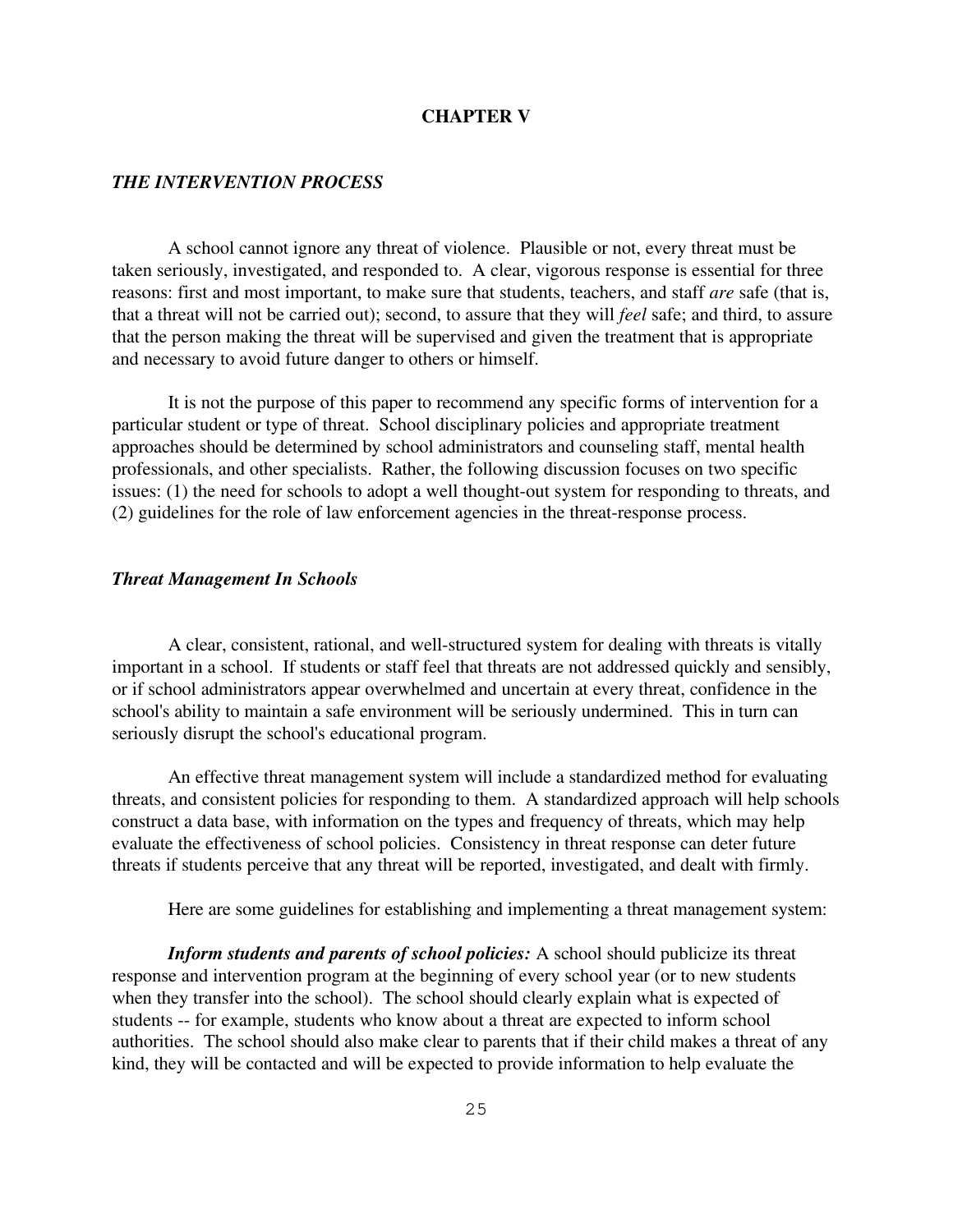threat.

*Designate a threat assessment coordinator:* One person in a school -- or perhaps several in a large school -- should be assigned to oversee and coordinate the school's response to all threats. The designated coordinator may be the principal, another administrator, a school psychologist, resource officer, or any other staff member. The school should find appropriate threat assessment training programs for whoever is designated.

When any threat is made, whoever receives it or first becomes aware of it should refer it immediately to the designated coordinator, and school policy should explicitly give the coordinator the necessary authority to make or assist in making quick decisions on how to respond -- including implementing the school's emergency response plan, if the threat warrants.

The coordinator's specific responsibilities will be determined in each school, in accord with the professional judgment of the principal and administrative staff. They could include: arranging for an initial assessment when a threat is received to determine the level of threat; conducting or overseeing an evaluation after the threatener is identified, using the Four-Pronged Assessment Model; developing and refining the threat management system; monitoring intervention in previous cases; establishing liaison with other school staff and outside experts; and maintaining consistency and continuity in the school's threat response procedures.

*Consider forming a Multidisciplinary Team:* As well as appointing a threat assessment coordinator, schools may decide to establish a multi disciplinary team as another component of the threat assessment system. Schools could draw team members from school staff and other professionals, including trained mental health professionals. The team would constitute an experienced, knowledgeable group that could review threats, consult with outside experts, and provide recommendations and advice to the coordinator and to the school administration. *It is strongly recommended that a law enforcement representative should either be included as a member of the team or regularly consulted as a resource person.* Making threats can be a criminal offense, depending on the threat and the laws of each state. Although most school threats may not lead to prosecution, school officials need informed, professional advice on when a criminal violation has occurred and what actions may be required by state or local laws.

**It is especially important that a school not deal with threats by simply kicking the problem out the door. Expelling or suspending a student for making a threat must not be a substitute for careful threat assessment and a considered, consistent policy of intervention. Disciplinary action alone, unaccompanied by any effort to evaluate the threat or the student's intent, may actually exacerbate the danger-- for example, if a student feels unfairly or arbitrarily treated and becomes even angrier and more bent on carrying out a violent act.**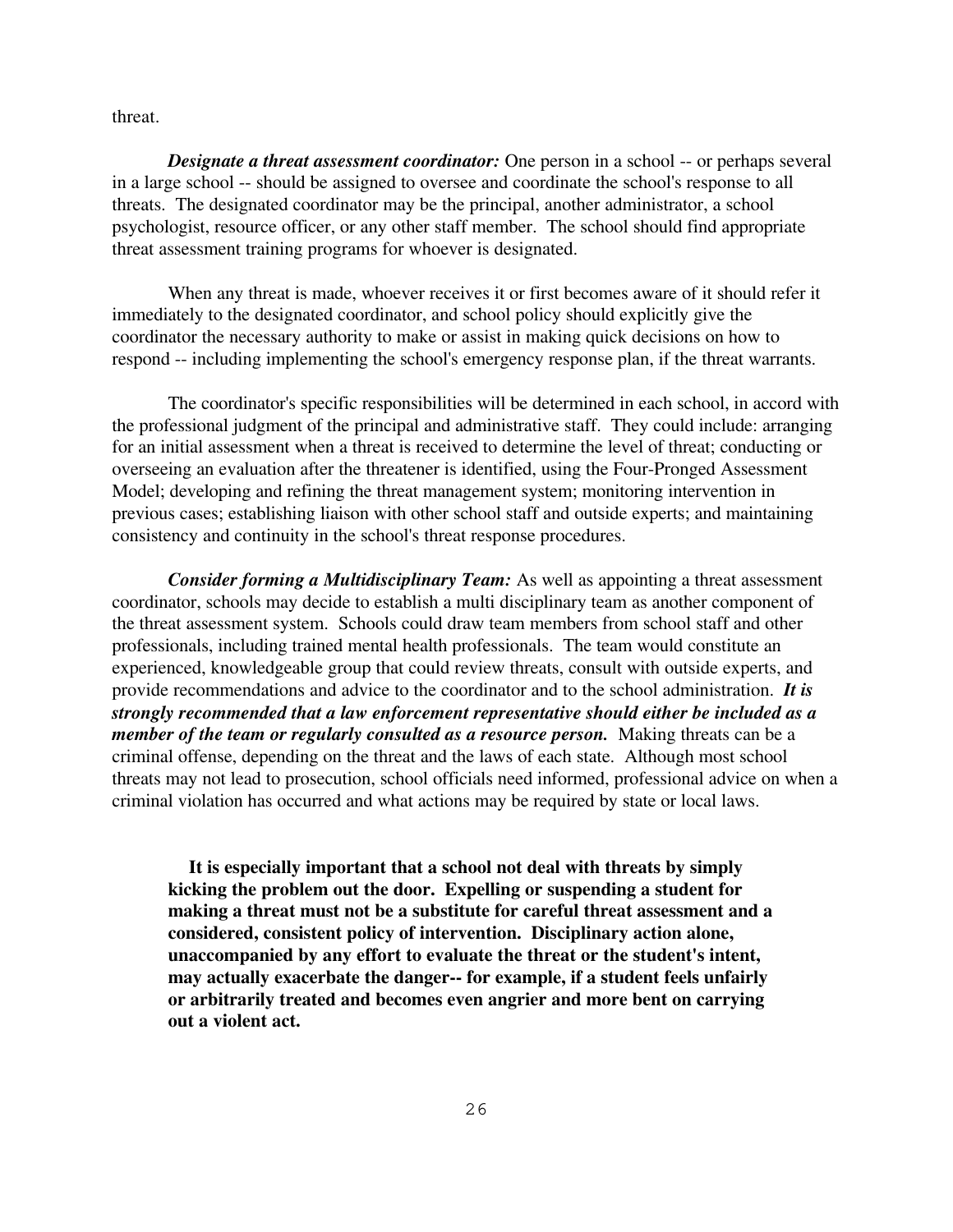#### *The Role of Law Enforcement*

In the vast majority of cases, the decision on whether to involve law enforcement will hinge on the seriousness of the threat: low, medium, or high, under the criteria outlined earlier in this paper.

Low Level: A threat that has been evaluated as low level poses little threat to public safety and in most cases would not necessitate law enforcement investigation for a possible criminal offense. (However, law enforcement agencies may be asked for information in connection with a threat of any level.)

Appropriate intervention in a low level case would involve, at a minimum, interviews with the student and his or her parents. If the threat was aimed at a specific person, that person should also be asked about his or her relationship with the threatener and the circumstances that led up to the threat. The response -- disciplinary action and any decision to refer a student for counseling or other form of intervention -- should be determined according to school policies and the judgment of the responsible school administrators.

**Medium Level:** When a threat is rated as medium level, the response should in most cases include contacting law enforcement agencies, as well as other sources, to obtain additional information (and possibly reclassify the threat into the high or low category).

A medium-level threat will sometimes, though not necessarily, warrant investigation as a possible criminal offense.

**High Level:** Almost always, if a threat is evaluated as high level, the school should immediately inform the appropriate law enforcement agency. A response plan, which should have been designed ahead of time and rehearsed by both school and law enforcement personnel, should be implemented, and law enforcement should be informed and involved in whatever subsequent actions are taken in response to threat.

A high-level threat is highly likely to result in criminal prosecution.

### *Examples of Threats*

**Example #1**: **Low-Level Threat:** *Student John Jones sends another student an e-mail message saying: "You are a dead man."*

#### *Step One -- Referral*

The parents and student who received the message bring the message to the attention of the school's Threat Assessment Coordinator the following morning.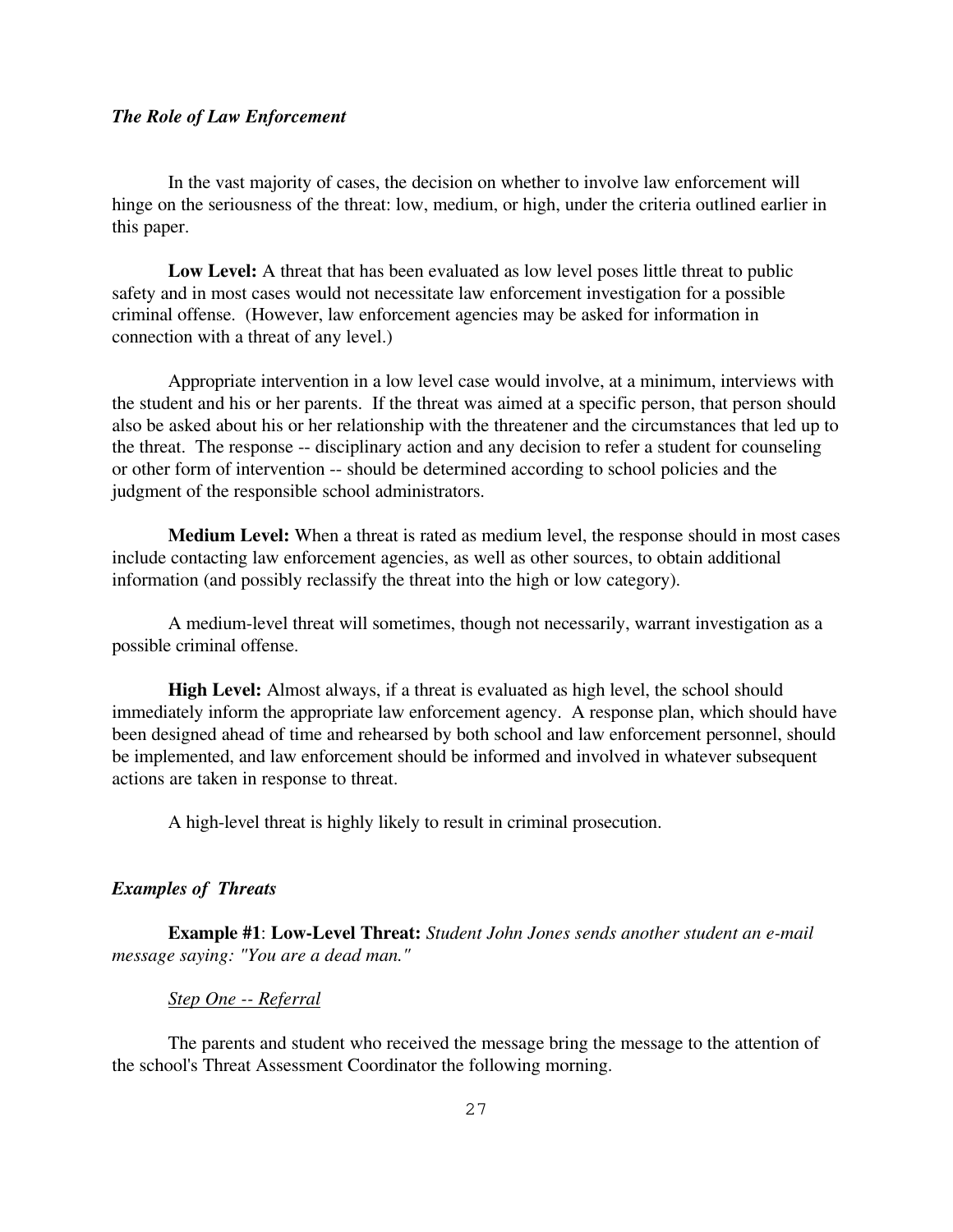## *Step Two -- Threat Assessment - Based on the following reasons the e-mail threat is assessed as a low level of threat*

(1) Threat is vague and indirect: "You are a dead man."

(2) Threat lacks detail. There is no specific information on how the threat is to be carried out, on the motive or intent, or on the time and place where the threat is to be acted on.

(3) The means to carry out the threat is unknown.

#### *Step Three -- Four-Pronged Assessment*

(1) Since the threatener's identity is known, background information can be obtained from faculty members who knew the student and his family before the threat was made. They picture him as somewhat immature and prone to losing his temper, but report no seriously troubling traits or changes in behavior.

(2) Interviews with the student and his parents establish that he has no access to weapons. No other information emerges to indicate that the student has made any actual preparations or seriously intends to carry out the threat.

(3) The target of the threat is interviewed. His responses also suggest the threat is unlikely to be acted on: "We've had arguments before; he gets mad and says stupid things but he gets over it."

#### *Step Four -- Evaluation and Response*

Based on the evaluation of the threat and the four-pronged assessment of the student, the *OVERALL* assessment is that this is a low level threat. A law enforcement contact or resource person is advised of the incident, but administrative action will be determined by school authorities in accordance with school policy.

**Example #2: Medium-Level Threat:** Tom Murphy, a ninth-grader, makes a videotape for one of his classes. The tape shows student actors shooting at other students on the school grounds, using long-barreled guns that appear real. On the videotape, the actor-students are heard yelling at other students, laughing, and making off-color remarks, while aiming their weapons at others. Murphy's teacher receives the tape and becomes concerned.

#### *Step One -- Referral*

The teacher brings the tape to the Threat Assessment Coordinator, who in turn calls a meeting of the available members of the school's Multidisciplinary Team.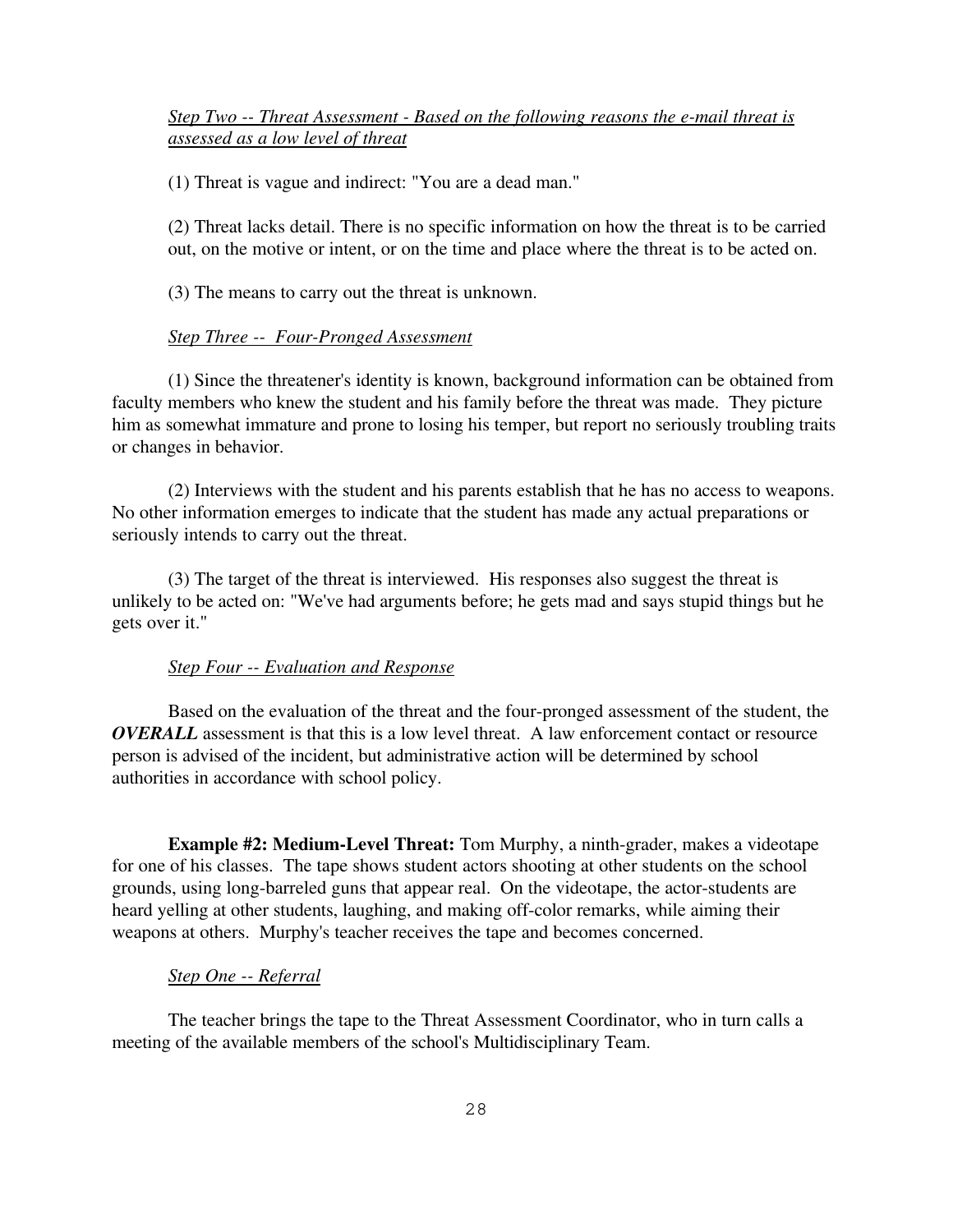## *Step Two -- Threat Assessment - Based on the following, the videotape is determined to be a medium level of threat until more information can be obtained.*

(1) The threat is specific. Murphy and fellow students who are posing as shooters, are pointing weapons at other students pretending to be victims. *However*, it is unknown if Murphy and his friends actually intended to carry out the threat, and if the weapons displayed in the videotape are real. Some of the comments heard on the tape are explicitly threatening but all of the students are laughing and it is therefore unclear whether they are speaking seriously or joking.

(2) The guns used in the videotape may or may not be real.

(3) The "script" used in the videotape suggests that the threateners have given some thought to how the threat will be carried out regarding place and time.

(4) It is unclear if the videotape, with all of its detail, is a serious prelude to real threat, or a joke.

#### *Step Three -- Four-Pronged Assessment*

(1) The Threat Assessment Coordinator and members of the Multidisciplinary Team gather additional background on each of the students who appear in the videotape. Information is sought from faculty members who knew the students and their families prior to the incident.

(2) Students and parents are interviewed and it is determined that the guns used in the videotape were toys, and the students have no access to real weapons. No other information is provided that would elevate the level of the threat.

#### *Step Four -- Evaluation and Response*

Based on evaluation of the videotape and the assessment of the ninth-grader who organized the filming, this is reclassified as a low level threat. Law enforcement officers conducted the investigation, but administrative action is left to the discretion of the school.

**Example #3: High-Level Threat:** A high school principal receives an anonymous phone call at 7:30 a.m. The caller says: "There is a pipe bomb scheduled to go off in the gym at noon today. I placed the bomb in the locker of one of the seniors. Don't worry, it's not my locker. I just placed it there because I can see it from where I will be sitting -- and will know if someone goes to check on it."

#### *Step One -- Immediate Law Enforcement Involvement and Emergency Response*

The principal calls a designated contact in the local police department as provided in the school's emergency response plan. The emergency plan is put into effect.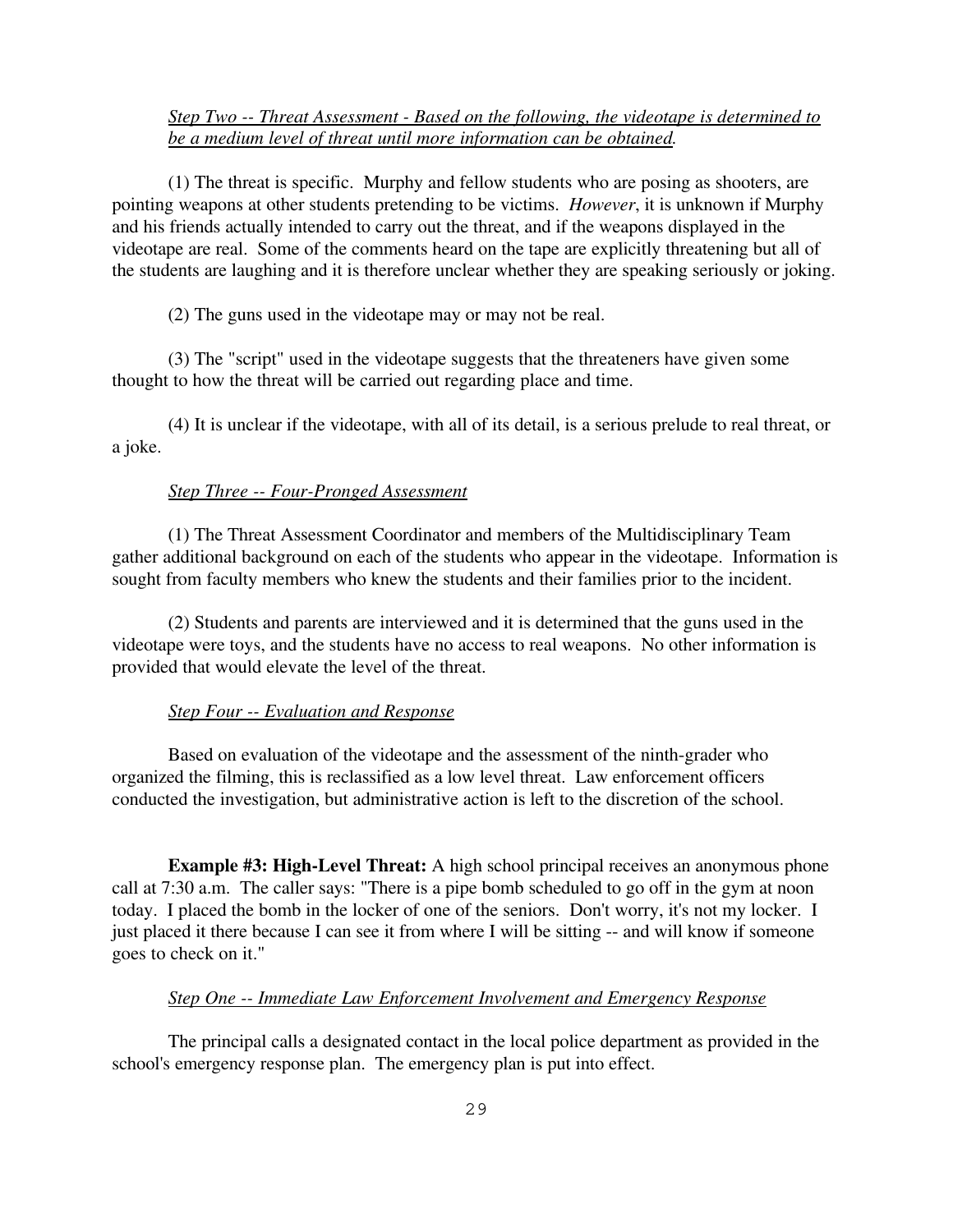## *Step Two -- Threat Assessment - Based on the following, this anonymous threat was determined to be a high level of threat.*

(1) The threat is direct and specific. The caller identifies a specific weapon he will use as well as a location for the assault, and the time the threat will be carried out.

(2) The content of the threat suggests the caller has taken concrete steps to carry out the threat, i.e., he has placed the locker under surveillance in order to determine if someone checks on it.

(3) The identity of the threatener is unknown. His means, knowledge, and resources to construct a pipe bomb are unknown.

*Step Three -- Because the threatener is unidentified, the Four-Pronged Assessment cannot be conducted.*

#### *Step Four -- Evaluation and Response*

Because of its specific detail and plausible nature, this is determined to be a high level threat posing a serious danger to students and staff and requiring immediate intervention by law enforcement. If the threatener is subsequently identified, he is likely to be charged with a criminal offense and prosecuted.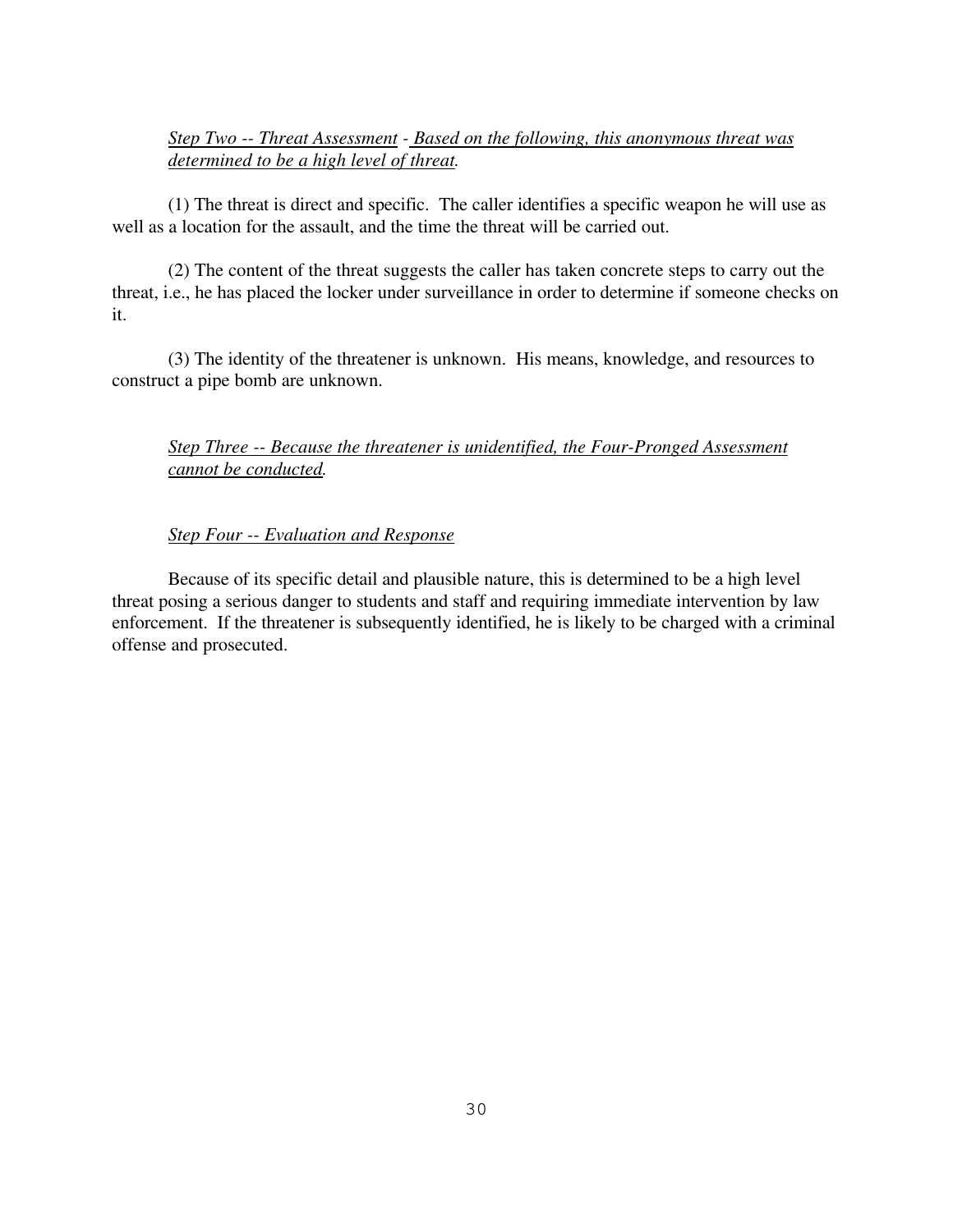## **CHAPTER VI**

## *RECOMMENDATIONS AND CONCLUSIONS*

As has been noted, the threat assessment and intervention model presented in this paper was a focus of discussion at the l999 NCAVC Symposium in Leesburg, Virginia. Noting that additional research can further develop and refine the concepts and methods embraced in this model, the symposium made the following recommendation:

*There is a compelling need to field test, evaluate and further develop these threat assessment recommendations and to develop appropriate interventions designed to respond to the mental health needs of the students involved. This is a pressing public health need which could be addressed through multidisciplinary collaboration by educators, mental health professionals and law enforcement.*

The symposium also recommended that additional research should include studies on the following topics:

- The presence of psychopathic and narcissistic personality traits in offenders convicted of charges arising from a school shooting.
- The significance and relevance of verbal and written "leakage" for threat assessment and predicting future violence.
- Determining which specific school dynamics appear to be significant risk factors in schools.
- The influence and relevance of suicide and suicide ideation in adolescents who have become involved in school shootings.
- Identifying significant commonalities between the school shooter's personality, background, and family circumstances, and those of other violent adolescents.
- Identifying significant commonalities and differences between the adolescent school shooter and adult offenders involved in workplace violence.
- A review of relevant state and federal laws and confidentiality requirements that prevent or impede sharing information that can help educators, law enforcement and social service agencies evaluate a student to assess intent, means, and motivation and the risk of his carrying out a threatened violent act.

The symposium made these additional recommendations: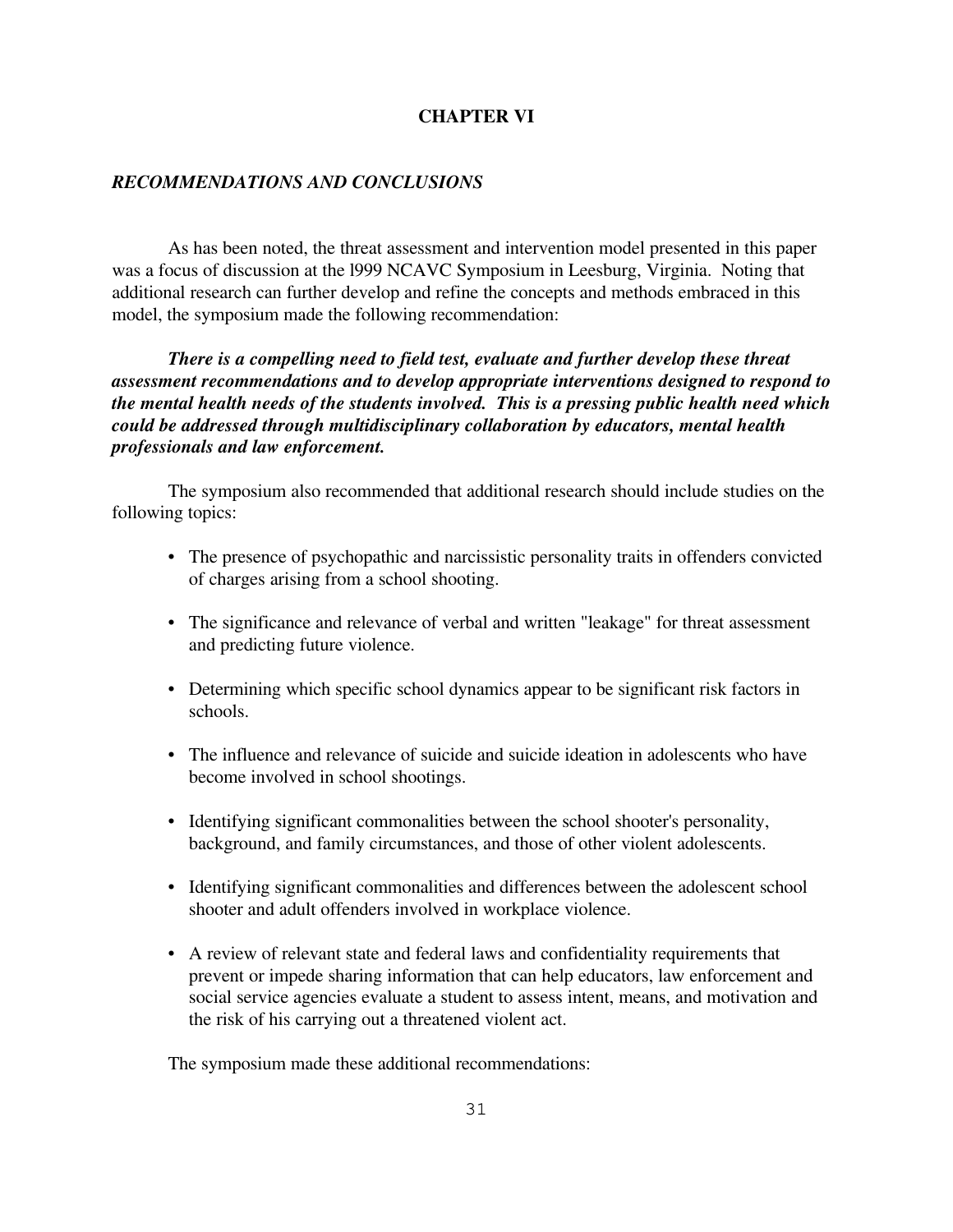*Investigating school violence:* To further develop a basis for assessment, after a school shooting or other act of school violence, investigations should be designed to obtain more information in the four areas of the student's life: (1) personality, (2) family dynamics, (3) school dynamics, and (4) social dynamics.

*Training:* To make effective use of the assessment and intervention procedures outlined in this monograph, school administrators and staff members should receive additional training in the fundamentals of the threat assessment, adolescent development and violence, and other mental health issues relevant to the area of adolescent development Specialized training is needed for those assigned to conduct or supervise the assessment process.

Training is also needed to educate and sensitize students about "leakage" and its significance in dealing with the threat of violence. Students are often in the best position to see and hear signs or cues of potential violence, and training should stress that ignoring those cues or remaining silent can be dangerous for themselves as well as others. Training should also confront the common teenage "code of silence" and students' reluctance to be branded as a "snitch" or to violate a friend's confidence.

Other suggestions relating to training include:

- Establish "Internal Teams" in schools to find ways to encourage students to come forward in a confidential manner with information about threatening behavior.
- Encourage "Student Assistance Programs" in which concerned teachers would come together and discuss students who are having academic problems, behavioral problems, or problems at home.
- Establish "Peer Assistance Groups" that will encourage students to come forward with information about possible threatening behavior in other students, and provide support to overcome self-doubts or guilty feelings about breaking the "code of silence."
- Develop programs to help parents recognize when their child may be in emotional trouble or socially isolated or rejected, and help parents become more knowledgeable about where to get help and more willing to seek it.

Questions of how threat assessment training should be set up or how it should be funded are beyond the scope of this monograph. Representatives of national educational organizations and experts identified on page 45 of this monograph that participated in the Leesburg Symposium indicated interest in exploring these issues in concert with local, state and federal law enforcement.

### *CONCLUSIONS*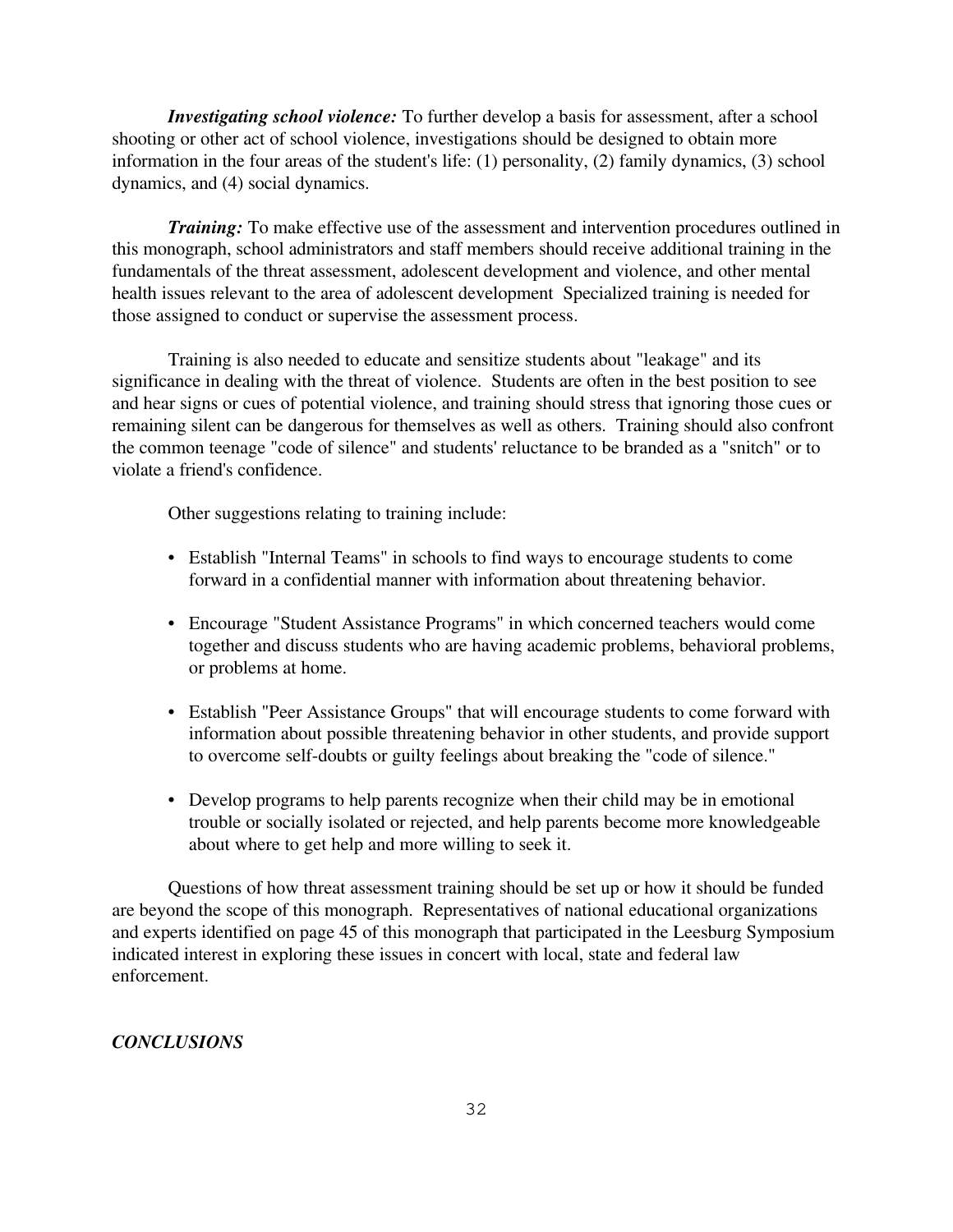Violence -- whether in a school, home, workplace, or on the street -- is a complex issue with complex causes and consequences. Imagining that there are easy answers and instant solutions is counterproductive: there is no easy way to attack the causes and no simple formula that can predict who will commit a violent act. It is also true, however, that violent behavior develops progressively, that making a threat represents a stage in an evolutionary process, and that there are observable signs along the way that most of us can see if we know what to look for.

Overall, the level of violence in American schools is falling, not rising. But the shock and fear generated by the recent succession of school shootings and other violent acts in schools - and by violence in society at large -- have led to intense public concern about the danger of school violence. In this atmosphere, it is critically important for schools to respond to all threats swiftly, responsibly, fairly, and sensitively, and with an understanding that all threats are not equal.

It is not enough to react only to the threatening message, whether spoken, written, or symbolic. It is also vital to assess whether the person who made the threat has the intent, means, and motivation to carry it out. The procedure presented in this monograph can help schools assess a threat and the threatener, evaluate the risk, and respond appropriately and effectively.

We know that students will continue to make threats in schools, and that most will never carry them out. The use of this assessment/intervention model will help school authorities identify and deal with the high-risk threats that are the major concern, and respond to less serious threats in a measured way. The same distinction needs to be recognized in the larger world outside the school as well, for the same reasons. Threats in schools are not just the schools' problem; therefore, neither is the solution.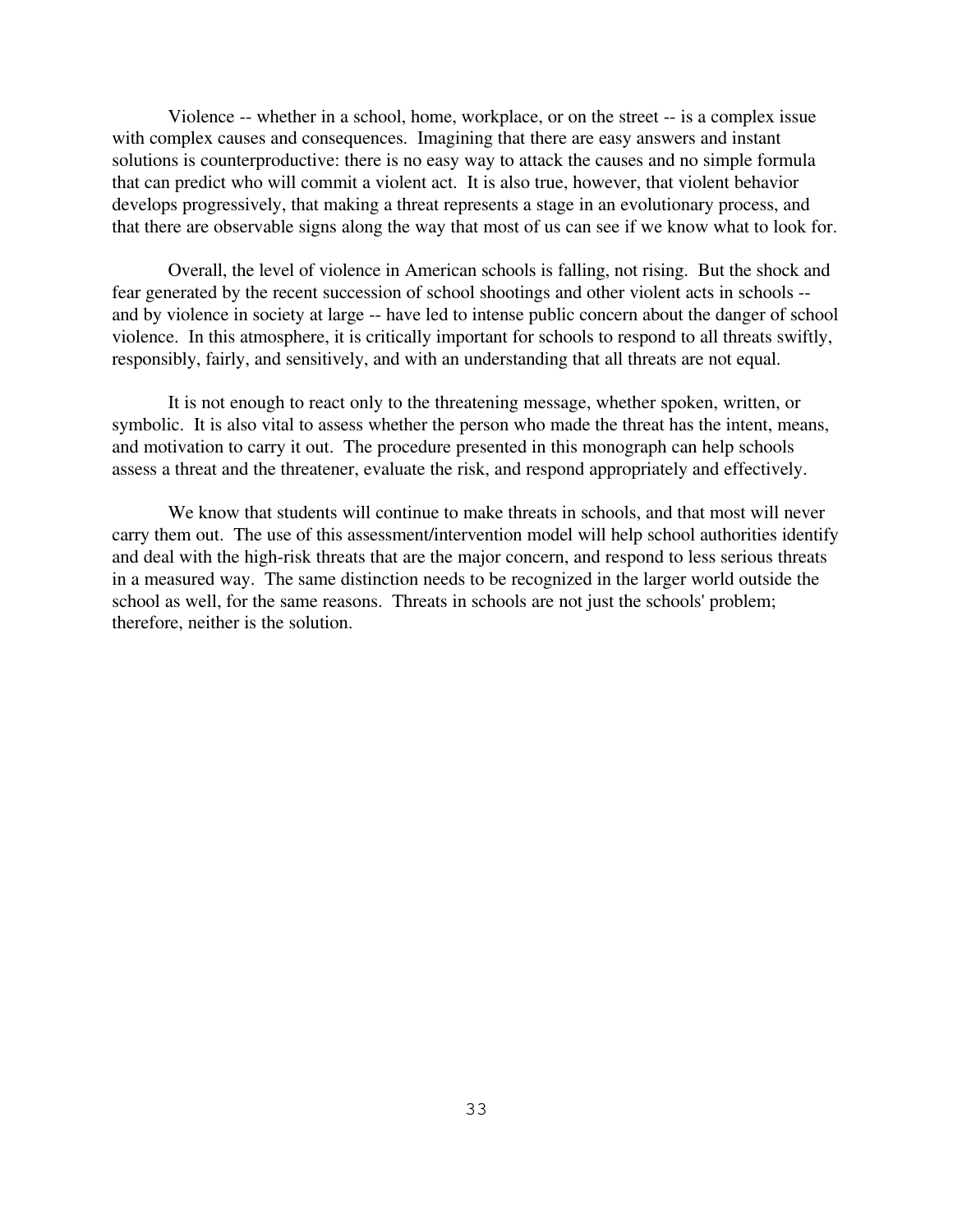#### **APPENDIX A**

The threat assessment model recommended in this monograph was developed in part from NCAVC's analysis of eighteen school-shooting cases around the country. Analysts also drew on material from other cases in which NCAVC prepared threat assessments in response to a threatened act of school violence. NCAVC's findings were used to formulate questions and topics for discussion at the July 1999 Leesburg symposium on school shooting.

The methodology for collecting and considering data from the eighteen cases is summarized below. Following that is a brief explanation of how the material was presented and considered at the symposium.

#### *Methodology*

*Identification of cases:* Eighteen schools throughout the country were included in this study. Actual shootings occurred at fourteen of the schools. In the other four, the student or students involved planned a shooting and made significant preparations, but were detected and preempted by law enforcement, and arrests were made before a shooting took place.

Five of the schools were middle schools and thirteen were high schools. All but one were public schools. The cases involved single and multiple offenders. Criminal and/or civil litigation was pending in all but one of the cases.

In addition to these eighteen cases, current NCAVC cases were also included in this study. These were cases in which a threat assessment was being prepared by the NCAVC.

*Acquisition of case materials:* School and law enforcement officials involved in each of the incidents were contacted and told about the NCAVC study and the scheduled symposium.

NCAVC requested information on each case specifically relevant to the area of threat assessment. The material included:

- A summary of the incident, as described in investigation reports.
- Tapes or transcripts of interviews with the offender(s).
- Witness statements.
- Interviews with persons who knew the students and families and provided information about offenders' background.
- Crime scene photographs and videos.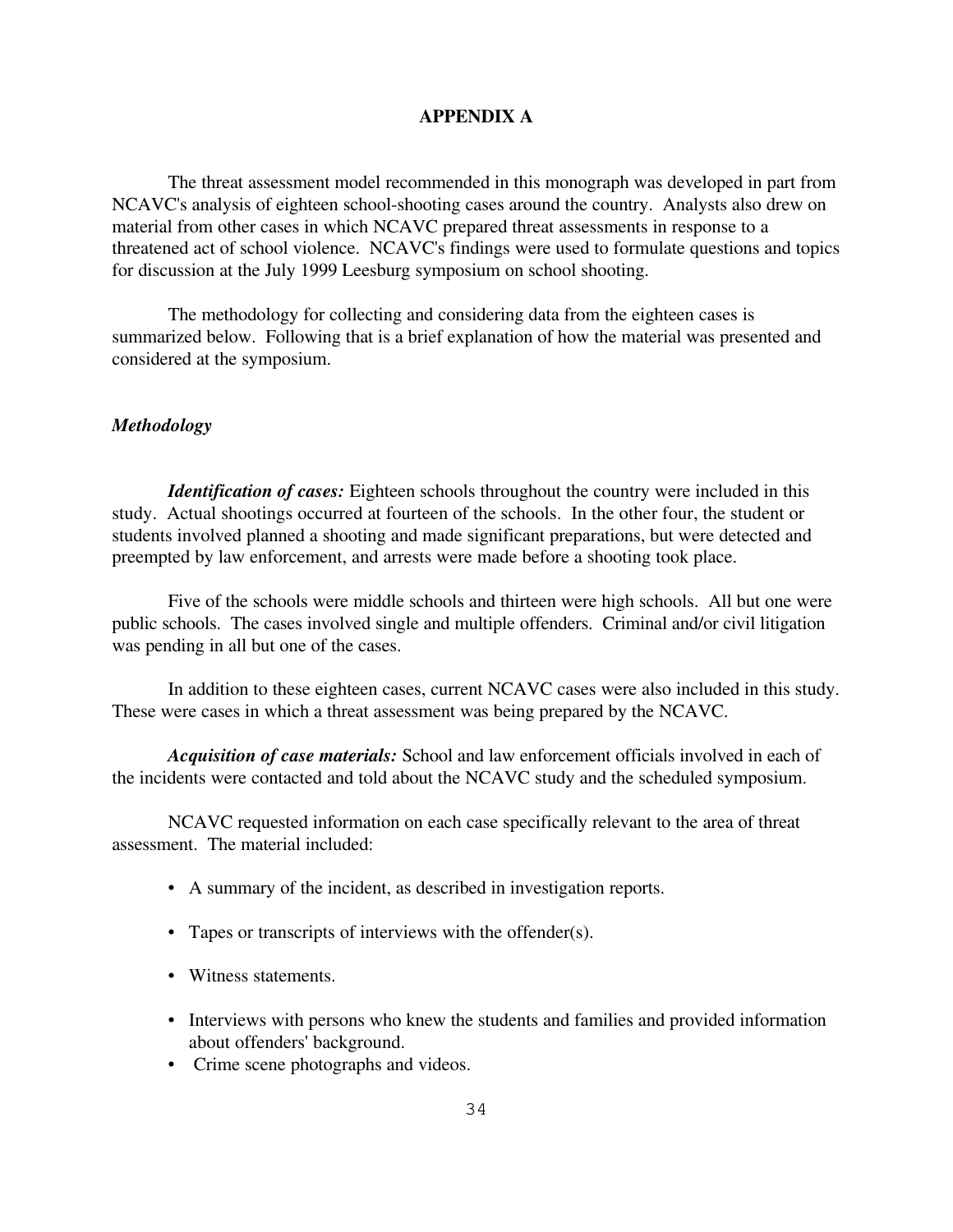- Counseling and psychiatric reports and evaluations.
- Examples of the shooter's writings, drawings, doodles, essays, letters, poems, songs, videotapes, and audiotapes.
- School records and any class work that would provide insight into the shooter and his relationships with teachers and other students.
- Pre-sentence psychiatric reports and psychiatric evaluations by either defense or prosecution experts.
- Other pertinent case materials.

In addition to reviewing case materials, NCAVC agents interviewed law enforcement and school personnel who were familiar with each case to obtain additional insight about the shooters, their families and background, the social climate and atmosphere of the school, and any other factors or stressors which may have affected the student before or at the time of the shooting.

*Case review:* Case materials were reviewed by NCAVC agents with extensive experience in the area of threat assessment. After examining the available information about the shooter, his behavior before and after the shooting, how victims were selected, and events at the scene, the analysts sought to identify and describe critical aspects, including:

- The shooter's behavior patterns in relating to family members, peers, teachers, and persons in authority.
- Disciplinary problems noted or reported by school staff or parents.
- Reported incidents of aggressive behavior and/or anger management problems.
- Type, style and content of the student's writing and artwork, including journals, poems, essays, drawings, doodles, and videotapes.
- Student's preferences in literature, artwork and Internet sites.
- Student's circle of friends, including girlfriends, and his apparent role in that group.
- Changes in the student's behavior that were noted by others prior to the incident.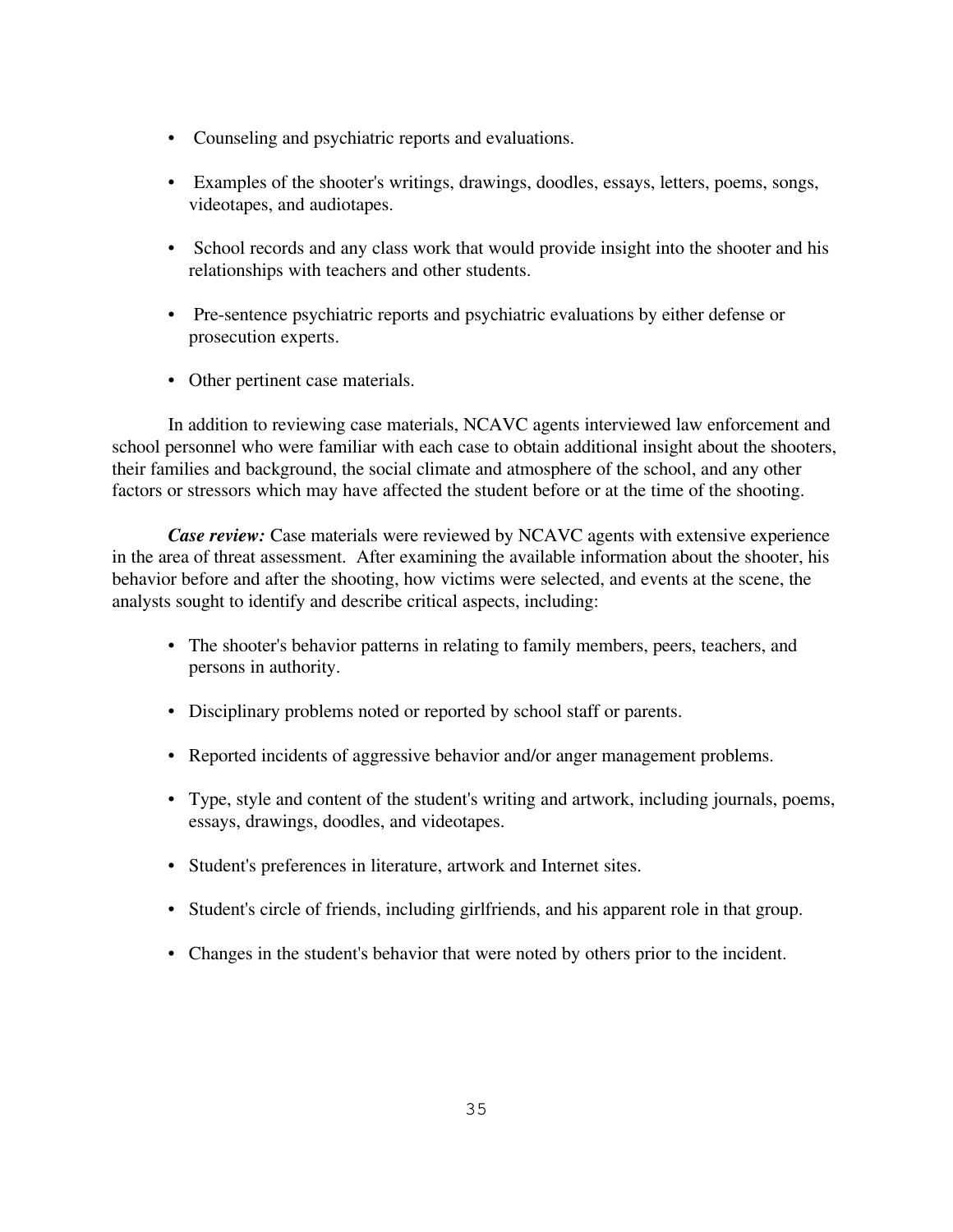- Statements by the student directly or indirectly telling others ahead of time about a planned shooting.
- Extent of planning and preparations before the crime.
- Student's behavior on the day of the shooting.
- Types of weapons brought to the scene.
- Type and extent of the interaction between the shooter and victims before and during the shooting.
- Student's behavior after the shooting.
- Results of prosecution.

#### *Use of Case Reviews at the Symposium*

Data from these case reviews was used at the Leesburg symposium in three ways: (1) as focus for the expert panels to stimulate further questions and answers; (2) as material for discussion in the breakout groups; and (3) to augment findings of the breakout groups.

The *expert panel* portion of the symposium program consisted of four three-hour sessions. Panelists were specialists in the fields of adolescent development, adolescent violence, mental health, school dynamics and school violence. At each session, panelists presented current research findings and offered ideas on how recent research in their areas of expertise may bear on issues of school violence, school shootings and threat assessment.

In addition to the expert panels, two-hour School Incident Panels were held on four specific school shootings. At each of these sessions, teachers, administrators, and investigators involved in the particular case presented information on the incident, the shooter and his background, the dynamics of the school, and the course and outcome of criminal prosecution.

*Breakout groups* were convened on the fourth day of the symposium. Each group had approximately fifteen people, including educators, mental health professionals, researchers, and representatives of state, local and federal law enforcement agencies. The breakout groups were assigned the task of identifying behavioral traits and characteristics shown by students then, when considered in their totality, could be indicative of threatening behavior. In addition, the groups were asked to discuss different forms of intervention appropriate to threats with varying levels of seriousness and immediacy.

A member of the NCAVC with training in threat assessment, risk assessment, and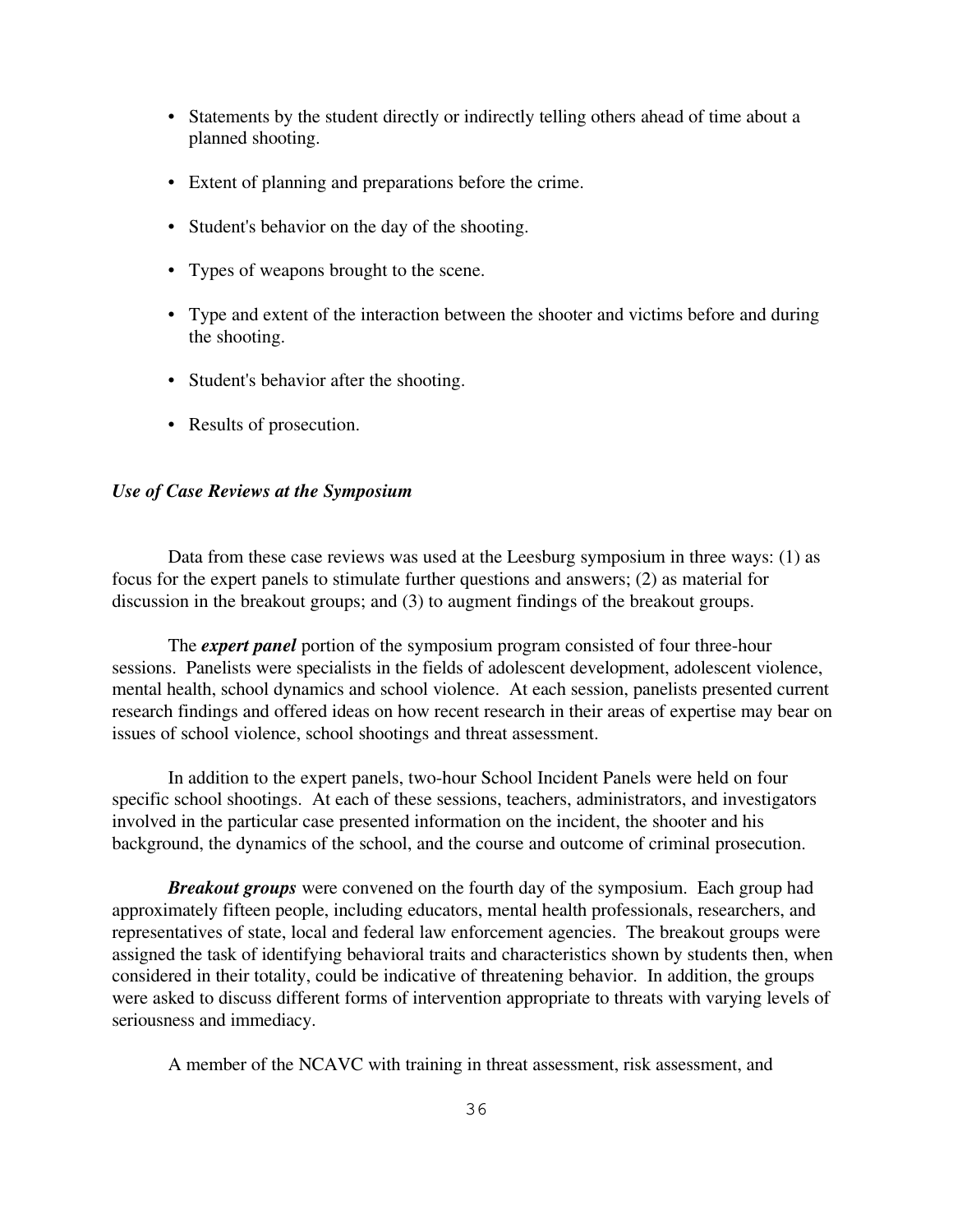personality assessment was assigned to each breakout group as a facilitator, whose role was to lead and focus discussions. The breakout sessions were not tape recorded, in order to protect confidential information, but each group appointed a recorder to keep a written record of the ideas discussed.

Conclusions from the breakout discussions were presented on the final day of the symposium.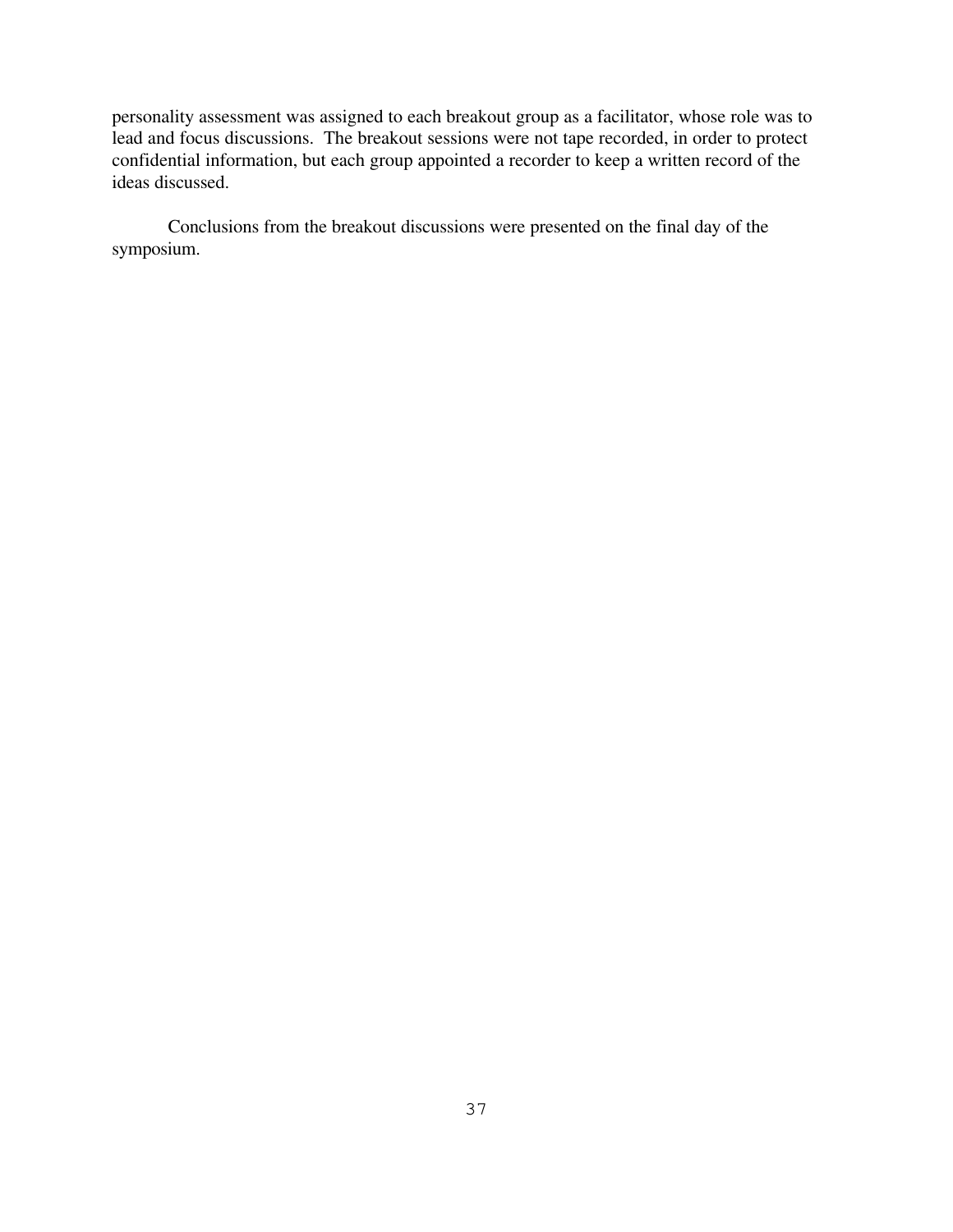#### **APPENDIX B**

#### *Suggested Readings*

- Benedek, E.P., & Cornell, D.G. (Eds.). (1989). *Juvenile homicide.* Washington, DC: American Psychiatric Press.
- Berman, A.L., & Jobes, D.A. (1991). *Adolescent suicide: Assessment and intervention.* Washington, DC: American Psychological Association.
- Bushman, B.J., & Baumeister, R.F. (1998). Threatened egotism, narcissism, self-esteem, and direct and displaced aggression: Does self-love or self-hate lead to violence? *Journal of Personality and Social Psychology, 75* (1), 219-229.
- Centerwall, B.S. (1992). Television and violence: The scale of the problem and where to go from here. *The Journal of the American Medical Association*, *267* (22), 3059-3060.
- Cornell, D.G., & Sheras, P.L. (1998). Common errors in school crisis response: Learning from our mistakes. *Psychology in the Schools, 35* (3), 297-307.
- Cornell, D.G., Miller, C., & Benedek, E.P. (1988). MMPI profiles of adolescents charged with homicide. *Behavioral Sciences & the Law, 6* (3), 401-407.
- Cornell, D.G. (1990). Prior adjustment of violent juvenile offenders. *Law and Human Behavior, 14* (6), 569-577.
- Dietz, P.E., Matthews, D.P., & Van Duyne, C. (1991). Threatening and otherwise inappropriate letters to Hollywood celebrities. *Journal of Forensic Sciences, 36*, 185-209.
- Dietz, P.E. (1986). Mass, serial and sensational homicides. *Bulletin New York Academy of Medicine, 62* (5), 477-491.
- Dwyer, K.P., Osher, D., & Warger, C. (1998). *Early warning, timely response: A guide to safe schools.* Washington, DC: U.S. Department of Education (DOE) and Department of Justice (DOJ).
- Dwyer, K.P., & Osher, D. (2000). *Safeguarding our children: An action guide.* Washington DC: U.S. Department of Education (DOE) and Department of Justice (DOJ).
- Frick, P.J., & Christian, R.E. (1999). Age trends in association between parenting practices and conduct problems. *Behavior Modification, 23* (1), 106-128.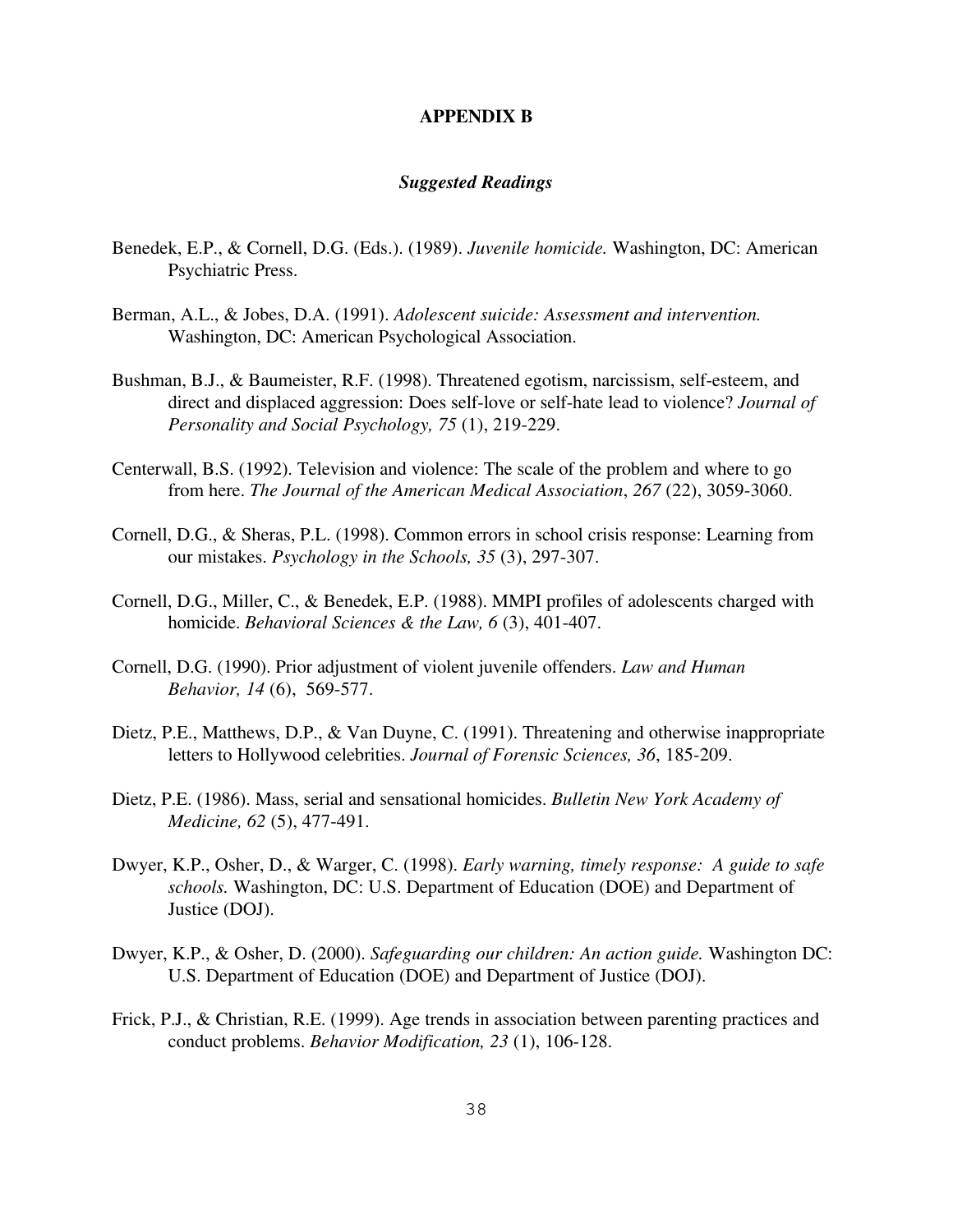- Frick, P.J. (1995). Callous-unemotional traits and conduct problems: A two-factor model of psychopathy in children. *Issues in Criminological and Legal Psychology, 24*, 47-51.
- Garbarino, J. (1999). *Lost boys: Why our sons turn violent and how we can save them.* New York: Free Press.
- Garbarino, J. (1995). *Raising children in a socially toxic environment.* San Francisco: Jossey-Bass.
- Group for the Advancement of Psychiatry. (1996). *Adolescent suicide*. Washington, DC: American Psychiatric Press.
- Hardwick, P.J., & Rowton-Lee, M.A. (1996). Adolescent homicide: Towards assessment of risk. *Journal of Adolescence, 19*, 263-276.
- Hare, R.D. (1998). Psychopathy, affect and behavior. In D. J. Cooke, A.E. Forth, & R.D. Hare (Eds.), *Psychopathy: Theory, research and implications for society* (pp. 105-137). Dordrecht, Netherlands: Kluwer Academic Publishers.
- Hare, R.D. (1993). *Without conscience: The disturbing world of the psychopaths among us.* New York: Pocket Books.
- Hart, S.D., & Hare, R.D. (1997). Psychopathy: Assessment and association with criminal conduct. In D. M. Stoff, J. Brieling, & J. Maser (Eds.), *Handbook of antisocial behavior* (pp. 22-35). New York: John Wiley.
- Kernberg, O.F. (1993). The psychopathology of hatred. *In Rage, power and aggression*. (pp. 61-79). New Haven: Yale University Press.
- Lynam, D.R. (1998). Early identification of the fledgling psychopath: Locating the psychopathic child in the current nomenclature. *Journal of Abnormal Psychology, 107* (4), 566-575.
- Malmquist, C.P. (1996). *Homicide: A psychiatric perspective.* Washington, DC: American Psychiatric Press.
- Malmquist, C.P. (1980). Psychiatric aspects of familicide. *Bulletin American Academy of Psychiatry and Law,* 8, 298-304.
- Maris, R.W., Berman, A.L., Maltsberger, J.T., & Yufit, R.I. (Eds.). (1992). *Assessment and prediction of suicide.* New York: Guilford.
- Meloy, J.R. (1997). Predatory violence during mass murder. *Journal of Forensic Sciences, 42* (2), 326-329.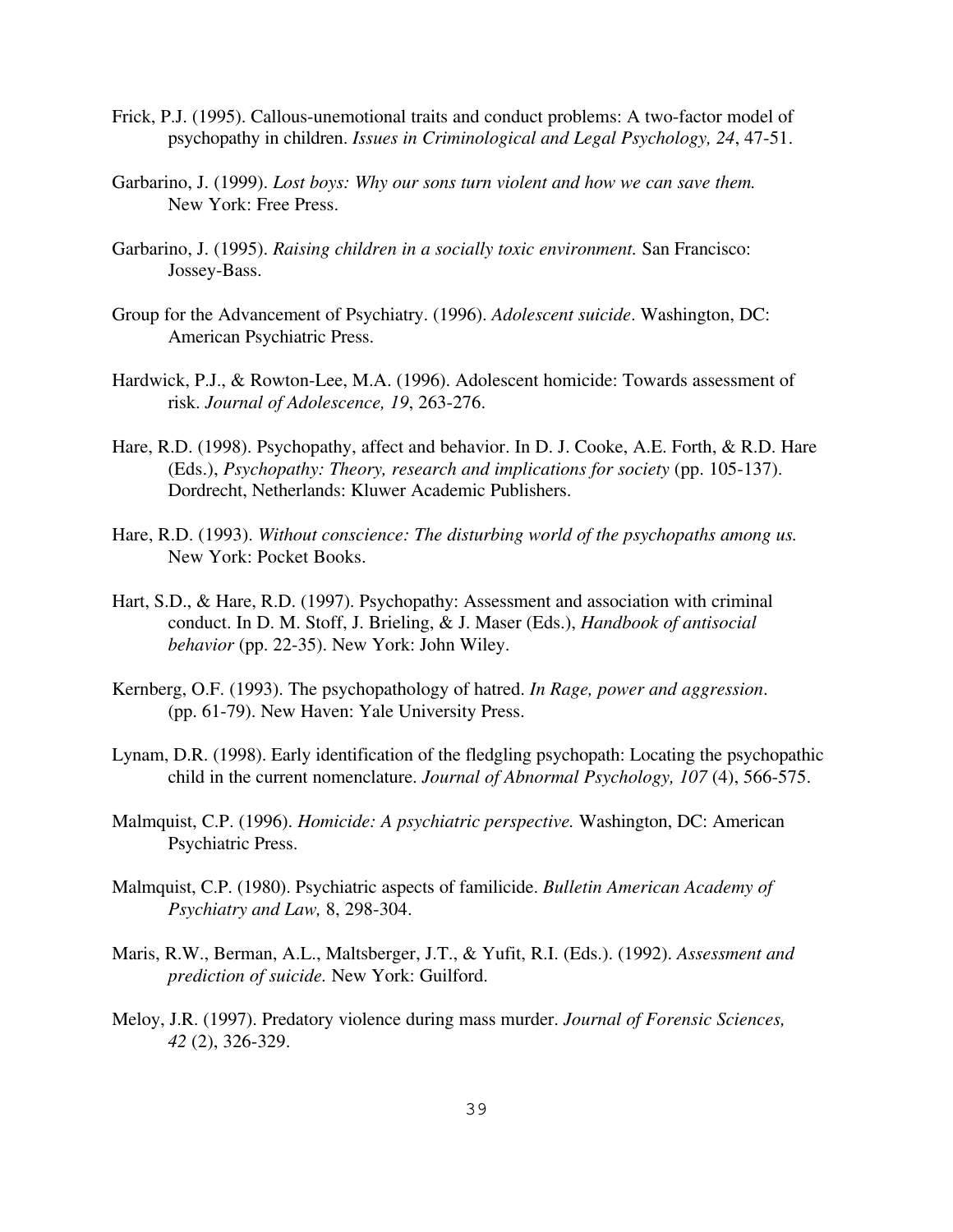- Miller, D., & Looney, J. (1974). The prediction of adolescent homicide: Episodic dyscontrol and dehumanization. *The American Journal of Psychoanalysis, 34*, 187-198.
- Monahan, J., & Steadman, H. J. (Eds.). (l994). *Violence and mental disorder: Developments in risk assessment.* Chicago: The University of Chicago Press.
- Nichols, K.S. (in press) Differential emotional expression of children while viewing violent movie scenes. *Clinical Psychology, Science and Practice*.
- Nichols, K.S. (1999, November). Children need help interpreting TV violence. *Lawrence Journal World, 1D-2D.*
- Ochberg, F. M. (1996). The counting method for ameliorating traumatic memories. *Journal of Traumatic Stress*, 9 (4), 873-880.
- Ochberg, F. M. (Ed.). (1988). *Post-traumatic therapy and victims of violence*. New York: Brunner/Mazzel
- Palermo, G.B., & Ross, L.E. (1999). Mass murder, suicide, and moral development: Can we separate the adults from the juveniles? *International Journal of Offender Therapy and Comparative Criminology*, 43 (1), 8-20.
- Palermo, G.B. (1995). Adolescent criminal behavior: Is TV violence one of the culprits? *International Journal of Offender Therapy and Comparative Criminology,* 39, 11-22.
- Stack, S. (1997). Homicide followed by suicide: An analysis of Chicago data. *Criminology, 35* (3), 435-445.
- Twemlow, S.W., Sacco, F.C., & Williams, P. (1996, Summer). A clinical and interactionist perspective on the bully-victim-bystander relationship. *Bulletin of the Menninger Clinic*, 60 (3), 296-313.
- Twemlow, S.W., & Sacco, F.C. (1998). A multi-level conceptual framework for understanding the violent community. In H. V. Hall & L. C. Whitaker (Eds.), *Collective violence effective strategies for assessing and interviewing in fatal group and institution alaggression* (pp. 575-599). New York: CRC Press.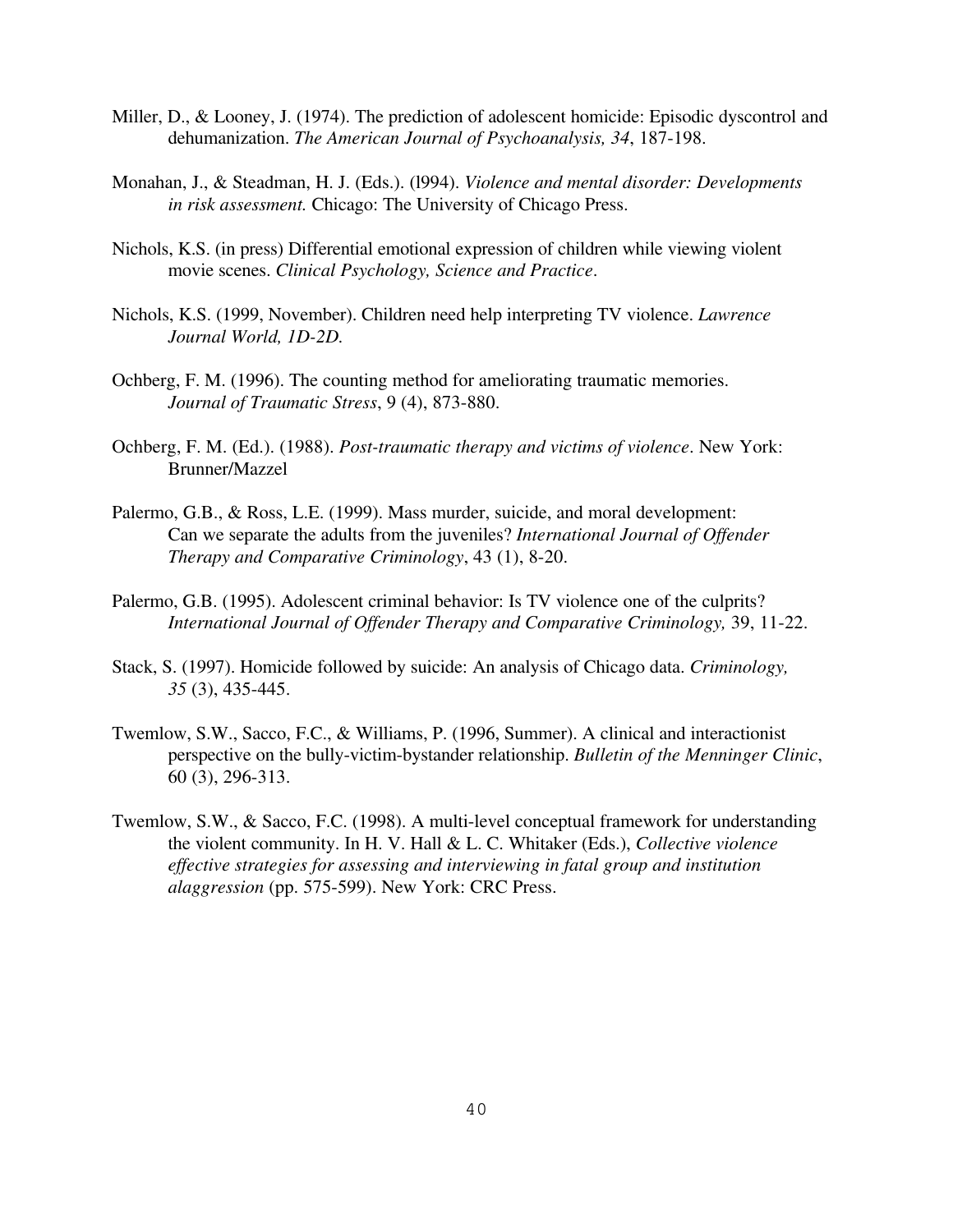## **APPENDIX C**

## *Proposals*

The following proposals, offered by persons attending the 1999 Leesburg Symposium, list possible actions that can be taken in a school to strengthen its threat response program. These are not recommendations of the FBI.

- Produce public service announcements for the community encouraging students to come forward with information about "leakage" or other disturbing behavior, and presenting those who do so in a positive light.
- Establish an Emergency Response Plan in coordination with law enforcement agencies, mental health and emergency medical services, and other schools in the district. This plan should include a system for notifying police and other emergency response agencies. All staff should be familiar with the notification procedure.
- Consider preparing a Memorandum of Understanding between schools, law enforcement agencies and other agencies outlining responsibilities and actions to be taken in the event of some type of incident.
- Establish an internal distress code system within the school for teachers and other staff.
- Prepare a Crisis Negotiation Plan and an Investigative Response Plan, in concert with appropriate agencies. (These plans may be included in a memorandum of understanding.)
- Establish a program aimed at students and parents that will seek to encourage the reporting of threats, problem behavior and "leakage." Such a program should include distributing a list of contacts, phone numbers, and if applicable, the hours when each contact person will be available.
- Start a "lunch buddy program" in which concerned adults come to the school on a regular basis to interact with students.
- Seek financial support from the corporate sector in the community that will help maintain mental health services in the schools, summer programs, and "adopt-a-school" programs.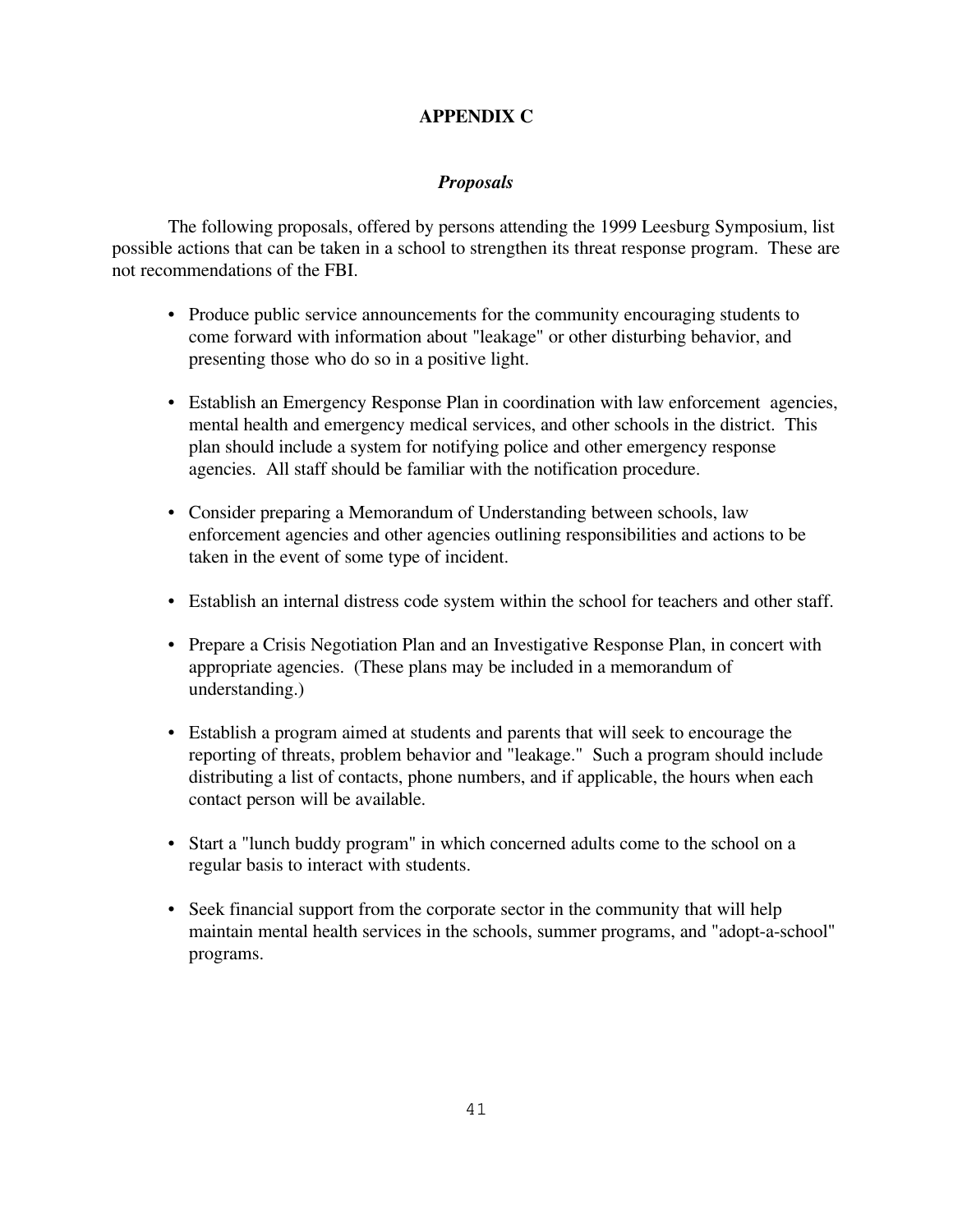- Provide training to help parents track their child's use of the internet, and raise awareness of the disturbing effect extensive viewing of violent videos can have on some children.
- Foster good relations with law enforcement and community mental health agencies through mutual training classes, and presentations for staff.
- Establish school resource officer positions in schools.
- Establish or strengthen parent volunteer programs in the schools.
- Provide training for students on relevant subjects such as interpersonal communication, conflict resolution, anger management, coping with depression, family tensions, and identifying and reporting threatening behavior.
- Make use of student peer groups in the intervention program.
- Seek volunteer mentors from the community as one means of helping students who have been identified as requiring intervention.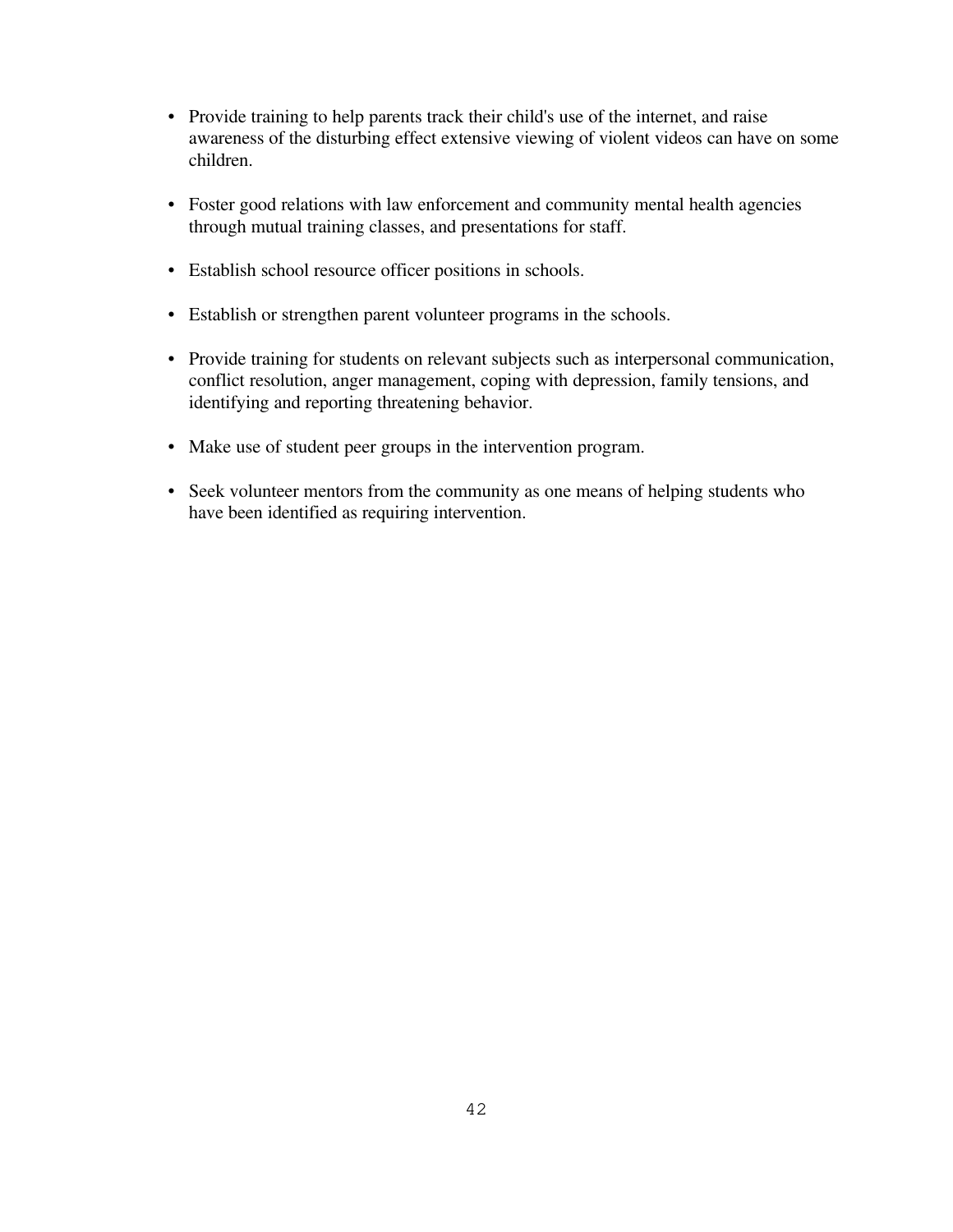#### **APPENDIX D**

## **Acknowledgments**

## **Major Contributors**

Larry G. Ankrom Marie L. Dyson Supervisory Special Agent Supervisory Special Agent NCAVC NCAVC FBI Academy<br>
Cuantico, Virginia 22135<br>
Cuantico, Virginia 22135<br>
Cuantico, Virginia 22135 Quantico, Virginia 22135 Quantico, Virginia 22135 (703) 632-4257 (703) 632-4338

Kelly A. McEniry Gregory B. Saathoff, M.D. Supervisory Special Agent/Chief Associate Professor of Clinical CIRG gbs3@virginia.edu FBI Academy Quantico, Virginia 22135 (703 632-4400

Division Counsel Psychiatry - University of Virginia

### **Editor**

Arnold R. Isaacs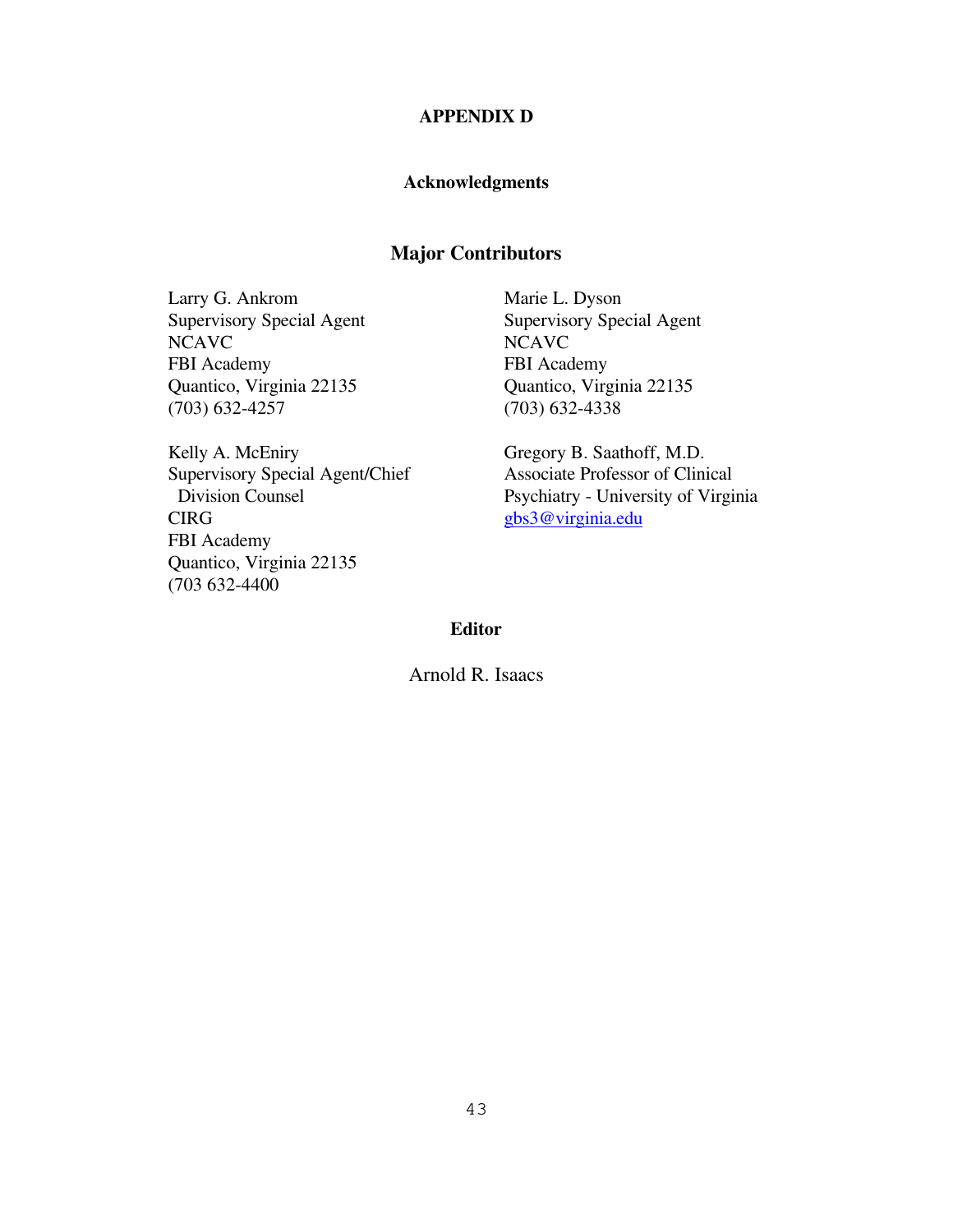# **Contributing Experts**

| Dr. Lanny Berman<br>Suicidology<br>$(202)$ 237-2280<br>berm101@ix.netcom.com                                                                                    | Carl Malmquist, M.D., M.S.<br><b>Homicidal Violence</b><br>$(612)$ 926-8180<br>malq001@atlas.socsci.umn.edu                                                                            |
|-----------------------------------------------------------------------------------------------------------------------------------------------------------------|----------------------------------------------------------------------------------------------------------------------------------------------------------------------------------------|
| Dr. Dewey Cornell<br>Clinical and Forensic Psychology<br>University of Virginia<br>$(804)$ 924-0793<br>dcornell@virginia.edu                                    | Kathie Nichols, Ph.D.<br><b>Clinical Psychologist</b><br>$(785)$ 350-5399                                                                                                              |
| Park Dietz, M.D., Ph.D.<br>President, Threat Assessment Group<br>School Violence Prevention Training and<br>Consultation<br>(949) 644-3537<br>tagexpert@aol.com | Frank M. Ochberg, M.D.<br>Post-Traumatic Stress, Psychiatry, Journalism &<br><b>Criminal Justice</b><br><b>Critical Incident Response</b><br>$(517)$ 349-6333<br>ochberg@earthlink.net |
| Kevin P. Dwyer<br>Past President<br>National Association of School Psychologists<br>$(301) 657 - 0270$<br>kdwyer@naspweb.org                                    | David Osher, Ph.D.<br>Director, Center for Effective Collaboration &<br>Practice<br>American Institute's for Research<br>$(202)$ 944-5373<br>dosher@air.org                            |
| Philip Erdberg, Ph.D.<br>Clinical Psychology and Personality Assessment                                                                                         | Gregory Saathoff, M.D.<br>Associate Professor of Clinical Psychiatry<br>University of Virginia<br>gbs3a@virginia.edu                                                                   |
| James Garbarino, Ph.D.<br>Professor of Human Development<br><b>Cornell University</b><br>$(607)$ 255-4704                                                       | Frank Sacco, Ph.D.<br>Child and Family Mental Health<br>$(413)$ 739-5572<br>FCSacco@aol.com                                                                                            |
| Robert D. Hare, Ph.D.<br>Forensic Psychology, Psychopathy, & Risk of<br>Violence<br>$(604)$ 822-3611<br>rhare@interchange.ubc.ca<br>www.hare.org                | Stuart W. Twemlow, M.D.<br>Psychiatry and Psychoanalysis<br>$(785)$ 272-5222                                                                                                           |
|                                                                                                                                                                 | Tim White, Ph.D.<br>Journalist and Media Consultant<br>(703) 524-0844 or (216) 344-7434<br>Twhitecom@aol.com                                                                           |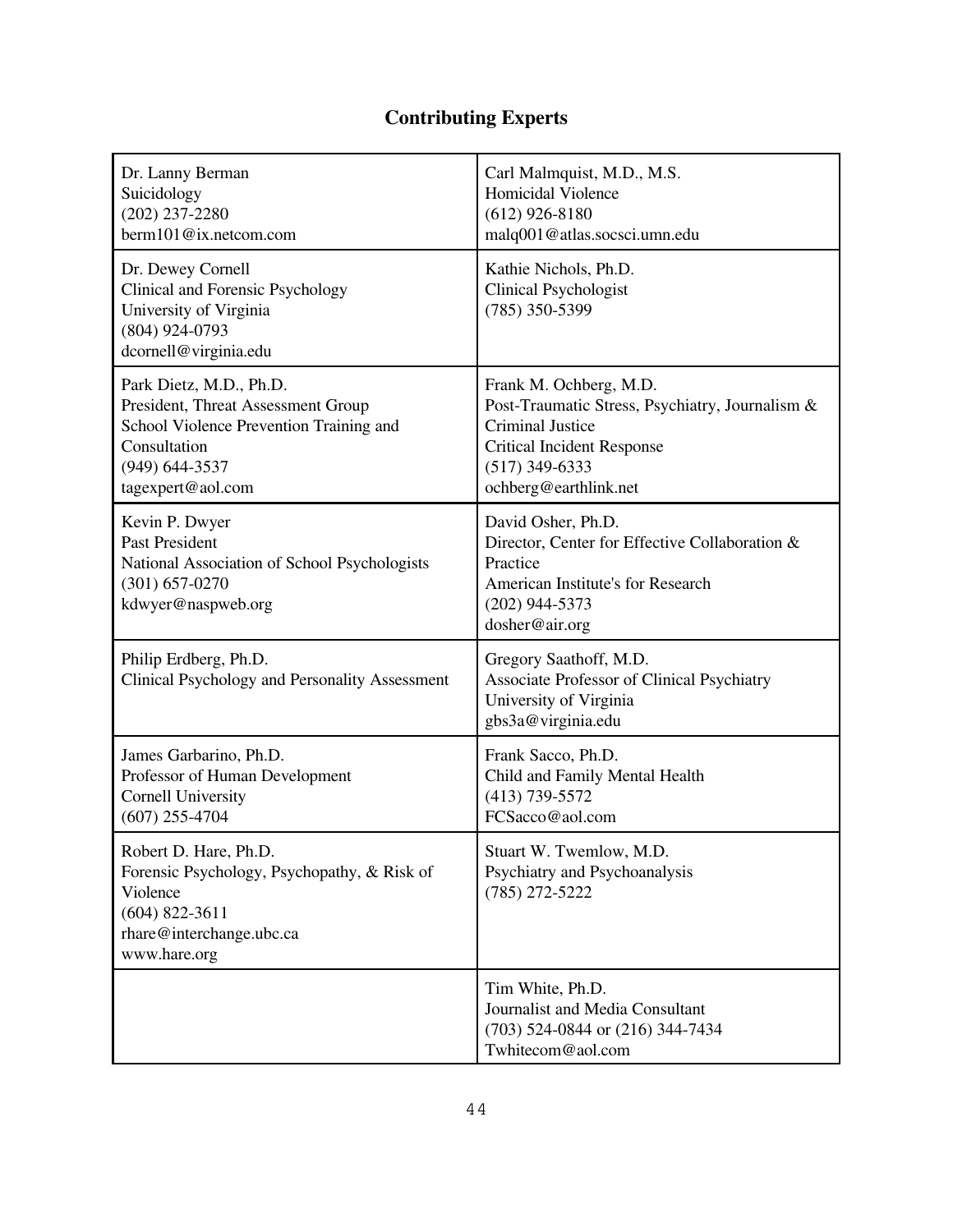## **NCAVC Contributors**

| Kristen R. Beyer          | Cynthia J. Lent     |
|---------------------------|---------------------|
| Alan C. Brantley          | Dreama S. Long      |
| Tina S. Breede            | Wayne D. Lord       |
| Diana Cacciola            | Pamela O. Merryman  |
| James T. Clemente         | U.K. Miller         |
| Charles K. Dorsey         | Roger A. Montgomery |
| Janice M. Dylewski        | Robert J. Morton    |
| Stephen E. Etter          | Thomas M. Neer      |
| W. Hagmaier III           | Eugene A. Rugala    |
| Pamela J. Hairfield       | Mark Safarik        |
| Timothy G. Huff           | Joy Lynn E. Shelton |
| Wayne R. Koka             | Rebecca A. Tovar    |
| <b>Christopher Lawlor</b> | Ronald F. Tunkel    |